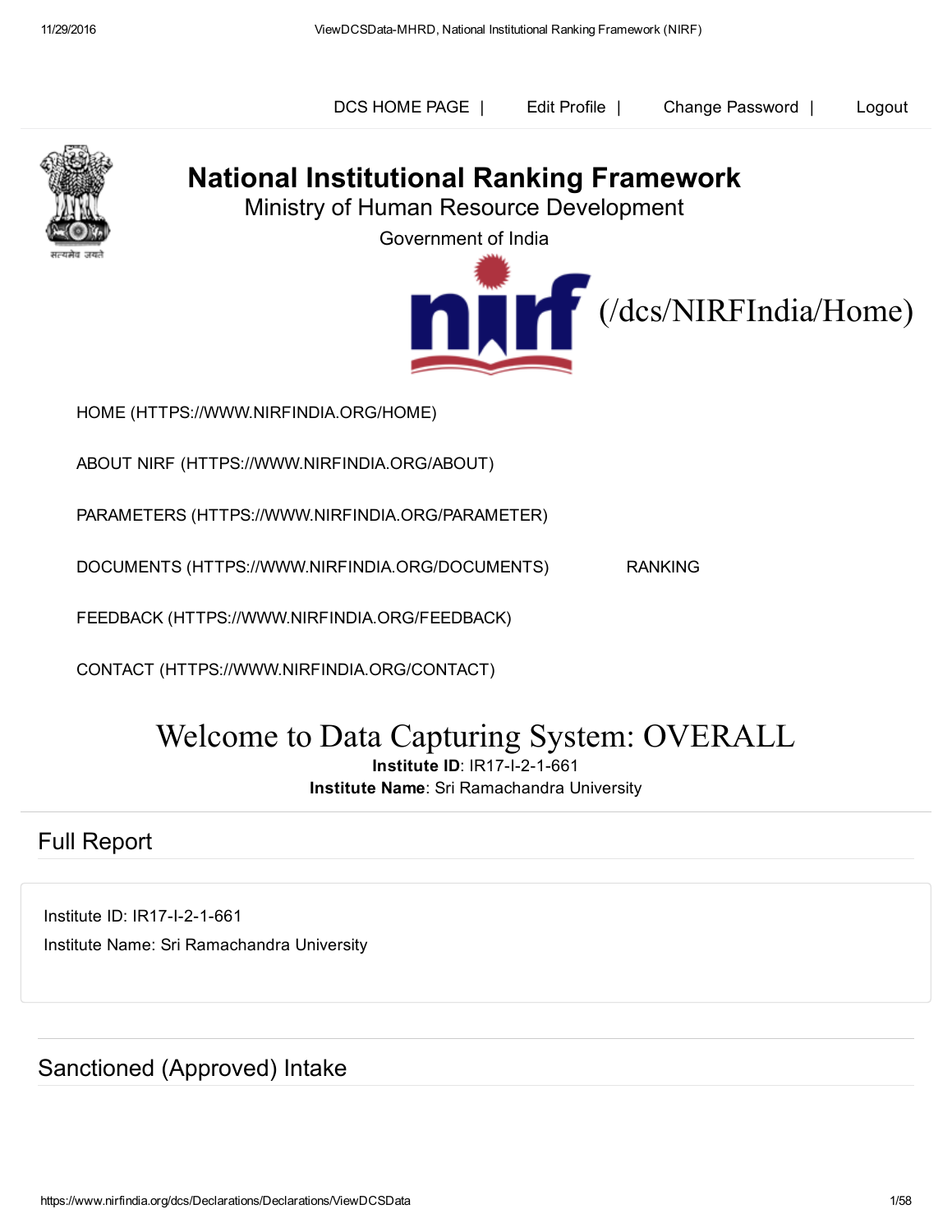| Academic Year           | 2015-16 | 2014-15 | 2013-14 | 2012-13 | 2011-12 |
|-------------------------|---------|---------|---------|---------|---------|
| UG [3 Years Program(s)] | 90      | 30      | 30      | ---     | ---     |
| UG [4 Years Program(s)] | 450     | 430     | 430     | 390     | ---     |
| UG [5 Years Program(s)] | 350     | 350     | 350     | 350     | 350     |
| PG [2 Years Program(s)] | 289     | 278     | ---     | ---     | $---$   |
| PG [3 Years Program(s)] | 268     | 249     | 206     | ---     | ---     |
| PG-Integrated           | 35      | 35      | 35      | 35      | 65      |
| Ph.D students enrolled  | 198     | ---     | ---     |         | ---     |

## Total Actual Student Strength (Program(s) Offered by Your Institution)

| (A <sup>11</sup> )<br>programs<br>of all<br>years) | No. of<br>Male<br>Students | No. of<br>Female<br>Students | Total<br><b>Students</b> | Within<br>State<br>(Including)<br>male $\&$<br>female) | Outside<br>State<br>(Including)<br>male $\&$<br>female) | Outside<br>Country<br>(Including)<br>male $\&$<br>female) | Economically<br>Backward<br>(Including)<br>male $\&$<br>female) | Socially<br>Challenged<br>$(SC+ST+OBC$<br>Including male $\&$<br>female) |
|----------------------------------------------------|----------------------------|------------------------------|--------------------------|--------------------------------------------------------|---------------------------------------------------------|-----------------------------------------------------------|-----------------------------------------------------------------|--------------------------------------------------------------------------|
| UG                                                 | 1083                       | 2499                         | 3582                     | 3082                                                   | 295                                                     | 205                                                       | 639                                                             | 2578                                                                     |
| PG                                                 | 481                        | 857                          | 1338                     | 975                                                    | 353                                                     | 10                                                        | 166                                                             | 835                                                                      |
| PG-<br>Integrated                                  | 62                         | 140                          | 202                      | 148                                                    | 52                                                      | $\overline{2}$                                            | 27                                                              | 108                                                                      |
| Ph.D                                               | 105                        | 93                           | 198                      | 129                                                    | 69                                                      | $\mathbf 0$                                               | 0                                                               | 98                                                                       |

### Placement & Higher Studies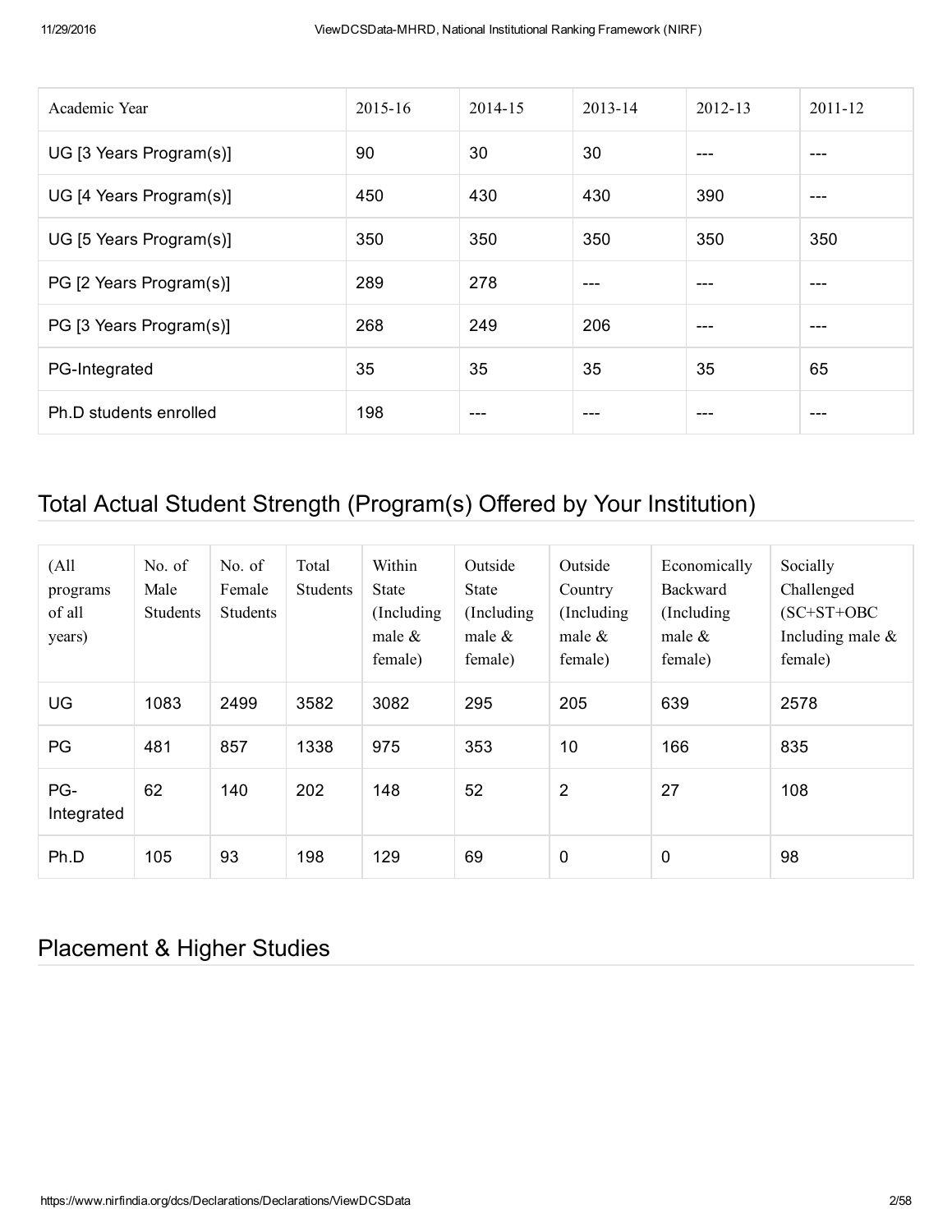| Academic<br>Year  | No. of first year<br>students<br>admitted in the<br>year | Academic<br>Year | No. of students<br>graduating in<br>minimum<br>stipulated time | No. of students<br>placed through<br>campus<br>placement | Median salary of<br>placed graduates<br>(Amount in Rs.) | No. of students<br>selected for<br><b>Higher Studies</b> |
|-------------------|----------------------------------------------------------|------------------|----------------------------------------------------------------|----------------------------------------------------------|---------------------------------------------------------|----------------------------------------------------------|
| $(2011 -$<br>12)  | 30                                                       | $(2013 -$<br>14) | 27                                                             | 6                                                        | 100000<br>(Rupees One<br>Lakh only)                     | $\mathbf 0$                                              |
| $(2012 -$<br>13)  | 29                                                       | $(2014 -$<br>15) | 27                                                             | 4                                                        | 100000<br>(Rupees One<br>Lakh only)                     | $\overline{2}$                                           |
| $(2013 -$<br>(14) | 17                                                       | $(2015 -$<br>16) | 13                                                             | $\overline{4}$                                           | 110000 (Rupees<br>One Lakh ten<br>thousand only)        | 0                                                        |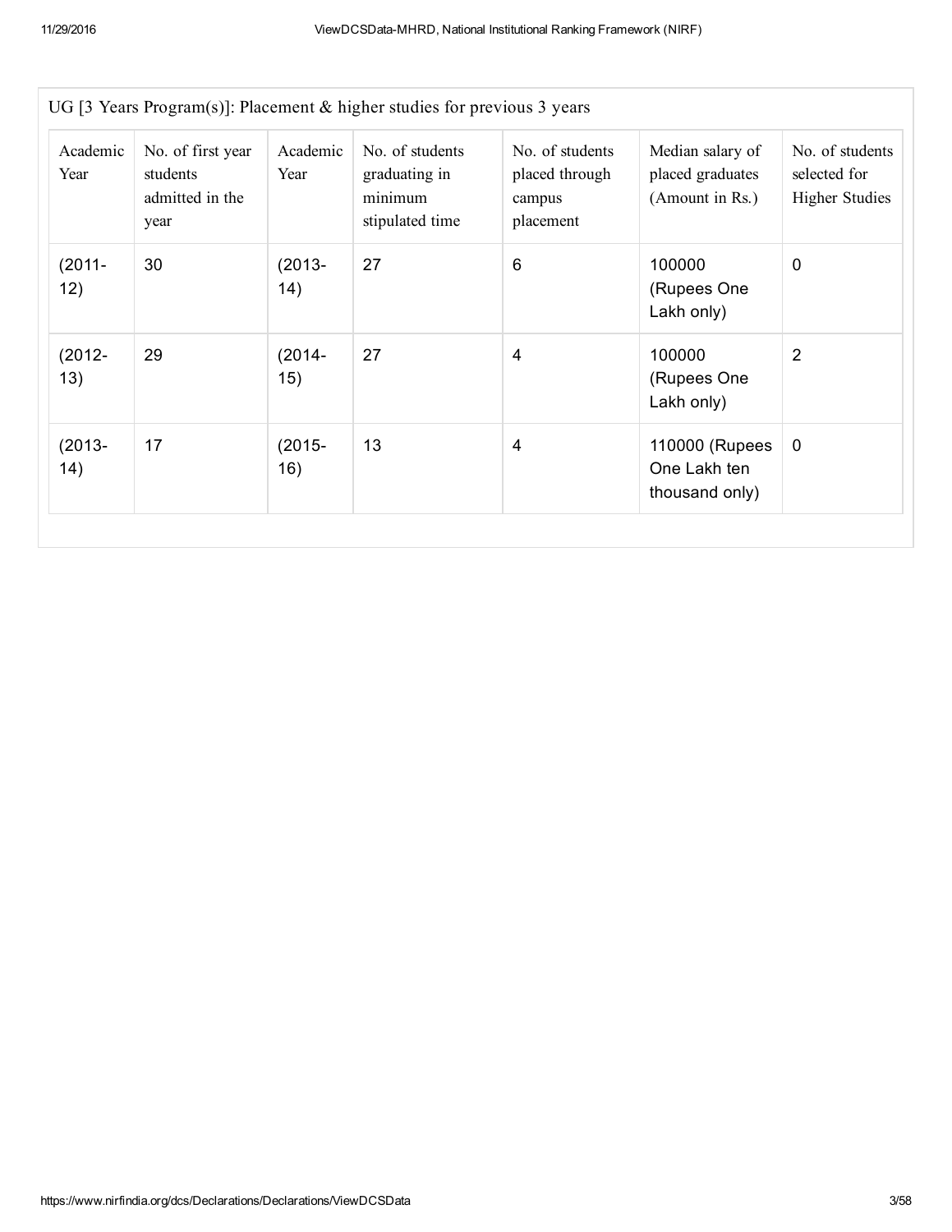| Academic<br>Year | No. of first<br>year students<br>admitted in<br>the year | Academic<br>Year | No. of<br>students<br>admitted<br>(Lateral<br>Entry) | Academic<br>Year | No. of<br>students<br>graduating<br>in minimum<br>stipulated<br>time | No. of<br>students<br>placed<br>through<br>campus<br>placement | Median<br>salary of<br>placed<br>graduates<br>(Amount in<br>$Rs.$ ) | No. of<br>students<br>selected<br>for<br>Higher<br><b>Studies</b> |
|------------------|----------------------------------------------------------|------------------|------------------------------------------------------|------------------|----------------------------------------------------------------------|----------------------------------------------------------------|---------------------------------------------------------------------|-------------------------------------------------------------------|
| $(2010 -$<br>11) | 203                                                      | $(2011 -$<br>12) | $\mathbf 0$                                          | $(2013 -$<br>14) | 151                                                                  | 58                                                             | 180000<br>(Rupees<br>One lakh<br>eighty<br>thousand<br>only)        | 59                                                                |
| $(2011 -$<br>12) | 244                                                      | $(2012 -$<br>13) | $\mathbf 0$                                          | $(2014 -$<br>15) | 195                                                                  | 20                                                             | 216000<br>(Rupees<br>two lakhs<br>sixteen<br>thousand<br>only)      | 41                                                                |
| $(2012 -$<br>13) | 330                                                      | $(2013 -$<br>14) | $\pmb{0}$                                            | $(2015 -$<br>16) | 260                                                                  | 81                                                             | 213000<br>(Rupees<br>Two lakhs<br>thirteen<br>thousand<br>only)     | 72                                                                |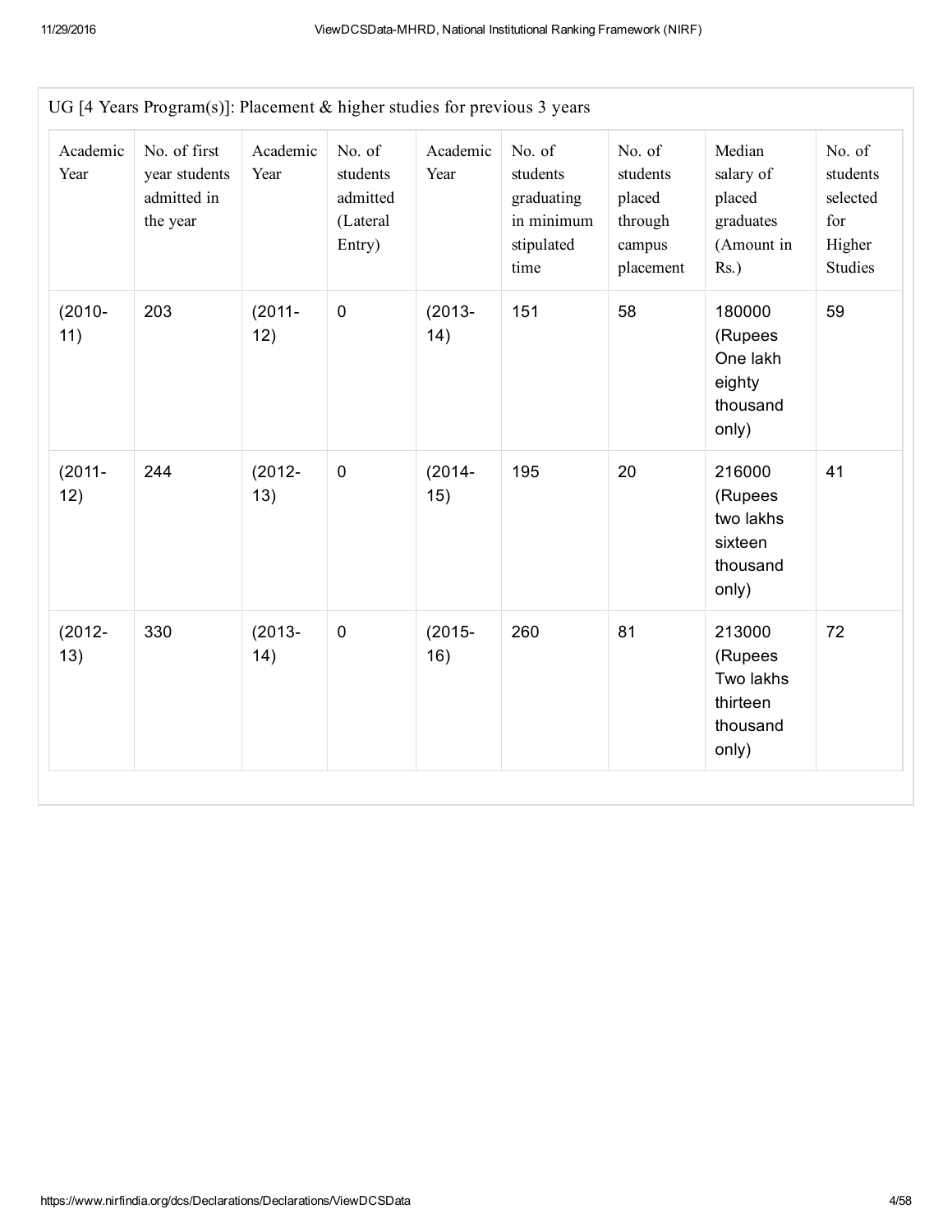| UG [5 Years Program(s)]: Placement & higher studies for previous 3 years |                                                       |                  |                                                                |                              |                                                           |                                                          |  |  |  |  |
|--------------------------------------------------------------------------|-------------------------------------------------------|------------------|----------------------------------------------------------------|------------------------------|-----------------------------------------------------------|----------------------------------------------------------|--|--|--|--|
| Academic<br>Year                                                         | No. of first year<br>students admitted<br>in the year | Academic<br>Year | No. of students<br>graduating in<br>minimum stipulated<br>time | No. of<br>students<br>placed | Median salary of<br>placed graduates<br>(Amount in Rs.)   | No. of students<br>selected for<br><b>Higher Studies</b> |  |  |  |  |
| $(2009 -$<br>10)                                                         | 248                                                   | $(2013 -$<br>14) | 129                                                            | 11                           | 444000 (Rupees<br>Four lakhs forty four<br>thousand only) | 80                                                       |  |  |  |  |
| $(2010 -$<br>11)                                                         | 228                                                   | $(2014 -$<br>15) | 143                                                            | 15                           | 480000 (Rupees<br>Four lakhs eighty<br>thousand only)     | 12                                                       |  |  |  |  |
| $(2011 -$<br>12)                                                         | 329                                                   | $(2015 -$<br>16) | 252                                                            | 25                           | 480000 (Rupees<br>Four lakhs eighty<br>thousand only)     | 34                                                       |  |  |  |  |

PG [2 Years Program(s)]: Placement & higher studies for previous 3 years

| Academic<br>Year | No. of first year<br>students<br>admitted in the<br>year | Academic<br>Year  | No. of students<br>graduating in<br>minimum<br>stipulated time | No. of students<br>placed through<br>campus<br>placement | Median salary of<br>placed graduates<br>(Amount in Rs.)   | No. of<br>students<br>selected for<br><b>Higher Studies</b> |
|------------------|----------------------------------------------------------|-------------------|----------------------------------------------------------------|----------------------------------------------------------|-----------------------------------------------------------|-------------------------------------------------------------|
| $(2012 -$<br>13) | 198                                                      | $(2013 -$<br>(14) | 158                                                            | 59                                                       | 120000(Rupees<br>One lakh twenty<br>thousand only)        | $\overline{2}$                                              |
| $(2013 -$<br>14) | 149                                                      | $(2014 -$<br>15)  | 124                                                            | 62                                                       | 144000(Rupees<br>One lakh forty<br>four thousand<br>only) | 6                                                           |
| $(2014 -$<br>15) | 139                                                      | $(2015 -$<br>16)  | 126                                                            | 63                                                       | 180000(Rupees<br>One lakh eighty<br>thousand only)        | 4                                                           |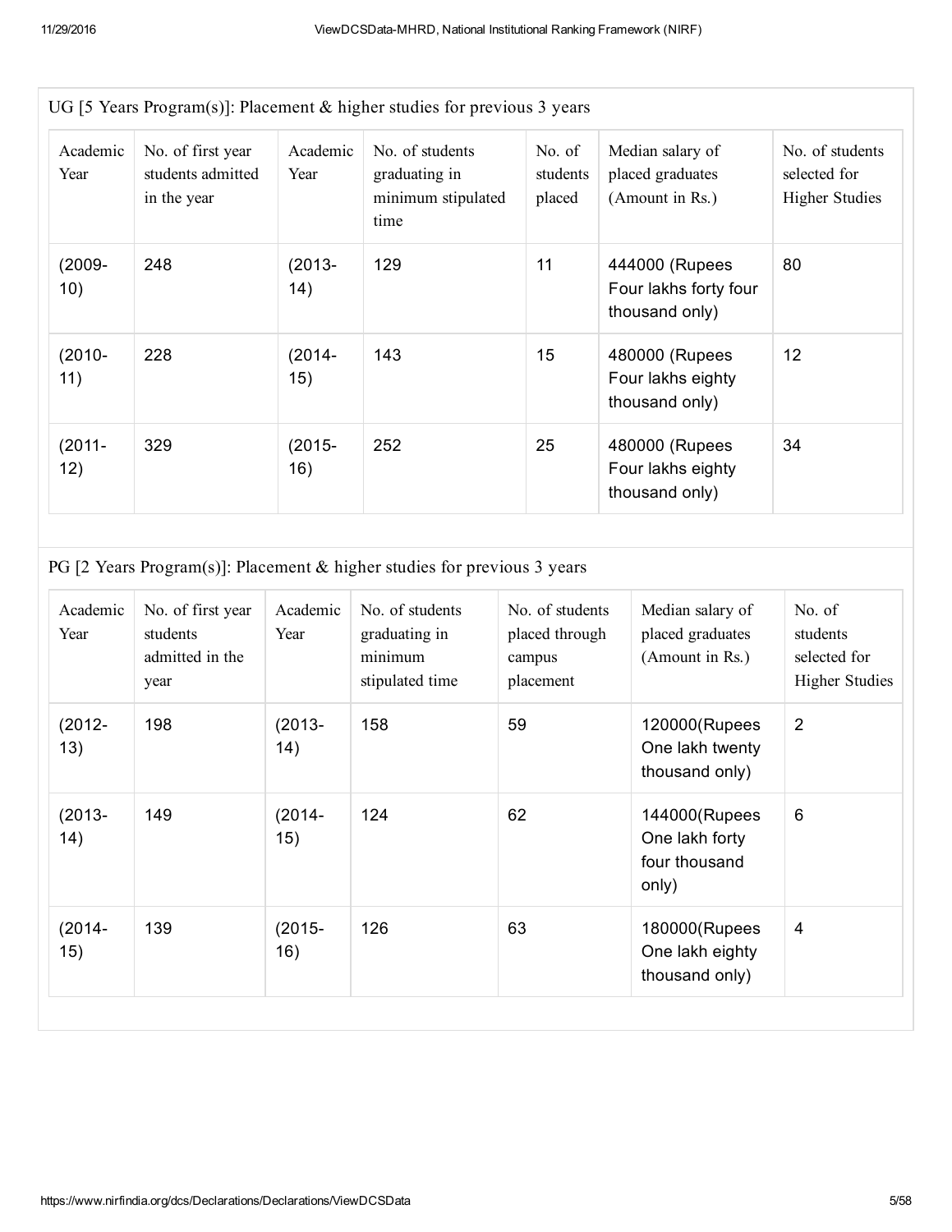| Academic<br>Year  | No. of first year<br>students<br>admitted in the<br>year | Academic<br>Year | No. of students<br>graduating in<br>minimum<br>stipulated time | No. of students<br>placed through<br>campus<br>placement | Median salary of<br>placed graduates<br>(Amount in Rs.) | No. of<br>students<br>selected for<br><b>Higher Studies</b> |
|-------------------|----------------------------------------------------------|------------------|----------------------------------------------------------------|----------------------------------------------------------|---------------------------------------------------------|-------------------------------------------------------------|
| $(2011 -$<br>12)  | 156                                                      | $(2013 -$<br>14) | 120                                                            | 15                                                       | 840000(Rupees<br>Eight lakhs forty<br>thousand only)    | 12                                                          |
| $(2012 -$<br>13)  | 171                                                      | $(2014 -$<br>15) | 144                                                            | 38                                                       | 840000(Rupees<br>Eight lakhs forty<br>thousand only)    | 11                                                          |
| $(2013 -$<br>(14) | 189                                                      | $(2015 -$<br>16) | 148                                                            | 16                                                       | 840000(Rupees<br>Eight lakhs forty<br>thousand only)    | 8                                                           |

PG [3 Years Program(s)]: Placement & higher studies for previous 3 years

PG-Integrated [5 Years Program(s)]: Placement & higher studies for previous 3 years

| Academic<br>Year | No. of first year<br>students admitted<br>in the year | Academic<br>Year | No. of students<br>graduating in<br>minimum stipulated<br>time | No. of<br>students<br>placed | Median salary of<br>placed graduates<br>(Amount in Rs.) | No. of students<br>selected for<br><b>Higher Studies</b> |
|------------------|-------------------------------------------------------|------------------|----------------------------------------------------------------|------------------------------|---------------------------------------------------------|----------------------------------------------------------|
| $(2009 -$<br>10) | 10                                                    | $(2013 -$<br>14) | 10 <sup>°</sup>                                                | 1                            | 240000 (Rupees<br>Two Lakhs forty<br>thousand only)     | 7                                                        |
| $(2010 -$<br>11) | 30                                                    | $(2014 -$<br>15) | 26                                                             | 14                           | 300000 (Rupees<br>Three Lakhs only)                     | 5                                                        |
| $(2011 -$<br>12) | 30                                                    | $(2015 -$<br>16) | 26                                                             | 8                            | 330000 (Rupees<br>Three Lakhs thirty<br>thousand only)  | 4                                                        |

#### Entrepreneurship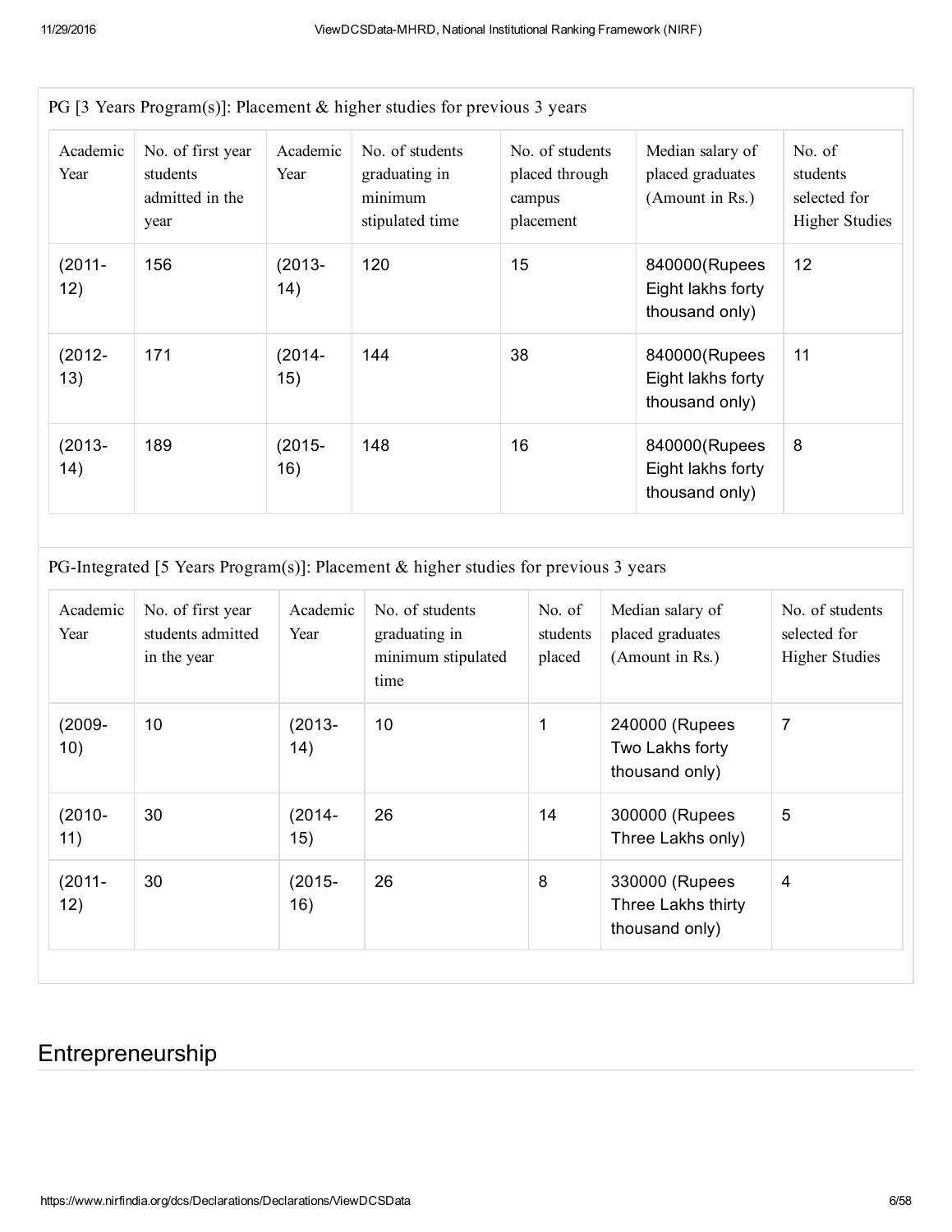| No. of sustained spin-off companies set up over the previous 5 years (2011-2016) (Companies started by the |  |
|------------------------------------------------------------------------------------------------------------|--|
| Students/Alumni/Faculty in the institutions business incubators): $\begin{bmatrix} 60 \end{bmatrix}$       |  |

### Top University Admission Data

| No. of graduating students from your institution who were admitted into Top University/Institution to pursue higher<br>studies in the year 2015-16: $\vert$ 105 |
|-----------------------------------------------------------------------------------------------------------------------------------------------------------------|
| No. of PG students admitted into your institutions from Top Institution in the year 2015-16:<br>161                                                             |
| No. of Ph.D students admitted into your institutions from Top Institution in the year 2015-16:   13                                                             |
| Total No.of PG & Ph.D students admitted:<br>174                                                                                                                 |

### Ph.D Student Details

| No. of Ph.D students graduated (including Integrated Ph.D) |         |         |  |  |  |  |  |  |  |
|------------------------------------------------------------|---------|---------|--|--|--|--|--|--|--|
| 2015-16                                                    | 2014-15 | 2013-14 |  |  |  |  |  |  |  |
| 9                                                          | 2       |         |  |  |  |  |  |  |  |
|                                                            |         |         |  |  |  |  |  |  |  |

## Faculty Details

|   | $\#$           | Name                     | Age | Designation                | Gender | Qualification | Experience<br>(In<br>Months) |
|---|----------------|--------------------------|-----|----------------------------|--------|---------------|------------------------------|
| 0 | 1              | <b>AARTHIM</b>           | 30  | Other                      | Female | <b>BDS</b>    | 89                           |
| O | $\overline{2}$ | ABDUL MAJEED ARSHAD<br>H | 31  | <b>Assistant Professor</b> | Male   | M.D           | 66                           |
| O | 3              | <b>ABHILASH K DR</b>     | 33  | <b>Assistant Professor</b> | Male   | M.S           | 101                          |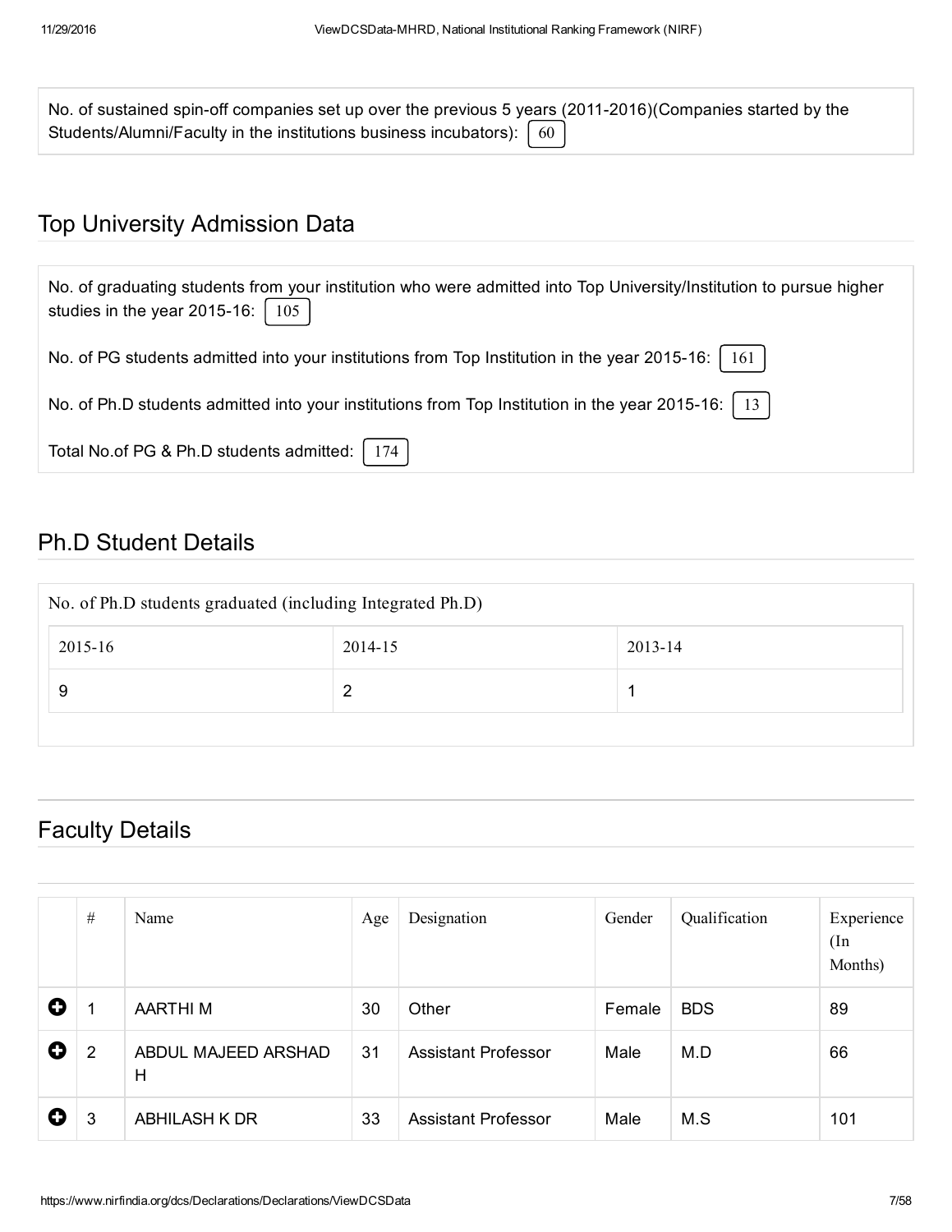|                       | $\#$             | Name                                        | Age | Designation                | Gender | Qualification           | Experience<br>(In<br>Months) |
|-----------------------|------------------|---------------------------------------------|-----|----------------------------|--------|-------------------------|------------------------------|
| 0                     | $\overline{4}$   | ABIRAMALATHA T DR                           | 32  | Other                      | Female | DM(Medicine)            | 92                           |
| 0                     | 5                | <b>ABIRAMI V DR</b>                         | 43  | <b>Assistant Professor</b> | Female | M.D                     | 122                          |
| 0                     | $6\phantom{1}6$  | ABIRAMY S P DR                              | 26  | Other                      | Female | M.D                     | 37                           |
| 0                     | $\overline{7}$   | <b>ADIKRISHNAN S DR</b>                     | 41  | Associate Professor        | Male   | <b>DNB</b>              | 190                          |
| 0                     | 8                | <b>ADITHYA AENUGULA</b><br><b>VENKAT DR</b> | 27  | Other                      | Male   | M.D                     | 38                           |
| 0                     | $\boldsymbol{9}$ | ADITYA KUMAR BUBNA<br><b>DR</b>             | 39  | <b>Assistant Professor</b> | Male   | <b>DNB</b>              | 116                          |
| 0                     | 10               | <b>ADLYNE REENA</b><br><b>ASIRVATHAM DR</b> | 33  | <b>Assistant Professor</b> | Female | DM(Medicine)            | 77                           |
| 0                     | 11               | <b>ADLYNE REENA</b><br><b>ASIRVATHAM DR</b> | 33  | <b>Assistant Professor</b> | Female | DM(Medicine)            | 81                           |
| 0                     | 12               | AHAMED MUNEEF N DR                          | 32  | Other                      | Male   | M.S                     | 40                           |
| $\boldsymbol{\Theta}$ | 13               | AHMED PERVEZ DR                             | 32  | <b>Assistant Professor</b> | Female | M.S                     | 88                           |
| 0                     | 14               | AISHWARYA ASHOK                             | 27  | Other                      | Female | <b>BDS</b>              | 27                           |
| O                     | 15               | <b>AISHWARYA</b><br>NALLAMUTHU              | 30  | Lecturer                   | Female | MASLP(Audio &<br>Patho) | 75                           |
| $\mathbf 0$           | 16               | AISWARYA M NAIR DR                          | 29  | <b>Assistant Professor</b> | Female | M.D                     | 75                           |
| 0                     | 17               | AKILA G V DR                                | 29  | <b>Assistant Professor</b> | Female | M.D                     | 50                           |
| $\bullet$             | 18               | <b>AKILA GANESH</b>                         | 36  | Reader                     | Female | <b>MDS</b>              | 92                           |
| $\mathbf 0$           | 19               | <b>AKILA P</b>                              | 40  | Lecturer                   | Female | M.Sc.(Nursing)          | 147                          |
| 0                     | 20               | <b>AKILA P</b>                              | 36  | Lecturer                   | Female | M.Sc.(Nursing)          | 110                          |
| $\bullet$             | 21               | AKILAN ELANGOVAN DR                         | 30  | Other                      | Male   | M.D                     | 38                           |
| $\mathbf 0$           | 22               | AKILANDESWARI M DR                          | 45  | Professor                  | Female | M.D                     | 232                          |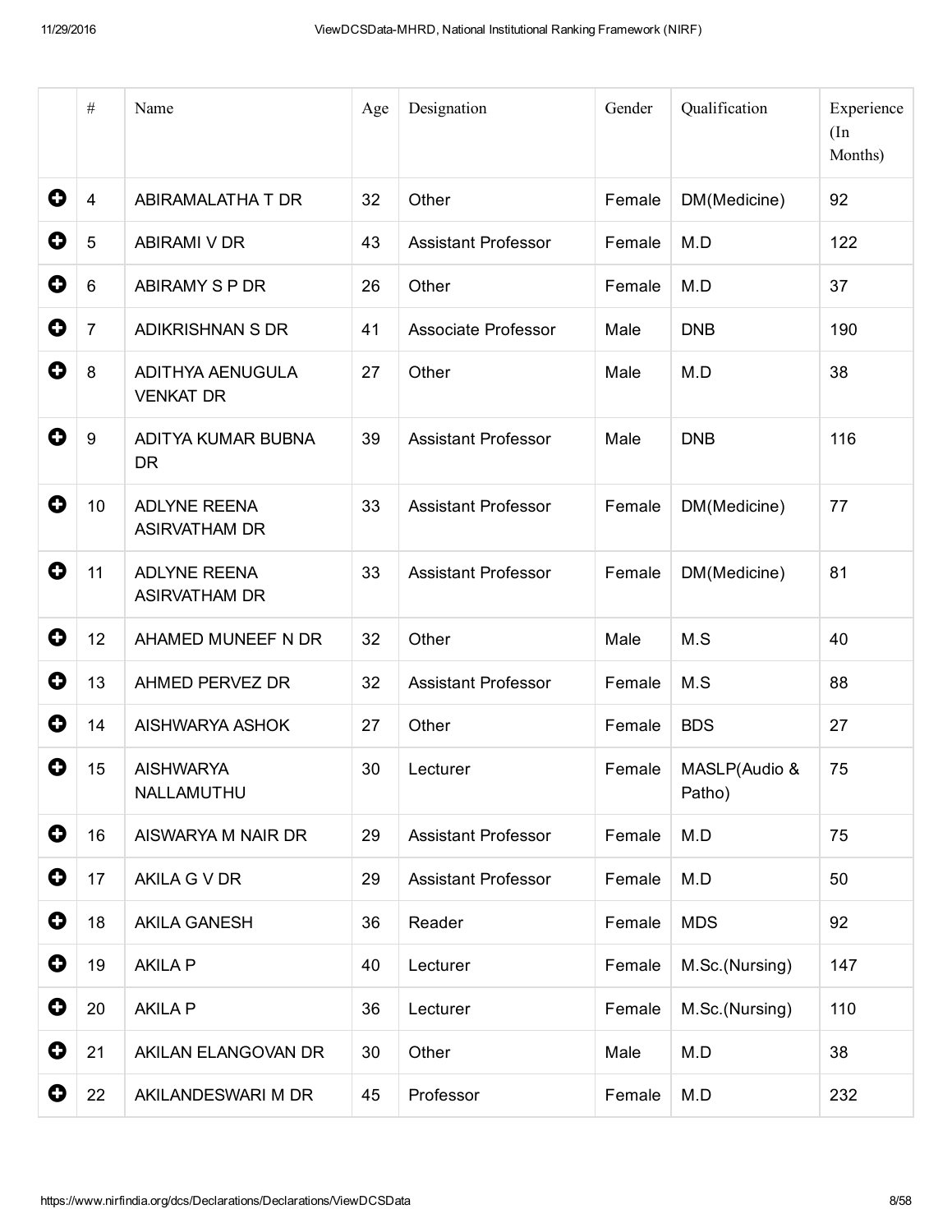|   | $\#$ | Name                              | Age | Designation                                         | Gender | Qualification           | Experience<br>(In<br>Months) |
|---|------|-----------------------------------|-----|-----------------------------------------------------|--------|-------------------------|------------------------------|
| 0 | 23   | <b>ALIYA JASMINE</b>              | 33  | <b>Assistant Professor</b>                          | Female | M.D                     | 64                           |
| 0 | 24   | AMUDHU SANKAR                     | 36  | <b>Assistant Professor</b>                          | Female | MASLP(Audio &<br>Patho) | 141                          |
| 0 | 25   | <b>ANAND BABU</b>                 | 31  | Lecturer                                            | Male   | M. Pharm                | 72                           |
| 0 | 26   | ANAND KUMAR V                     | 48  | Professor                                           | Male   | <b>MDS</b>              | 225                          |
| 0 | 27   | ANAND PRIYA V V M DR              | 40  | Other                                               | Female | M.D                     | 50                           |
| 0 | 28   | <b>ANANDAN S DR</b>               | 58  | Dean / Principal /<br>Director / Vice<br>Chancellor | Male   | M.D                     | 398                          |
| 0 | 29   | ANANDARANI V S D                  | 43  | Professor                                           | Female | M.S                     | 209                          |
| 0 | 30   | ANANDHALAKSHMISDR                 | 28  | Other                                               | Female | M.S                     | 44                           |
| 0 | 31   | ANANTHARAJAN D                    | 56  | Associate Professor                                 | Male   | Ph.D                    | 369                          |
| 0 | 32   | <b>ANANTHARANIK</b>               | 44  | Lecturer                                            | Female | M.Sc.(Nursing)          | 256                          |
| 0 | 33   | <b>ANBARASIK</b>                  | 40  | Associate Professor                                 | Female | <b>MDS</b>              | 114                          |
| O | 34   | <b>ANBUMANI DR</b>                | 43  | Professor                                           | Female | Ph.D                    | 170                          |
| 0 | 35   | ANBUSELVAN V DR                   | 53  | Professor                                           | Male   | M.D                     | 175                          |
| 0 | 36   | <b>ANDREA MARY F</b>              | 36  | Lecturer                                            | Female | M. Phil                 | 144                          |
| 0 | 37   | <b>ANDREW JOHN</b><br>SILVESTER S | 31  | Other                                               | Male   | M.Sc.                   | 62                           |
| 0 | 38   | <b>ANEES SAYED</b>                | 28  | Other                                               | Male   | B.E                     | 32                           |
| 0 | 39   | ANGELINE R                        | 41  | <b>Assistant Professor</b>                          | Female | MPT(Physio)             | 217                          |
| 0 | 40   | ANIL CHANDER V C DR               | 34  | <b>Assistant Professor</b>                          | Male   | M.S                     | 114                          |
| 0 | 41   | <b>ANISHA V</b>                   | 26  | Other                                               | Female | M.Sc.                   | 15                           |
| 0 | 42   | <b>ANITA DAVID</b>                | 41  | Reader                                              | Female | Ph.D                    | 209                          |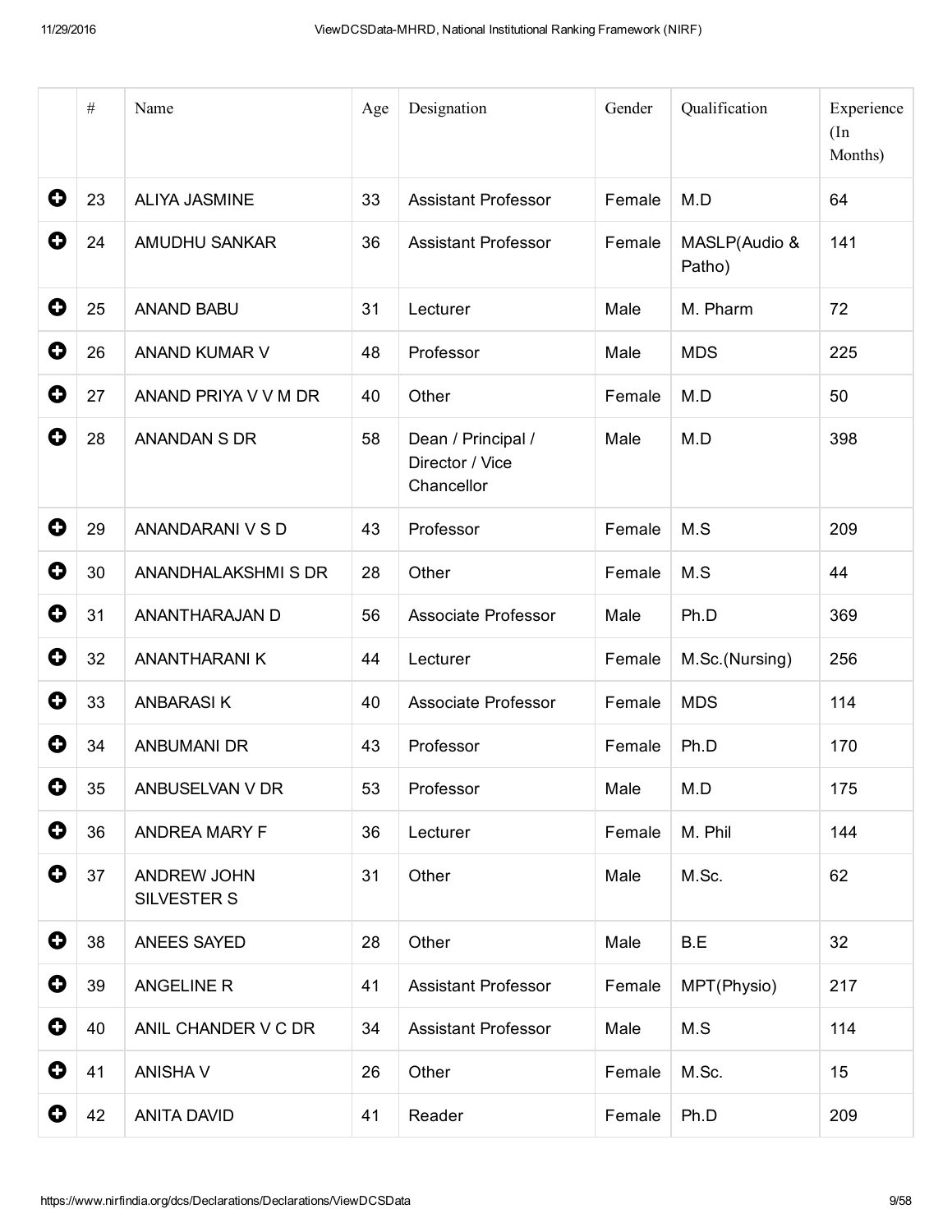|             | $\#$ | Name                                        | Age | Designation                | Gender | Qualification | Experience<br>(In<br>Months) |
|-------------|------|---------------------------------------------|-----|----------------------------|--------|---------------|------------------------------|
| 0           | 43   | <b>ANITA RAMESH DR</b>                      | 50  | Professor                  | Female | DM(Medicine)  | 243                          |
| 0           | 44   | ANITHA M DR                                 | 34  | <b>Assistant Professor</b> | Female | M.S           | 124                          |
| 0           | 45   | <b>ANITHA P DR</b>                          | 30  | Other                      | Female | M.S           | 81                           |
| 0           | 46   | <b>ANITHAR</b>                              | 34  | <b>Assistant Professor</b> | Female | M.Sc.         | 137                          |
| 0           | 47   | ANITHA RANI M DR                            | 39  | Associate Professor        | Female | M.D           | 171                          |
| 0           | 48   | <b>ANJANA R</b>                             | 33  | Reader                     | Female | <b>MDS</b>    | 86                           |
| 0           | 49   | ANOOP CHANDRAN V DR                         | 32  | Other                      | Male   | M.S           | 76                           |
| 0           | 50   | ANTONY LEO ASEER P                          | 39  | Professor                  | Male   | MPT(Physio)   | 173                          |
| 0           | 51   | <b>ANUBA P</b>                              | 33  | Other                      | Female | B.Sc.         | 123                          |
| 0           | 52   | <b>ANUPAMA</b><br><b>CHANDRASEKHARAN DR</b> | 47  | Professor                  | Female | M.D           | 255                          |
| 0           | 53   | ANUPMA JYOTI KINDO DR                       | 48  | Professor                  | Female | M.D           | 262                          |
| 0           | 54   | ANUPRIYA A DR                               | 37  | <b>Assistant Professor</b> | Female | M.D           | 101                          |
| 0           | 55   | ANURADHA G DR                               | 65  | Professor                  | Female | DM(Medicine)  | 360                          |
| O           | 56   | <b>ANURADHA</b><br>PRIYADARSHINI DR         | 35  | Other                      | Female | M.D           | 90                           |
| $\mathbf 0$ | 57   | ANUSHA D DR                                 | 38  | Associate Professor        | Female | M.D           | 147                          |
| $\mathbf 0$ | 58   | APARNA J DR                                 | 39  | Other                      | Female | <b>DNB</b>    | 56                           |
| $\bullet$   | 59   | <b>ARASAPPAN R</b>                          | 31  | Lecturer                   | Male   | <b>MDS</b>    | 25                           |
| $\mathbf 0$ | 60   | <b>ARATHI G</b>                             | 52  | Professor                  | Female | <b>MDS</b>    | 296                          |
| $\mathbf 0$ | 61   | <b>ARCHANA B</b>                            | 33  | Other                      | Female | <b>BDS</b>    | 60                           |
| 0           | 62   | ARCHANA P KUMAR DR                          | 39  | Associate Professor        | Female | M.D           | 145                          |
| 0           | 63   | ARUL MURUGAN R DR                           | 44  | Associate Professor        | Male   | M.D           | 146                          |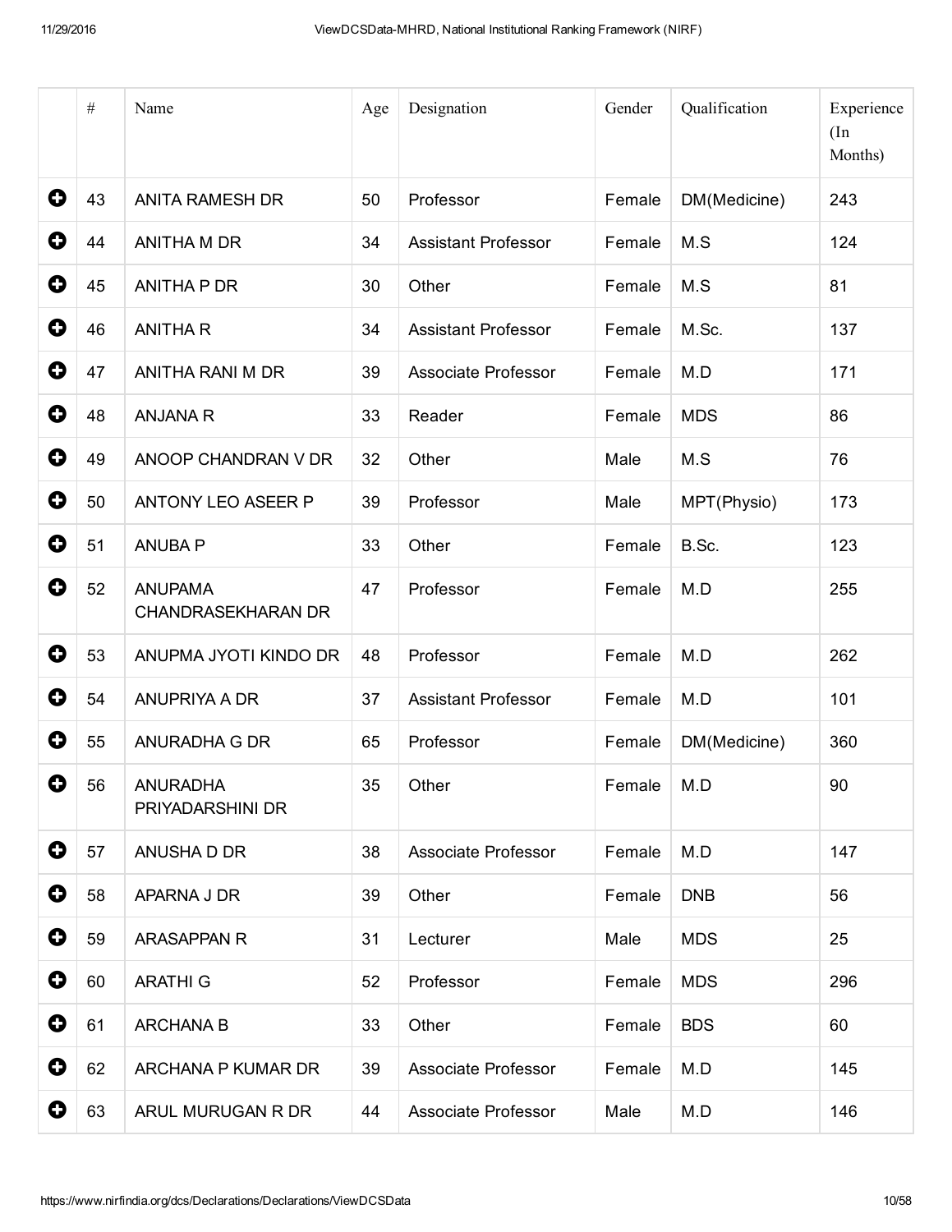|             | $\#$ | Name                           | Age | Designation                | Gender | Qualification | Experience<br>(In<br>Months) |
|-------------|------|--------------------------------|-----|----------------------------|--------|---------------|------------------------------|
| $\mathbf 0$ | 64   | <b>ARUL SELVAN S</b>           | 34  | Lecturer                   | Male   | M.E.          | 8                            |
| 0           | 65   | ARULAPPAN T DR                 | 48  | Professor                  | Male   | M.S           | 265                          |
| 0           | 66   | ARUMUGAM S DR                  | 49  | Professor                  | Male   | M.S           | 231                          |
| 0           | 67   | ARUN B CHITHARANJAN            | 63  | Professor                  | Male   | <b>MDS</b>    | 403                          |
| 0           | 68   | ARUN KUMAR K DR                | 30  | <b>Assistant Professor</b> | Male   | M.S           | 74                           |
| 0           | 69   | ARUN PRAKASH T DR              | 33  | <b>Assistant Professor</b> | Male   | M.D           | 118                          |
| $\mathbf o$ | 70   | ARUN PRASATH T S DR            | 36  | <b>Assistant Professor</b> | Male   | M.D           | 139                          |
| 0           | 71   | <b>ARUN V</b>                  | 38  | Associate Professor        | Male   | Ph.D          | 180                          |
| 0           | 72   | ARUNA DEVI R                   | 30  | Other                      | Female | B.Sc.         | 15                           |
| 0           | 73   | ARUNA PARAMESWARI<br><b>DR</b> | 45  | Professor                  | Female | M.D           | 232                          |
| 0           | 74   | ARUNA R DR                     | 34  | <b>Assistant Professor</b> | Female | DM(Medicine)  | 114                          |
| 0           | 75   | ARUNA R DR                     | 34  | <b>Assistant Professor</b> | Female | DM(Medicine)  | 110                          |
| 0           | 76   | <b>ARUNA S</b>                 | 42  | Reader                     | Female | Ph.D          | 221                          |
| 0           | 77   | ARUNAN M DR                    | 37  | Associate Professor        | Male   | M.D           | 133                          |
| $\bullet$   | 78   | <b>ARUNDHATI M</b>             | 46  | Lecturer                   | Female | <b>MCA</b>    | 109                          |
| 0           | 79   | ARUNKUMAR A S DR               | 49  | Professor                  | Male   | M.D           | 257                          |
| 0           | 80   | ARUNKUMAR T DR                 | 26  | Other                      | Male   | <b>MBBS</b>   | 15                           |
| $\bullet$   | 81   | ARVIND BABU C DR               | 35  | <b>Assistant Professor</b> | Male   | M.S           | 100                          |
| $\mathbf 0$ | 82   | <b>ASHOK C DR</b>              | 35  | <b>Assistant Professor</b> | Male   | <b>DNB</b>    | 123                          |
| $\mathbf 0$ | 83   | ASHOK KUMAR A DR               | 35  | Professor                  | Male   | M.D           | 125                          |
| 0           | 84   | ASHOK T R DR                   | 33  | <b>Assistant Professor</b> | Male   | M.S           | 102                          |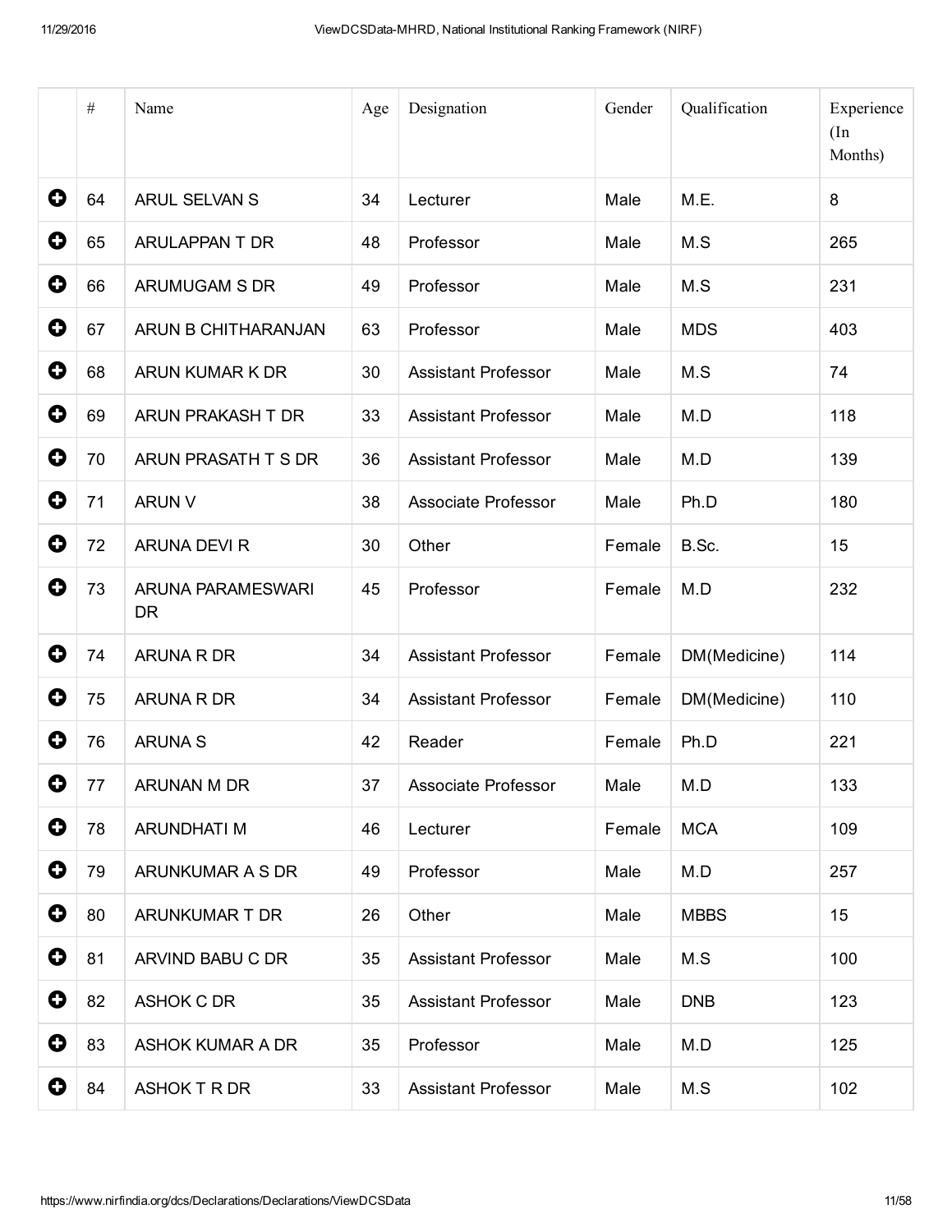|             | $\#$ | Name                                     | Age | Designation                | Gender | Qualification    | Experience<br>(In<br>Months) |
|-------------|------|------------------------------------------|-----|----------------------------|--------|------------------|------------------------------|
| 0           | 85   | <b>ASHWANTH P DR</b>                     | 28  | Other                      | Male   | M.S              | 46                           |
| 0           | 86   | <b>ASHWIN A DR</b>                       | 29  | <b>Assistant Professor</b> | Male   | M.D              | 37                           |
| 0           | 87   | <b>ASHWINI SHENOY DR</b>                 | 31  | Other                      | Female | <b>DNB</b>       | 81                           |
| 0           | 88   | <b>ATHIBAN I</b>                         | 38  | Reader                     | Male   | <b>MDS</b>       | 79                           |
| 0           | 89   | AYYAPPAN M K DR                          | 45  | Associate Professor        | Male   | M.Ch(Chirurgiae) | 242                          |
| 0           | 90   | <b>BABU E DR</b>                         | 36  | Associate Professor        | Male   | M.Ch(Chirurgiae) | 140                          |
| 0           | 91   | <b>BABY SAILAJA K DR</b>                 | 36  | <b>Assistant Professor</b> | Female | M.D              | 105                          |
| 0           | 92   | <b>BAGAVAD GEETHA M DR</b>               | 51  | Professor                  | Female | M.D              | 213                          |
| 0           | 93   | <b>BALAGOPAL S DR</b>                    | 46  | Professor                  | Male   | M.Ch(Chirurgiae) | 208                          |
| 0           | 94   | <b>BALAJI J DR</b>                       | 27  | Other                      | Male   | <b>DNB</b>       | 37                           |
| 0           | 95   | <b>BALAJI SK</b>                         | 42  | Professor                  | Male   | <b>MDS</b>       | 163                          |
| 0           | 96   | <b>BALAJI SINGH K DR</b>                 | 53  | Professor                  | Male   | M.S              | 345                          |
| 0           | 97   | <b>BALAJI T M</b>                        | 35  | Associate Professor        | Male   | <b>MDS</b>       | 121                          |
| 0           | 98   | <b>BALAKRISHNAN R</b>                    | 64  | Professor                  | Male   | M.D              | 336                          |
| 0           | 99   | <b>BALAMOUROUGANE P DR</b>               | 43  | Associate Professor        | Male   | M.Ch(Chirurgiae) | 207                          |
| $\mathbf 0$ | 100  | BALASUBRAMANIYAN J V<br><b>DR</b>        | 34  | <b>Assistant Professor</b> | Male   | <b>DNB</b>       | 88                           |
| $\mathbf 0$ | 101  | <b>BARATHI G</b>                         | 43  | <b>Assistant Professor</b> | Female | M.D              | 95                           |
| 0           | 102  | <b>BEN SUNDRA ASHOK D A</b><br><b>DR</b> | 44  | <b>Assistant Professor</b> | Male   | Ph.D             | 211                          |
| $\mathbf 0$ | 103  | <b>BENEDICT PAUL C</b>                   | 38  | Lecturer                   | Male   | M.Sc.            | 110                          |
| 0           | 104  | <b>BETTY LINCOLN</b>                     | 33  | Lecturer                   | Female | M. Phil          | 111                          |
| $\mathbf 0$ | 105  | <b>BHADRINATH S</b>                      | 35  | Reader                     | Male   | <b>MDS</b>       | 100                          |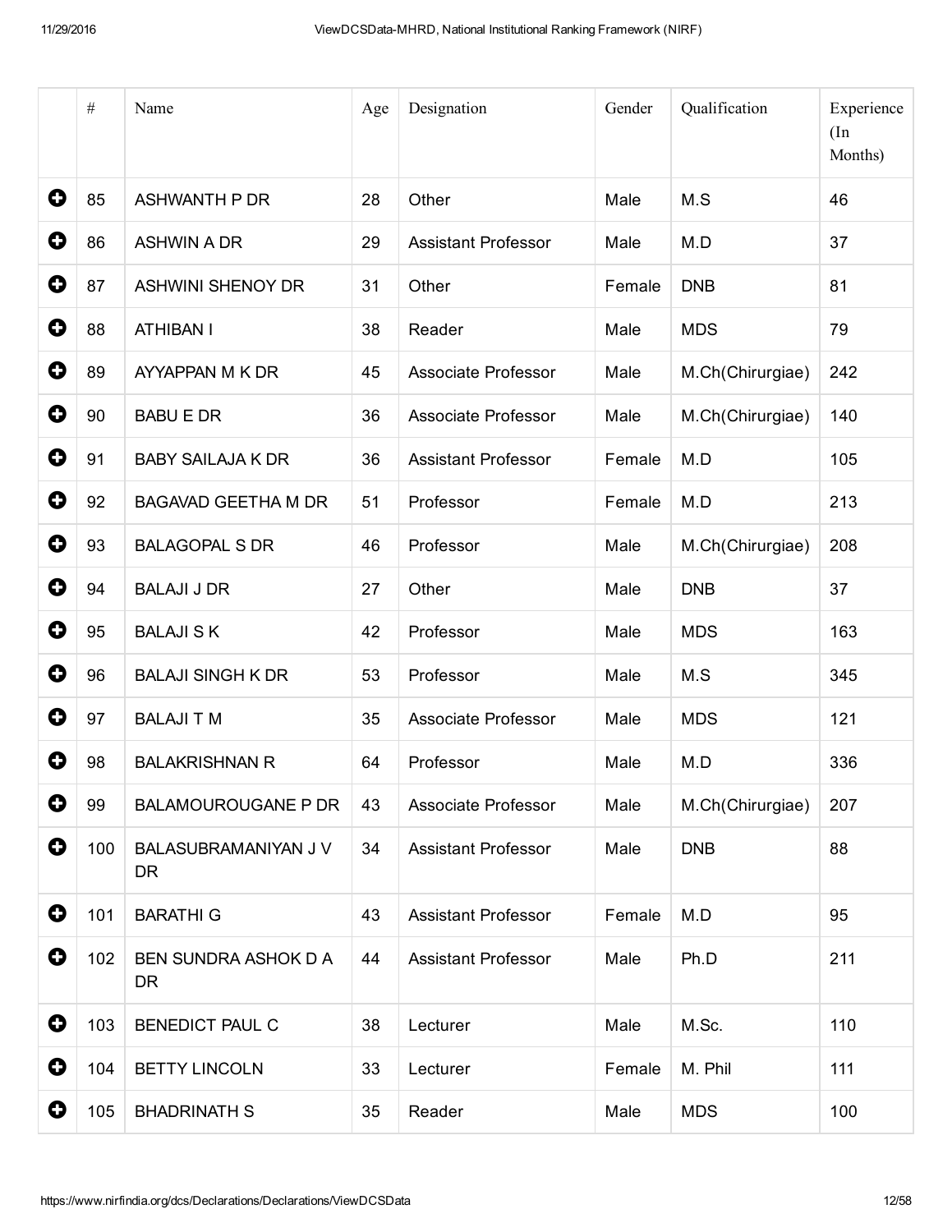|             | $\#$ | Name                                        | Age | Designation                                         | Gender | Qualification    | Experience<br>(In<br>Months) |
|-------------|------|---------------------------------------------|-----|-----------------------------------------------------|--------|------------------|------------------------------|
| 0           | 106  | <b>BHARGAVI M V DR</b>                      | 32  | Other                                               | Female | M.D              | 61                           |
| 0           | 107  | <b>BHASKAR NAIDU P DR</b>                   | 36  | <b>Assistant Professor</b>                          | Male   | M.Ch(Chirurgiae) | 113                          |
| 0           | 108  | BHASKAR REDDY P V DR                        | 65  | Professor                                           | Male   | M.D              | 351                          |
| 0           | 109  | <b>BHASKARAPRAKASH</b>                      | 41  | <b>Assistant Professor</b>                          | Male   | M.Ch(Chirurgiae) | 153                          |
| 0           | 110  | <b>BHASKER RAJ T DR</b>                     | 37  | Associate Professor                                 | Male   | M.D              | 148                          |
| 0           | 111  | <b>BHAWNA DR</b>                            | 43  | Professor                                           | Female | M.D              | 222                          |
| 0           | 112  | <b>BHOOMA DEVI</b>                          | 42  | <b>Assistant Professor</b>                          | Female | Ph.D             | 112                          |
| 0           | 113  | <b>BHUVANA S DR</b>                         | 44  | Associate Professor                                 | Female | M.D              | 163                          |
| 0           | 114  | <b>BINU NINAN DR</b>                        | 49  | Professor                                           | Male   | M.D              | 271                          |
| 0           | 115  | <b>CAROLINE MARY D</b>                      | 43  | Other                                               | Female | M.Sc.            | 12                           |
| 0           | 116  | <b>CHAKRAVARTHY A</b>                       | 30  | Lecturer                                            | Male   | <b>MDS</b>       | 38                           |
| 0           | 117  | <b>CHAMUNDEESWARI</b>                       | 50  | Dean / Principal /<br>Director / Vice<br>Chancellor | Female | Ph.D             | 310                          |
| 0           | 118  | <b>CHANDRASEKAR C DR</b>                    | 59  | Professor                                           | Male   | M.D              | 372                          |
| 0           | 119  | <b>CHANDRASEKARAN V DR</b>                  | 47  | Associate Professor                                 | Male   | DM(Medicine)     | 196                          |
| $\mathbf 0$ | 120  | <b>CHANDRU R</b>                            | 32  | Associate Professor                                 | Male   | M.S              | 101                          |
| $\mathbf 0$ | 121  | CHANDRU T DR                                | 39  | Associate Professor                                 | Male   | M.Ch(Chirurgiae) | 146                          |
| 0           | 122  | <b>CHARLES EMMANUEL</b><br><b>JEBARAJ W</b> | 45  | Professor                                           | Male   | Ph.D             | 223                          |
| $\mathbf Q$ | 123  | <b>CHIDAMBARAM R</b>                        | 38  | <b>Assistant Professor</b>                          | Male   | MPT(Physio)      | 121                          |
| 0           | 124  | <b>CHITRA</b>                               | 52  | Professor                                           | Female | Ph.D             | 330                          |
| 0           | 125  | CHITRA ANDREW DR                            | 42  | Professor                                           | Female | M.D              | 227                          |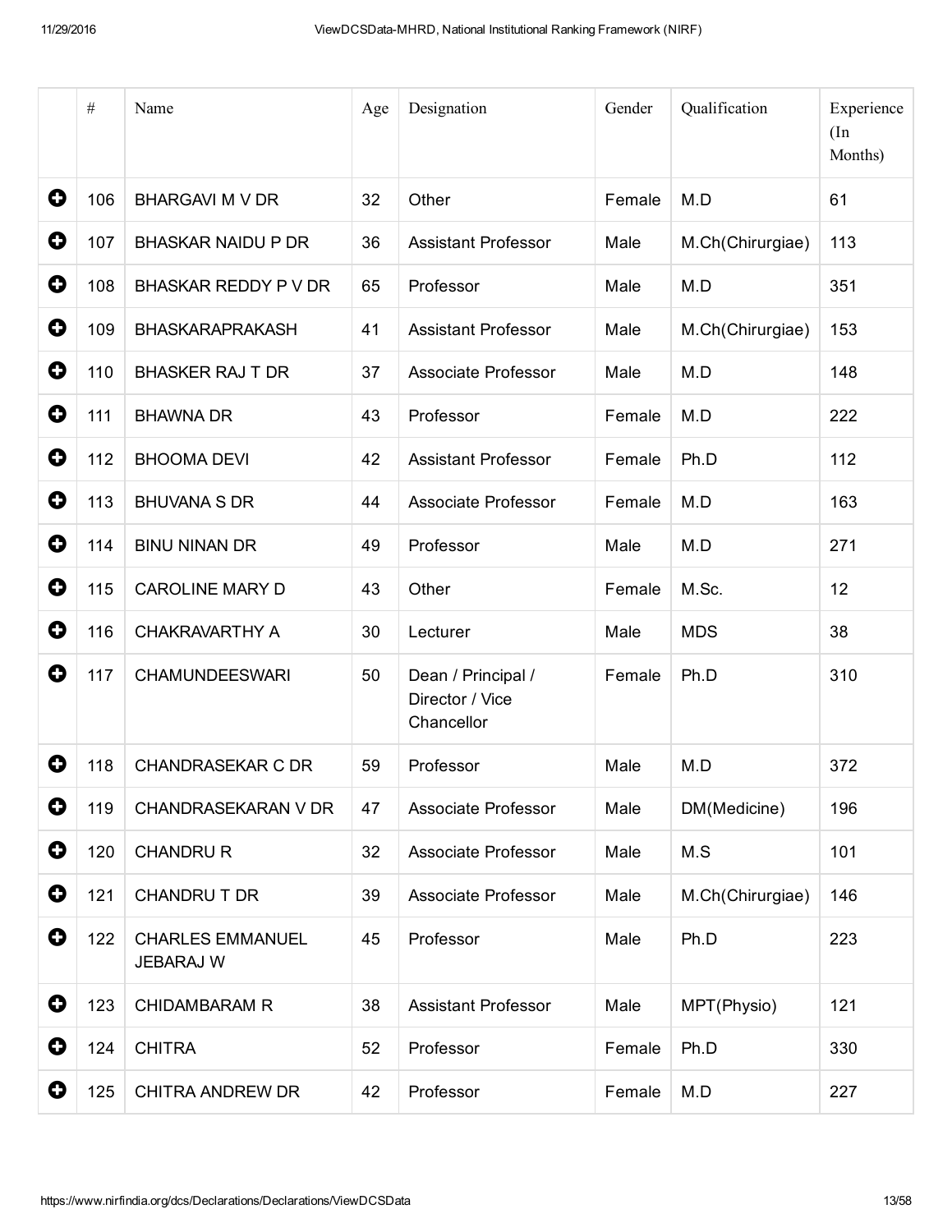|   | $\#$ | Name                                    | Age | Designation                | Gender | Qualification           | Experience<br>(In<br>Months) |
|---|------|-----------------------------------------|-----|----------------------------|--------|-------------------------|------------------------------|
| 0 | 126  | <b>CHRISTOPHER JOHN DR</b>              | 27  | Other                      | Male   | M.D                     | 37                           |
| 0 | 127  | <b>CORDELIA BABITHA S DR</b>            | 35  | Other                      | Female | M.D                     | 44                           |
| 0 | 128  | <b>CYNTHIA MILTON</b>                   | 39  | Lecturer                   | Female | M. Phil                 | 193                          |
| 0 | 129  | DAISY E                                 | 38  | Lecturer                   | Female | M. Phil                 | 159                          |
| 0 | 130  | <b>DAISY R</b>                          | 29  | Other                      | Female | B.Sc.                   | 15                           |
| 0 | 131  | DAMODARA KUMARAN P<br><b>DR</b>         | 34  | <b>Assistant Professor</b> | Male   | M.D                     | 63                           |
| 0 | 132  | <b>DAMODHARAN J DR</b>                  | 58  | Professor                  | Male   | M.D                     | 253                          |
| 0 | 133  | <b>DARLING CHELLATHAI</b><br>DAVID DR   | 57  | Professor                  | Female | M.D                     | 218                          |
| 0 | 134  | <b>DAWSON GLADYS</b><br><b>PRATHIBA</b> | 38  | <b>Assistant Professor</b> | Female | MASLP(Audio &<br>Patho) | 122                          |
| 0 | 135  | <b>DEEPA</b>                            | 32  | <b>Assistant Professor</b> | Female | M. Pharm                | 88                           |
| 0 | 136  | DEEPA PARVATHI V                        | 33  | Lecturer                   | Female | M.Sc.                   | 119                          |
| 0 | 137  | <b>DEEPAK ABRAHAM</b><br><b>PANDYAN</b> | 38  | Associate Professor        | Male   | <b>MDS</b>              | 112                          |
| 0 | 138  | <b>DEEPAK C</b>                         | 34  | Reader                     | Male   | <b>MDS</b>              | 93                           |
| 0 | 139  | <b>DEEPAK SATHYA</b><br>NARAYANAN V     | 30  | Lecturer                   | Male   | MASLP(Audio &<br>Patho) | 80                           |
| 0 | 140  | <b>DELVIA</b>                           | 41  | Other                      | Female | B.Sc.                   | 11                           |
| 0 | 141  | DEVASENA SRINIVASAN<br><b>DR</b>        | 39  | Associate Professor        | Female | M.D                     | 171                          |
| 0 | 142  | <b>DEVIS</b>                            | 29  | Lecturer                   | Female | <b>MDS</b>              | 21                           |
| 0 | 143  | DEVIPRIYA V DR                          | 29  | Other                      | Female | M.S                     | 48                           |
| 0 | 144  | <b>DHAKSHAYANI C</b>                    | 44  | Lecturer                   | Female | <b>BDS</b>              | 230                          |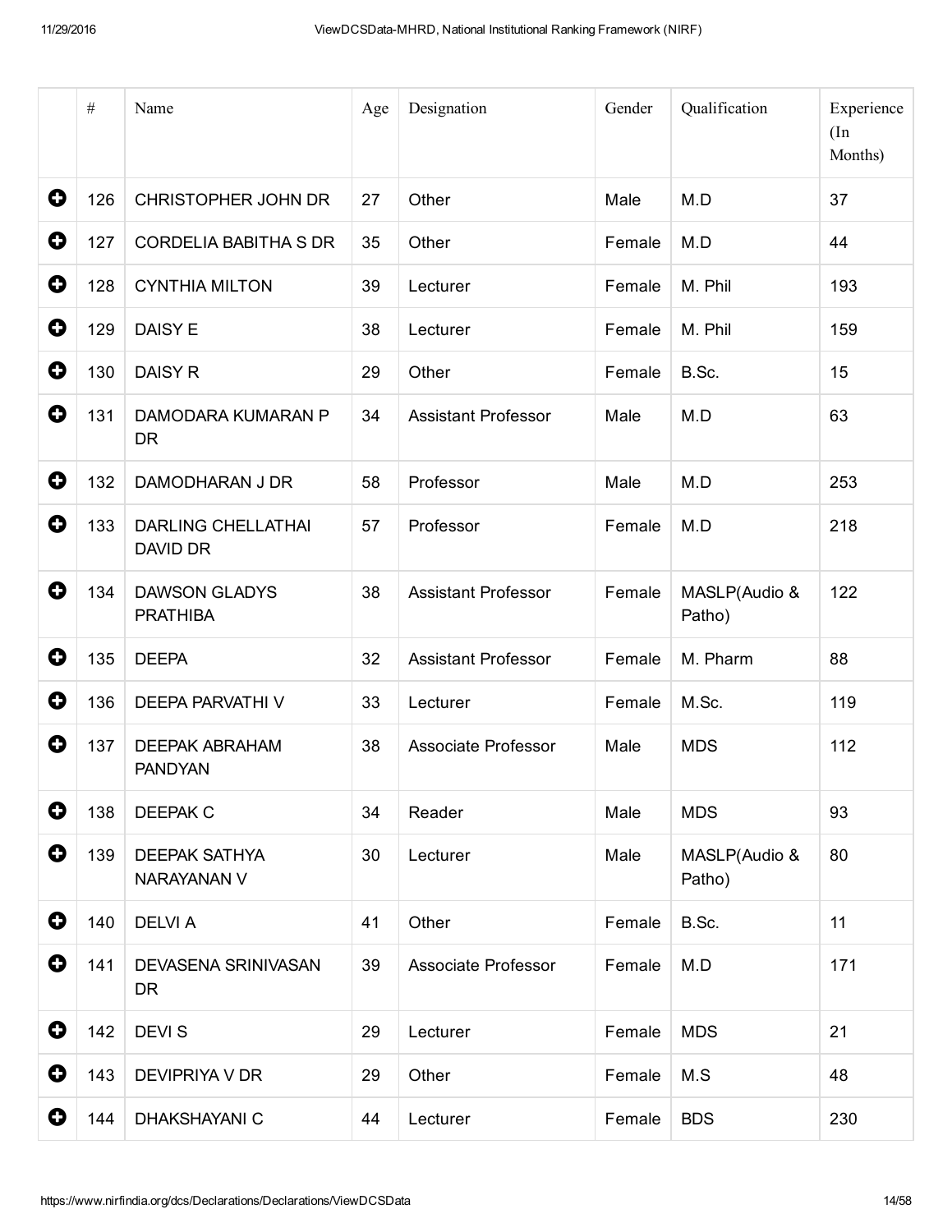|             | $\#$ | Name                      | Age | Designation                | Gender | Qualification    | Experience<br>(In<br>Months) |
|-------------|------|---------------------------|-----|----------------------------|--------|------------------|------------------------------|
| $\mathbf 0$ | 145  | DHANALAKSHMI M G DR       | 53  | Professor                  | Female | M.D              | 248                          |
| 0           | 146  | <b>DHANASEKAR T DR</b>    | 43  | Professor                  | Male   | <b>DNB</b>       | 176                          |
| 0           | 147  | <b>DHANYAPRIYA S P</b>    | 25  | Other                      | Female | B.Sc.            | 15                           |
| 0           | 148  | DHEERAJ REDDY P DR        | 34  | <b>Assistant Professor</b> | Male   | M.Ch(Chirurgiae) | 107                          |
| 0           | 149  | DHINESH M DR              | 34  | <b>Assistant Professor</b> | Male   | DM(Medicine)     | 109                          |
| 0           | 150  | DHIVYA B DR               | 30  | Other                      | Female | M.D              | 54                           |
| 0           | 151  | <b>DHIVYA G</b>           | 23  | Other                      | Female | B.Sc.            | 20                           |
| 0           | 152  | <b>DHIVYA HARINI M</b>    | 33  | Other                      | Female | <b>BDS</b>       | 89                           |
| $\mathbf 0$ | 153  | DHIVYALAKSHMI J DR        | 33  | <b>Assistant Professor</b> | Female | M.D              | 96                           |
| 0           | 154  | <b>DICKY JOHN DAVIS G</b> | 43  | <b>Assistant Professor</b> | Male   | Ph.D             | 171                          |
| 0           | 155  | <b>DILARA K DR</b>        | 50  | Professor                  | Female | M.D              | 213                          |
| $\mathbf Q$ | 156  | DINESH C C R              | 30  | Other                      | Male   | <b>BDS</b>       | 34                           |
| 0           | 157  | <b>DINESH K DR</b>        | 30  | Other                      | Male   | M.D              | 65                           |
| 0           | 158  | <b>DINESH KUMAR J DR</b>  | 37  | <b>Assistant Professor</b> | Male   | M.D              | 148                          |
| 0           | 159  | <b>DINESH S DR</b>        | 28  | Other                      | Male   | M.D              | 51                           |
| 0           | 160  | <b>DIVIYA N DR</b>        | 33  | <b>Assistant Professor</b> | Female | M.S              | 93                           |
| $\mathbf 0$ | 161  | DIVYA D DR                | 31  | Other                      | Female | M.D              | 53                           |
| $\mathbf 0$ | 162  | <b>DIVYA MERCILINE A</b>  | 30  | Lecturer                   | Female | M. Phil          | 56                           |
| $\bullet$   | 163  | <b>DIVYAMBIKA C V</b>     | 36  | Associate Professor        | Female | <b>MDS</b>       | 102                          |
| 0           | 164  | DORAI KUMAR R DR          | 48  | Professor                  | Male   | M.S              | 255                          |
| 0           | 165  | <b>DURGADEVI E</b>        | 28  | Other                      | Female | B.Sc.            | 22                           |
| 0           | 166  | <b>DWARAKESH T DR</b>     | 27  | Other                      | Male   | M.D              | 38                           |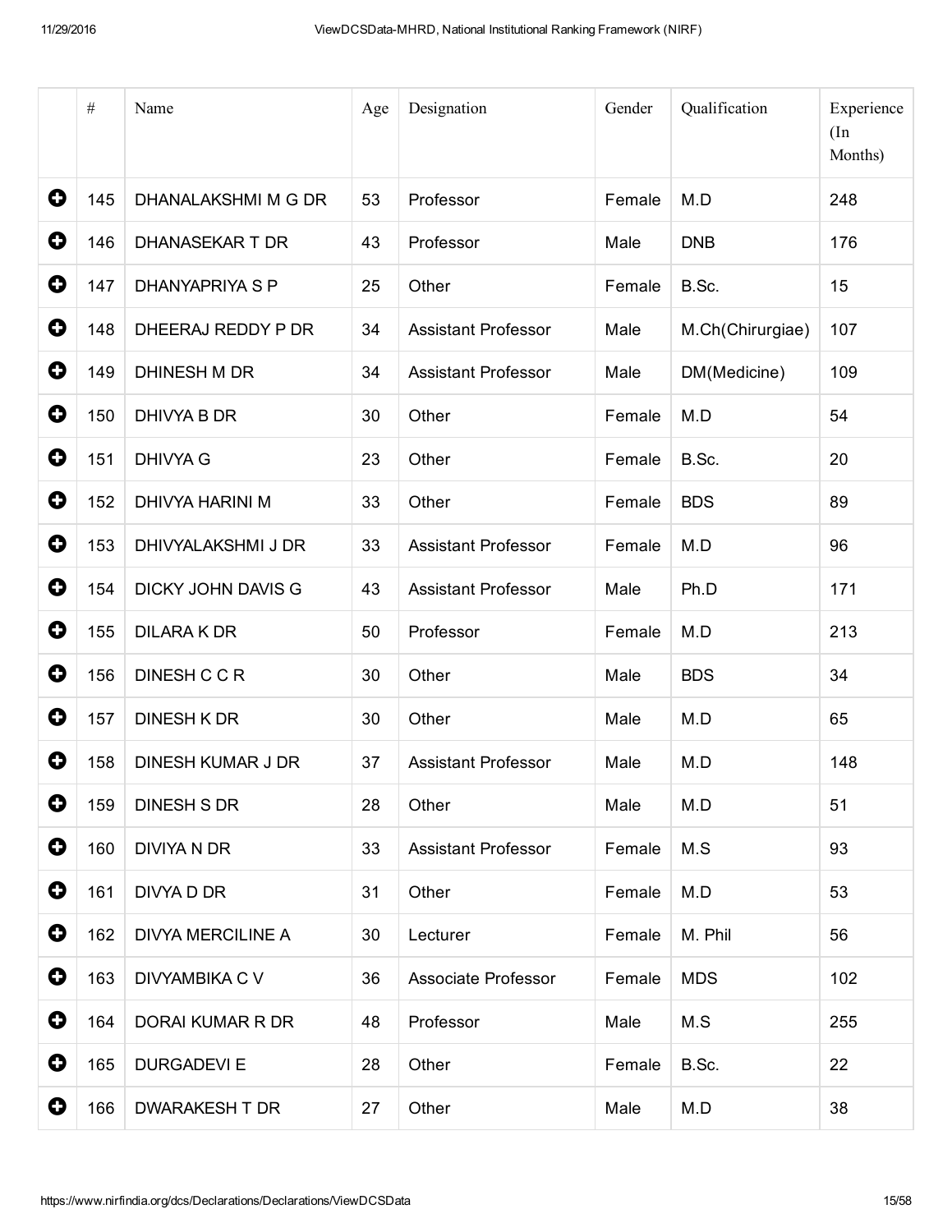|   | $\#$ | Name                                          | Age | Designation                | Gender | Qualification | Experience<br>(In<br>Months) |
|---|------|-----------------------------------------------|-----|----------------------------|--------|---------------|------------------------------|
| 0 | 167  | ELANGO P DR                                   | 57  | Professor                  | Male   | M.D           | 158                          |
| 0 | 168  | <b>ELAVARASHI E</b>                           | 31  | Lecturer                   | Female | M.Sc.         | 6                            |
| 0 | 169  | <b>ELAYARAJA S DR</b>                         | 38  | <b>Assistant Professor</b> | Male   | <b>DNB</b>    | 142                          |
| 0 | 170  | <b>ELENGKUMARAN S</b>                         | 35  | Reader                     | Male   | <b>MDS</b>    | 69                           |
| 0 | 171  | <b>ELFRIDE FAROKH</b><br><b>SANJANA DR</b>    | 43  | Professor                  | Female | M.S           | 196                          |
| 0 | 172  | <b>EMILDA JUDITH EZHIL</b><br><b>RAJAN</b>    | 30  | Lecturer                   | Female | M. Phil       | 64                           |
| 0 | 173  | <b>EMMANUEL BHASKAR M</b><br><b>DR</b>        | 42  | Professor                  | Male   | M.D           | 195                          |
| 0 | 174  | <b>EMMANUEL DHIRAVIA</b><br><b>SARGUNAM A</b> | 38  | Associate Professor        | Male   | <b>MDS</b>    | 117                          |
| 0 | 175  | <b>ESTHER VINITA V DR</b>                     | 31  | Other                      | Female | M.D           | 52                           |
| 0 | 176  | <b>EZHIL BHARTHI S DR</b>                     | 26  | Other                      | Female | M.D           | 39                           |
| 0 | 177  | <b>EZHILARASAN R DR</b>                       | 45  | Associate Professor        | Male   | DM(Medicine)  | 136                          |
| 0 | 178  | <b>FAISAL J DR</b>                            | 32  | <b>Assistant Professor</b> | Male   | M.S           | 97                           |
| 0 | 179  | <b>FAROOK A DR</b>                            | 61  | <b>Assistant Professor</b> | Male   | M.S           | 243                          |
| 0 | 180  | <b>FATHIMA BANU R</b>                         | 32  | Lecturer                   | Female | <b>MDS</b>    | 21                           |
| 0 | 181  | <b>FATIMA GRACE</b>                           | 32  | <b>Assistant Professor</b> | Female | Ph.D          | 106                          |
| 0 | 182  | FEBE RENJITHA SUMAN D<br>DR.                  | 57  | Professor                  | Female | M.D           | 206                          |
| 0 | 183  | <b>FELSY PREMILA G</b>                        | 33  | Other                      | Female | <b>BDS</b>    | 97                           |
| 0 | 184  | <b>GANESAN G RAM DR</b>                       | 35  | Associate Professor        | Male   | M.S           | 126                          |
| 0 | 185  | <b>GANESAN T DR</b>                           | 55  | Associate Professor        | Male   | M.D           | 189                          |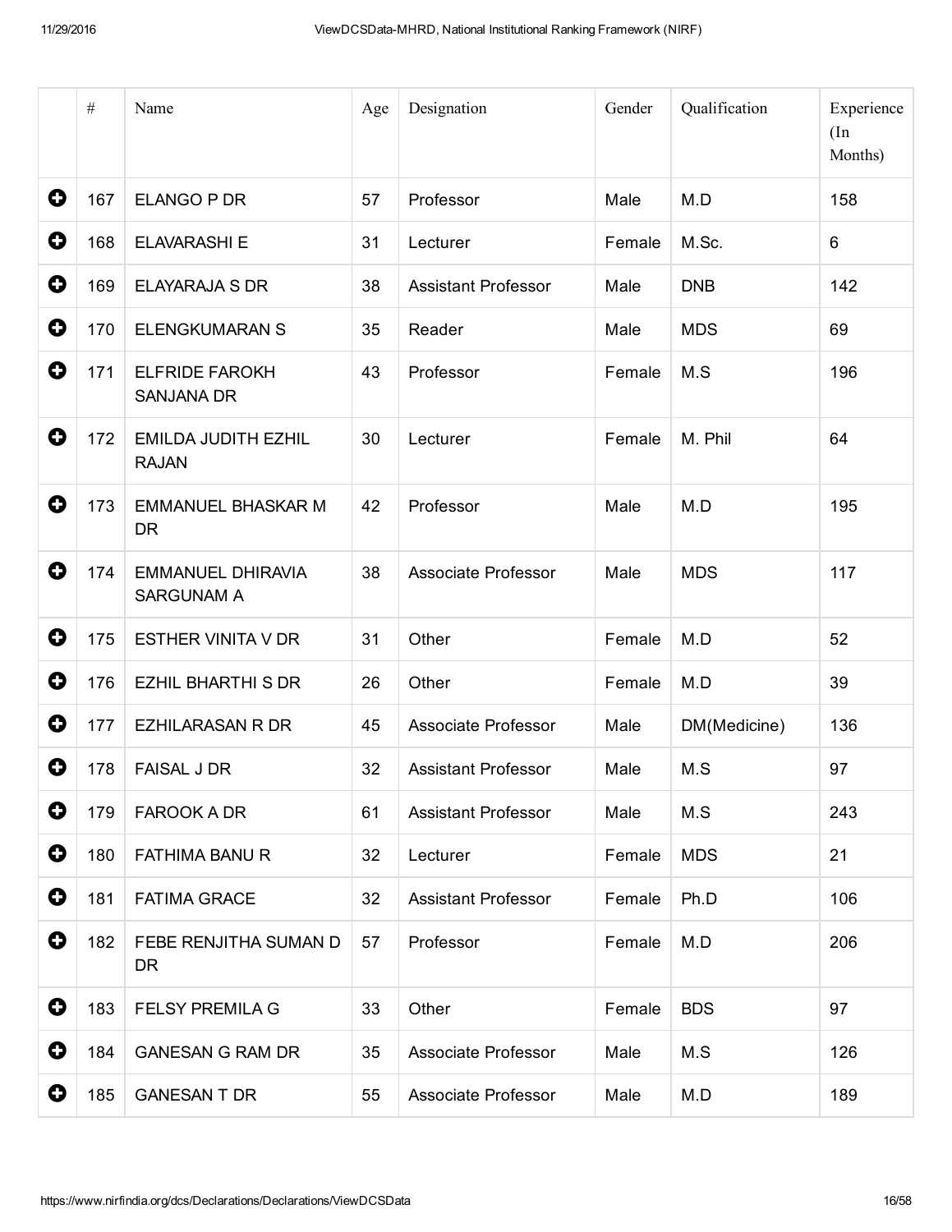|                       | $\#$ | Name                      | Age | Designation                | Gender | Qualification    | Experience<br>(In<br>Months) |
|-----------------------|------|---------------------------|-----|----------------------------|--------|------------------|------------------------------|
| 0                     | 186  | <b>GANESH B DR</b>        | 58  | Professor                  | Male   | M.S              | 268                          |
| 0                     | 187  | <b>GANESH BABU N DR</b>   | 42  | Associate Professor        | Male   | M.S              | 126                          |
| 0                     | 188  | <b>GANESH K DR</b>        | 59  | Professor                  | Male   | M.Ch(Chirurgiae) | 383                          |
| 0                     | 189  | <b>GANESH M DR</b>        | 41  | Professor                  | Male   | M.D              | 175                          |
| 0                     | 190  | <b>GANESH P DR</b>        | 59  | Professor                  | Male   | DM(Medicine)     | 268                          |
| 0                     | 191  | <b>GANESH VENKATRAMAN</b> | 42  | Associate Professor        | Male   | Ph.D             | 141                          |
| 0                     | 192  | <b>GAUTHAM G DR</b>       | 32  | <b>Assistant Professor</b> | Male   | M.D              | 102                          |
| 0                     | 193  | <b>GAYATHIRI R</b>        | 32  | Lecturer                   | Female | M. Phil          | 37                           |
| 0                     | 194  | <b>GAYATHRI G</b>         | 30  | Lecturer                   | Female | M.Sc.            | 94                           |
| 0                     | 195  | <b>GAYATHRI RAJESH DR</b> | 31  | Other                      | Female | <b>MBBS</b>      | 74                           |
| 0                     | 196  | <b>GAYATHRIT</b>          | 39  | Lecturer                   | Female | M. Phil          | 44                           |
| 0                     | 197  | <b>GAYATRI</b>            | 37  | <b>Assistant Professor</b> | Female | Ph.D             | 160                          |
| 0                     | 198  | <b>GEETHAD</b>            | 36  | Lecturer                   | Female | M.Sc.(Nursing)   | 109                          |
| 0                     | 199  | <b>GEETHAP</b>            | 39  | Lecturer                   | Female | M.Sc.(Nursing)   | 168                          |
| 0                     | 200  | <b>GEETHA SUDHA U</b>     | 34  | Other                      | Female | MPT(Physio)      | 93                           |
| $\boldsymbol{\Theta}$ | 201  | <b>GEORGE MILLER S</b>    | 26  | Lecturer                   | Male   | M.Sc.            | 12                           |
| $\mathbf 0$           | 202  | <b>GEOVIN RANJI G DR</b>  | 32  | Assistant Professor        | Female | M.S              | 78                           |
| $\mathbf 0$           | 203  | <b>GIRI G V V</b>         | 39  | Associate Professor        | Male   | <b>MDS</b>       | 114                          |
| 0                     | 204  | <b>GIRIRAJ J K DR</b>     | 40  | Associate Professor        | Male   | <b>DNB</b>       | 196                          |
| $\mathbf 0$           | 205  | <b>GIRISH G DR</b>        | 39  | <b>Assistant Professor</b> | Male   | M.Ch(Chirurgiae) | 95                           |
| $\mathbf 0$           | 206  | <b>GNANASAMBANDAN R</b>   | 35  | <b>Assistant Professor</b> | Male   | Ph.D             | 113                          |
| 0                     | 207  | <b>GOGULNATH D</b>        | 32  | Reader                     | Male   | <b>MDS</b>       | 74                           |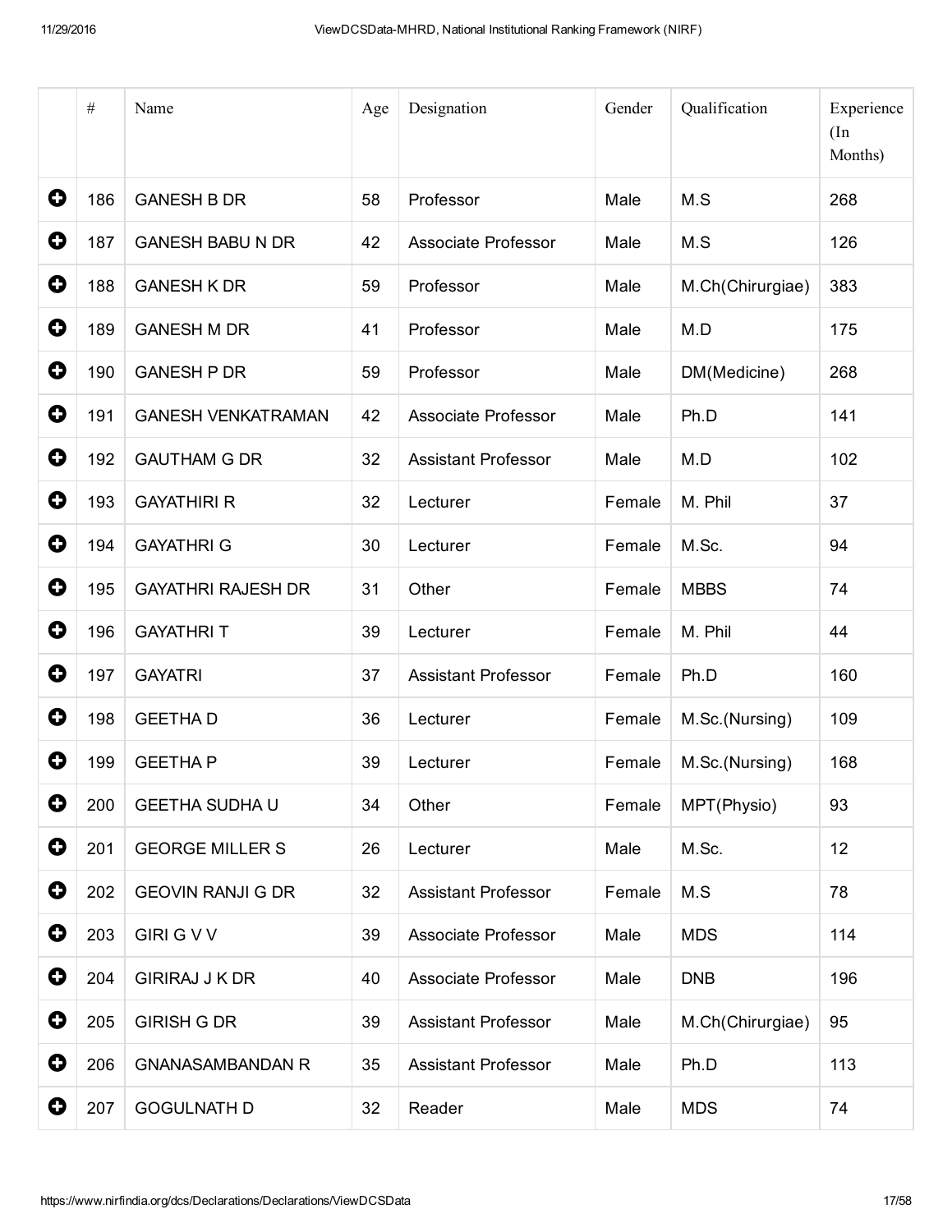|   | $\#$ | Name                                    | Age | Designation                | Gender | Qualification           | Experience<br>(In<br>Months) |
|---|------|-----------------------------------------|-----|----------------------------|--------|-------------------------|------------------------------|
| 0 | 208  | <b>GOKUL RAJ D DR</b>                   | 48  | Professor                  | Male   | M.S                     | 273                          |
| 0 | 209  | <b>GOKULA KRISHNAN P R</b><br><b>DR</b> | 34  | <b>Associate Professor</b> | Male   | M.D                     | 110                          |
| 0 | 210  | <b>GOPAL</b>                            | 49  | <b>Assistant Professor</b> | Male   | Ph.D                    | 334                          |
| O | 211  | <b>GOPAL SWAMI A D</b>                  | 38  | Associate Professor        | Male   | MPT(Physio)             | 168                          |
| 0 | 212  | <b>GOPALSAMY S</b>                      | 37  | Other                      | Male   | M.Sc.<br>(Microbiology) | 135                          |
| 0 | 213  | <b>GOPINATH</b>                         | 39  | <b>Associate Professor</b> | Male   | Ph.D                    | 160                          |
| 0 | 214  | <b>GOPINATH MENON DR</b>                | 60  | Professor                  | Male   | M.S                     | 290                          |
| 0 | 215  | <b>GOPINATHAN</b>                       | 37  | <b>Assistant Professor</b> | Male   | Ph.D                    | 149                          |
| 0 | 216  | <b>GOUTHAMAN S DR</b>                   | 40  | Associate Professor        | Male   | M.Ch(Chirurgiae)        | 163                          |
| 0 | 217  | <b>GOWDHAMI B</b>                       | 28  | Other                      | Female | M.Sc.<br>(Physiology)   | 19                           |
| 0 | 218  | <b>GOWRI V DR</b>                       | 46  | Associate Professor        | Female | M.D                     | 141                          |
| 0 | 219  | <b>HANNAH ROSALINE A</b>                | 41  | Professor                  | Female | <b>MDS</b>              | 144                          |
| 0 | 220  | HARI HARA SUDHAN S DR                   | 36  | <b>Assistant Professor</b> | Male   | M.Ch(Chirurgiae)        | 100                          |
| 0 | 221  | <b>HARIPRASAD B DR</b>                  | 50  | Professor                  | Male   | <b>DNB</b>              | 267                          |
| 0 | 222  | <b>HARIPRASATH K DR</b>                 | 30  | Other                      | Male   | M.D                     | 49                           |
| 0 | 223  | <b>HARIPRIYA M DR</b>                   | 49  | Associate Professor        | Female | M.D                     | 159                          |
| O | 224  | <b>HARITHA P S</b>                      | 35  | Reader                     | Female | <b>MDS</b>              | 101                          |
| 0 | 225  | <b>HARPREET KAUR S</b>                  | 36  | Associate Professor        | Female | Ph.D                    | 140                          |
| 0 | 226  | <b>HEMATH</b>                           | 38  | Lecturer                   | Female | M. Phil                 | 152                          |
| 0 | 227  | <b>HEMALATHA C R</b>                    | 36  | Lecturer                   | Female | M.Sc.                   | 132                          |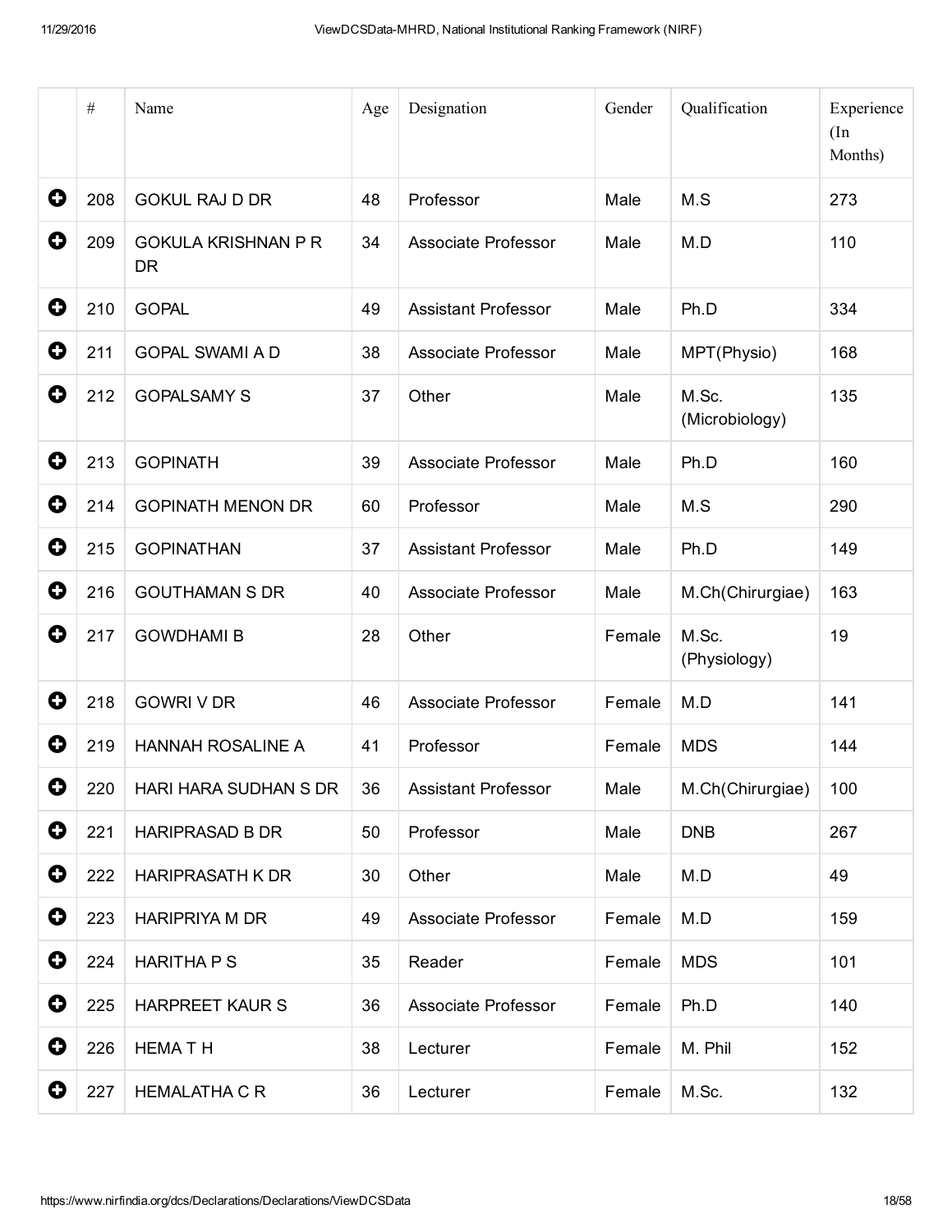|             | $\#$ | Name                                        | Age | Designation                | Gender | Qualification         | Experience<br>(In<br>Months) |
|-------------|------|---------------------------------------------|-----|----------------------------|--------|-----------------------|------------------------------|
| 0           | 228  | <b>HEMAMALINI A J</b>                       | 46  | Professor                  | Female | Ph.D                  | 248                          |
| 0           | 229  | <b>HEMANTH L DR</b>                         | 33  | Other                      | Male   | <b>DNB</b>            | 62                           |
| 0           | 230  | <b>HEPZIBAH BEULAH</b>                      | 53  | Reader                     | Female | M.Sc.(Nursing)        | 252                          |
| 0           | 231  | <b>HERAMBA GANAPATHY S</b>                  | 36  | Associate Professor        | Male   | Ph.D                  | 167                          |
| 0           | 232  | <b>ILAKKIYAA</b>                            | 27  | Other                      | Female | M.Sc.                 | 45                           |
| 0           | 233  | <b>ILANCHEZHIAN S DR</b>                    | 32  | <b>Assistant Professor</b> | Male   | M.D                   | 76                           |
| 0           | 234  | <b>ILAVARASANK DR</b>                       | 31  | Other                      | Male   | M.D                   | 36                           |
| 0           | 235  | <b>INDHU SELVARAJ DR</b>                    | 32  | Other                      | Female | M.S                   | 45                           |
| 0           | 236  | <b>INDHUMATHI E DR</b>                      | 50  | <b>Assistant Professor</b> | Female | DM(Medicine)          | 219                          |
| 0           | 237  | <b>IRFAN ISMAIL AYUB DR</b>                 | 36  | <b>Assistant Professor</b> | Male   | DM(Medicine)          | 86                           |
| 0           | 238  | <b>IRFANA PHARVEEN DR</b>                   | 29  | <b>Assistant Professor</b> | Female | M.D                   | 49                           |
| 0           | 239  | <b>ISSAC SAM CLEMENT DR</b>                 | 35  | <b>Assistant Professor</b> | Male   | M.D                   | 65                           |
| 0           | 240  | <b>JABARETHINA</b>                          | 39  | <b>Assistant Professor</b> | Female | M. Phil               | 172                          |
| O           | 241  | <b>JAGADEESAN S DR</b>                      | 41  | Other                      | Male   | <b>MBBS</b>           | 95                           |
| 0           | 242  | <b>JAGADESH CHANDRA</b><br><b>BOSE S DR</b> | 58  | Professor                  | Male   | M.Ch(Chirurgiae)      | 326                          |
| $\mathbf 0$ | 243  | <b>JAGADESWARAN D</b>                       | 33  | Lecturer                   | Male   | M.Sc.                 | 116                          |
| 0           | 244  | <b>JAGDISH KAMAL</b><br>CHANDER U           | 30  | <b>Assistant Professor</b> | Male   | M.D                   | 52                           |
| 0           | 245  | <b>JAI PRAKASH SRINIVASAN</b><br><b>DR</b>  | 60  | Associate Professor        | Male   | <b>DNB</b>            | 145                          |
| 0           | 246  | JAKULIN DIVYA MARY P                        | 29  | Lecturer                   | Female | <b>MBA</b>            | 65                           |
| 0           | 247  | <b>JALALUDEEN BUGARI A</b>                  | 67  | Reader                     | Male   | M.Sc.<br>(Physiology) | 509                          |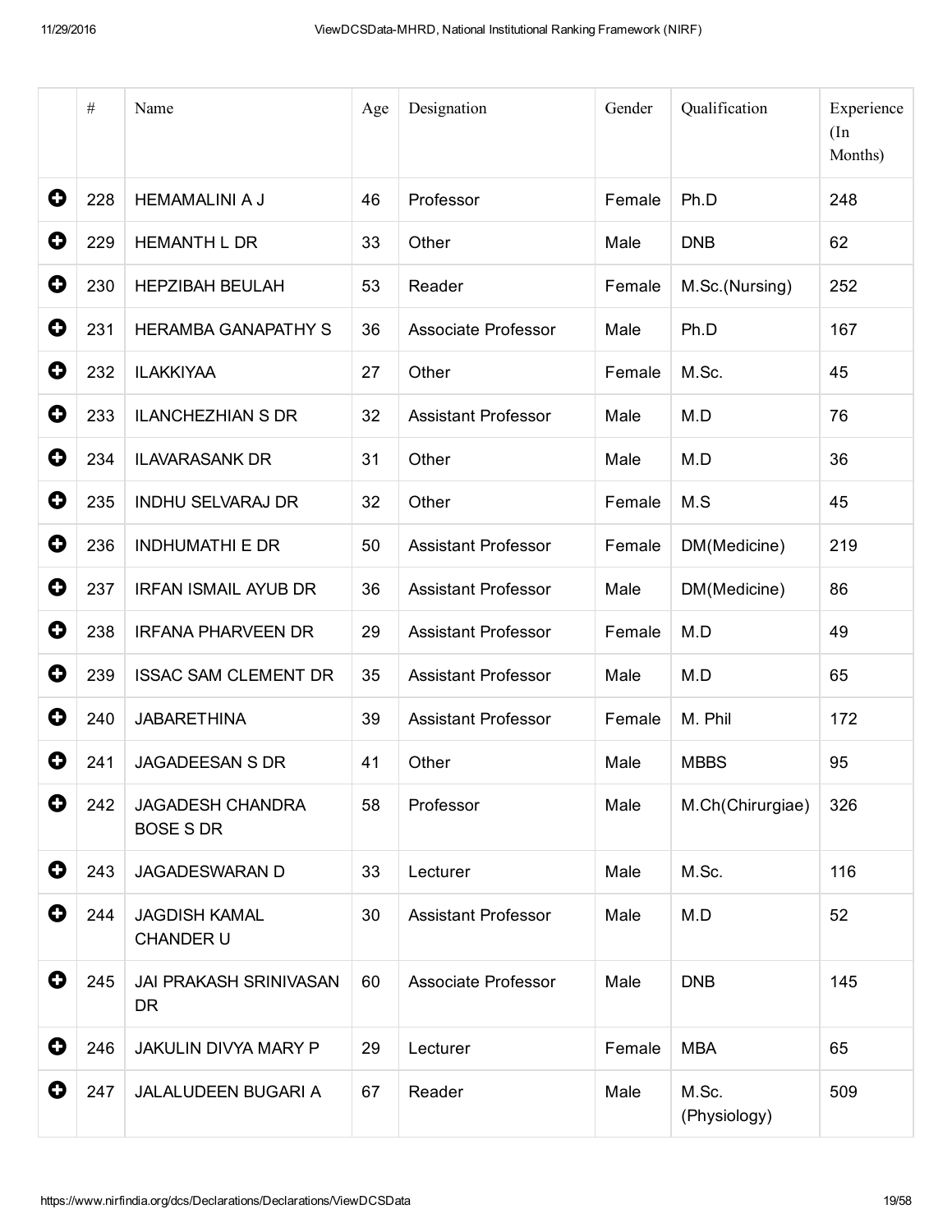|             | $\#$ | Name                                    | Age | Designation                | Gender | Qualification           | Experience<br>(In<br>Months) |
|-------------|------|-----------------------------------------|-----|----------------------------|--------|-------------------------|------------------------------|
| 0           | 248  | <b>JAMBU N DR</b>                       | 43  | Professor                  | Male   | M.S                     | 193                          |
| 0           | 249  | <b>JANANI S DR</b>                      | 33  | <b>Assistant Professor</b> | Female | M.D                     | 73                           |
| 0           | 250  | <b>JANIFERK</b>                         | 26  | Other                      | Female | B.Sc.                   | $\mathbf{1}$                 |
| 0           | 251  | <b>JASMINA CHRYSOLYTE S</b>             | 27  | Lecturer                   | Female | M. Phil                 | 23                           |
| 0           | 252  | <b>JAYA VIJAYARAGHAVAN</b><br><b>DR</b> | 59  | Professor                  | Female | M.D                     | 411                          |
| 0           | 253  | <b>JAYACHELVI B</b>                     | 46  | Lecturer                   | Female | M.Sc.                   | 270                          |
| O           | 254  | <b>JAYAKUMAR M DR</b>                   | 64  | Professor                  | Male   | M.D                     | 287                          |
| 0           | 255  | <b>JAYAKUMAR P DR</b>                   | 30  | Other                      | Male   | M.S                     | 44                           |
| 0           | 256  | JAYANTH LEO X L DR                      | 34  | <b>Assistant Professor</b> | Male   | M.S                     | 126                          |
| 0           | 257  | <b>JAYAPRAKASH V DR</b>                 | 33  | <b>Assistant Professor</b> | Male   | DM(Medicine)            | 79                           |
| 0           | 258  | <b>JAYARAJINI S</b>                     | 40  | <b>Assistant Professor</b> | Female | Ph.D                    | 233                          |
| 0           | 259  | <b>JAYASHREE S</b>                      | 30  | Lecturer                   | Female | MASLP(Audio &<br>Patho) | 87                           |
| O           | 260  | <b>JEBARAJ R DR</b>                     | 50  | <b>Assistant Professor</b> | Male   | M.D                     | 230                          |
| 0           | 261  | <b>JEEVITHA P</b>                       | 30  | Other                      | Female | B.Sc.                   | 69                           |
| $\bullet$   | 262  | <b>JEEVITHA P</b>                       | 30  | Other                      | Female | B.Sc.                   | 67                           |
| 0           | 263  | JEFFREY R DR                            | 29  | Other                      | Male   | M.D                     | 63                           |
| $\bullet$   | 264  | <b>JEGADEESH S DR</b>                   | 31  | <b>Assistant Professor</b> | Male   | M.Ch(Chirurgiae)        | 76                           |
| $\bullet$   | 265  | JENCY J M                               | 36  | Lecturer                   | Female | M.Sc.(Nursing)          | 94                           |
| 0           | 266  | <b>JEREMIAH CHINNADURAI</b><br>S        | 33  | Lecturer                   | Male   | M.Tech                  | $\bf 8$                      |
| $\mathbf 0$ | 267  | <b>JEYALAKSHMIK</b>                     | 36  | Other                      | Female | M.Sc.                   | 15                           |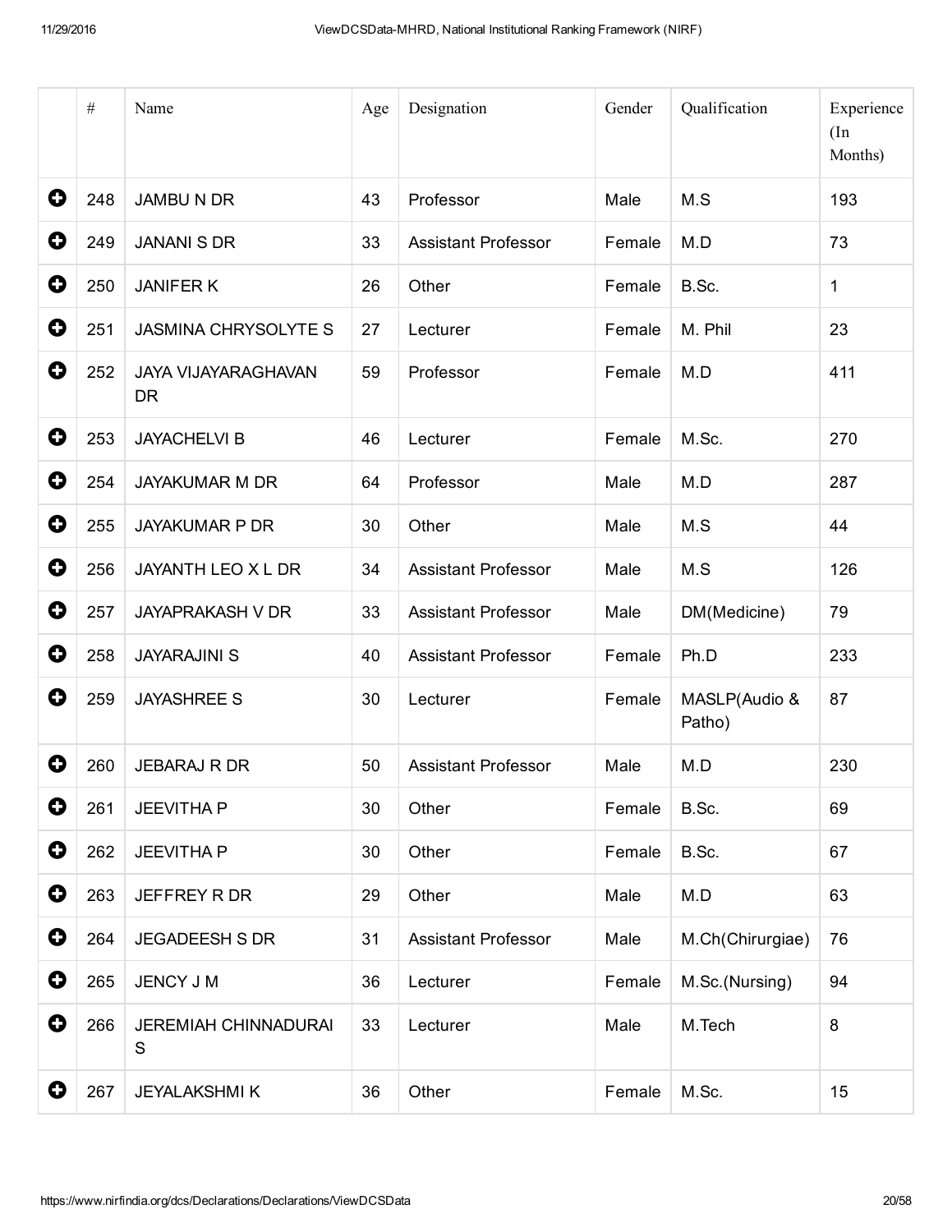|             | $\#$ | Name                        | Age | Designation                                         | Gender | Qualification           | Experience<br>(In<br>Months) |
|-------------|------|-----------------------------|-----|-----------------------------------------------------|--------|-------------------------|------------------------------|
| 0           | 268  | <b>JEYKAR T LAZARUS</b>     | 29  | Other                                               | Male   | M. Phil                 | 20                           |
| 0           | 269  | <b>JIBU GEORGE VARGHESE</b> | 37  | <b>Assistant Professor</b>                          | Male   | MPT(Physio)             | 124                          |
| 0           | 270  | <b>JNANKUMAR CHAUDHURI</b>  | 43  | Associate Professor                                 | Male   | M.D                     | 190                          |
| 0           | 271  | <b>JOHN SAMUEL MAJ DR</b>   | 45  | Associate Professor                                 | Male   | M.S                     | 172                          |
| 0           | 272  | <b>JOTHI MALAR R DR</b>     | 52  | Professor                                           | Female | M.D                     | 291                          |
| 0           | 273  | JULIUS XAVIER SCOTT J       | 45  | Professor                                           | Male   | M.D                     | 233                          |
| 0           | 274  | <b>JYOTSNA MURTHY DR</b>    | 54  | Professor                                           | Female | M.Ch(Chirurgiae)        | 315                          |
| 0           | 275  | KALAISELVAN M S DR          | 35  | Associate Professor                                 | Male   | M.D                     | 133                          |
| 0           | 276  | <b>KALAIVANI D</b>          | 35  | Lecturer                                            | Female | Master of<br>Pharmacy   | 109                          |
| 0           | 277  | <b>KALIYAPPA C DR</b>       | 56  | Professor                                           | Male   | M.S                     | 281                          |
| 0           | 278  | KALPANA BALAKRISHNAN        | 53  | Professor                                           | Female | Ph.D                    | 251                          |
| 0           | 279  | <b>KALPANA SURESH DR</b>    | 49  | Professor                                           | Female | M.S                     | 253                          |
| O           | 280  | KALYAN DEEPAK S DR          | 29  | Other                                               | Male   | M.S                     | 44                           |
| 0           | 281  | <b>KAMAKSHI D DR</b>        | 54  | Professor                                           | Female | M.Ch(Chirurgiae)        | 236                          |
| $\mathbf 0$ | 282  | <b>KAMALA R</b>             | 27  | Other                                               | Female | B.Sc.                   | $\overline{4}$               |
| 0           | 283  | KAMALAKANNAN G S DR         | 39  | Associate Professor                                 | Male   | M.D                     | 167                          |
| 0           | 284  | <b>KAMALAM R</b>            | 28  | Other                                               | Female | M.Sc.<br>(Biochemistry) | 32                           |
| 0           | 285  | <b>KANDASWAMY D</b>         | 58  | Dean / Principal /<br>Director / Vice<br>Chancellor | Male   | <b>MDS</b>              | 366                          |
| 0           | 286  | <b>KANIMOZHI G DR</b>       | 31  | <b>Assistant Professor</b>                          | Female | M.D                     | 76                           |
| 0           | 287  | KANIMOZHI K DR              | 34  | <b>Assistant Professor</b>                          | Female | M.Ch(Chirurgiae)        | 104                          |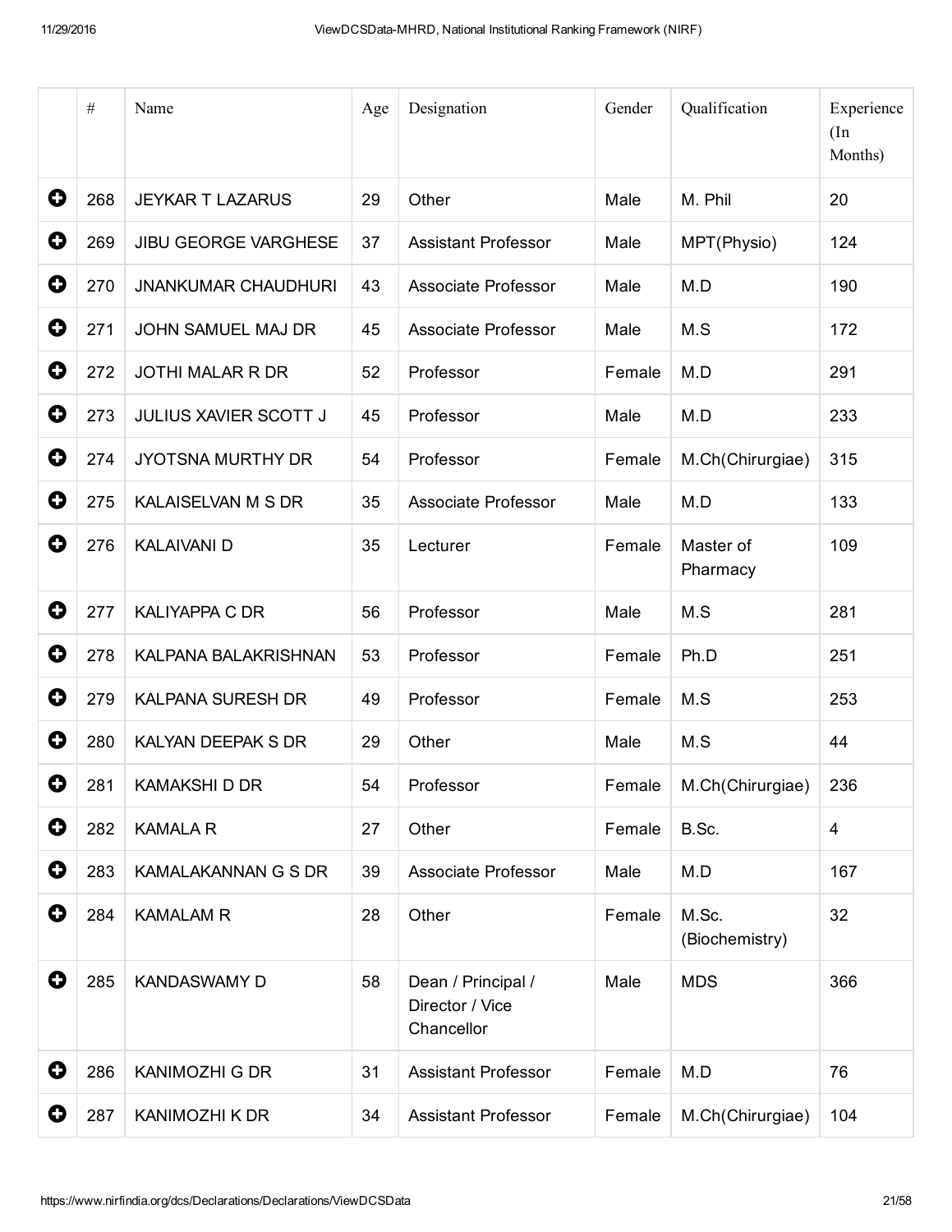|   | $\#$ | Name                                         | Age | Designation                | Gender | Qualification         | Experience<br>(In<br>Months) |
|---|------|----------------------------------------------|-----|----------------------------|--------|-----------------------|------------------------------|
| 0 | 288  | <b>KANNAN L DR</b>                           | 42  | Associate Professor        | Male   | M.D                   | 190                          |
| 0 | 289  | <b>KAPIL MATHUR DR</b>                       | 39  | Associate Professor        | Male   | M.Ch(Chirurgiae)      | 142                          |
| 0 | 290  | KARAM CHANDRA MOHAN<br>PRASAD B DR           | 63  | Professor                  | Male   | M.Ch(Chirurgiae)      | 364                          |
| O | 291  | <b>KARTHIGA B</b>                            | 24  | Other                      | Female | B.Sc.                 | 11                           |
| 0 | 292  | <b>KARTHIGEYAN J</b>                         | 33  | Reader                     | Male   | <b>MDS</b>            | 69                           |
| 0 | 293  | <b>KARTHIK</b>                               | 30  | Lecturer                   | Male   | Doctor of<br>Pharmacy | 21                           |
| 0 | 294  | KARTHIK ANAND P DR                           | 28  | Other                      | Male   | M.S                   | 49                           |
| 0 | 295  | <b>KARTHIK M S DR</b>                        | 37  | <b>Assistant Professor</b> | Male   | M.D                   | 118                          |
| 0 | 296  | <b>KARTHIK V P DR</b>                        | 30  | <b>Assistant Professor</b> | Male   | M.D                   | 89                           |
| 0 | 297  | <b>KARTHIKA K DR</b>                         | 33  | <b>Assistant Professor</b> | Female | M.D                   | 57                           |
| 0 | 298  | <b>KARTHIKA R S DR</b>                       | 29  | <b>Assistant Professor</b> | Female | M.S                   | 65                           |
| 0 | 299  | KASIM MOHAMED K                              | 44  | Professor                  | Male   | <b>MDS</b>            | 187                          |
| O | 300  | <b>KAUNDINYA KIRAN</b><br><b>BHARATAM DR</b> | 37  | <b>Assistant Professor</b> | Male   | M.S                   | 106                          |
| 0 | 301  | <b>KAVIARASAN K</b>                          | 37  | <b>Assistant Professor</b> | Male   | Ph.D                  | 68                           |
| 0 | 302  | <b>KAVITHAK</b>                              | 39  | Lecturer                   | Female | M.Sc.(Nursing)        | 153                          |
| 0 | 303  | <b>KAVITHA M S</b>                           | 34  | Other                      | Female | M.Sc.                 | 20                           |
| 0 | 304  | KAVITHA SWAMINATHAN                          | 33  | Reader                     | Female | <b>MDS</b>            | 89                           |
| 0 | 305  | <b>KEERTHI B M</b>                           | 29  | Other                      | Female | M.D                   | 49                           |
| 0 | 306  | <b>KEERTHINDR</b>                            | 25  | Other                      | Female | <b>MBBS</b>           | 8                            |
| 0 | 307  | <b>KEERTHIYAINI M DR</b>                     | 34  | <b>Assistant Professor</b> | Female | M.S                   | 103                          |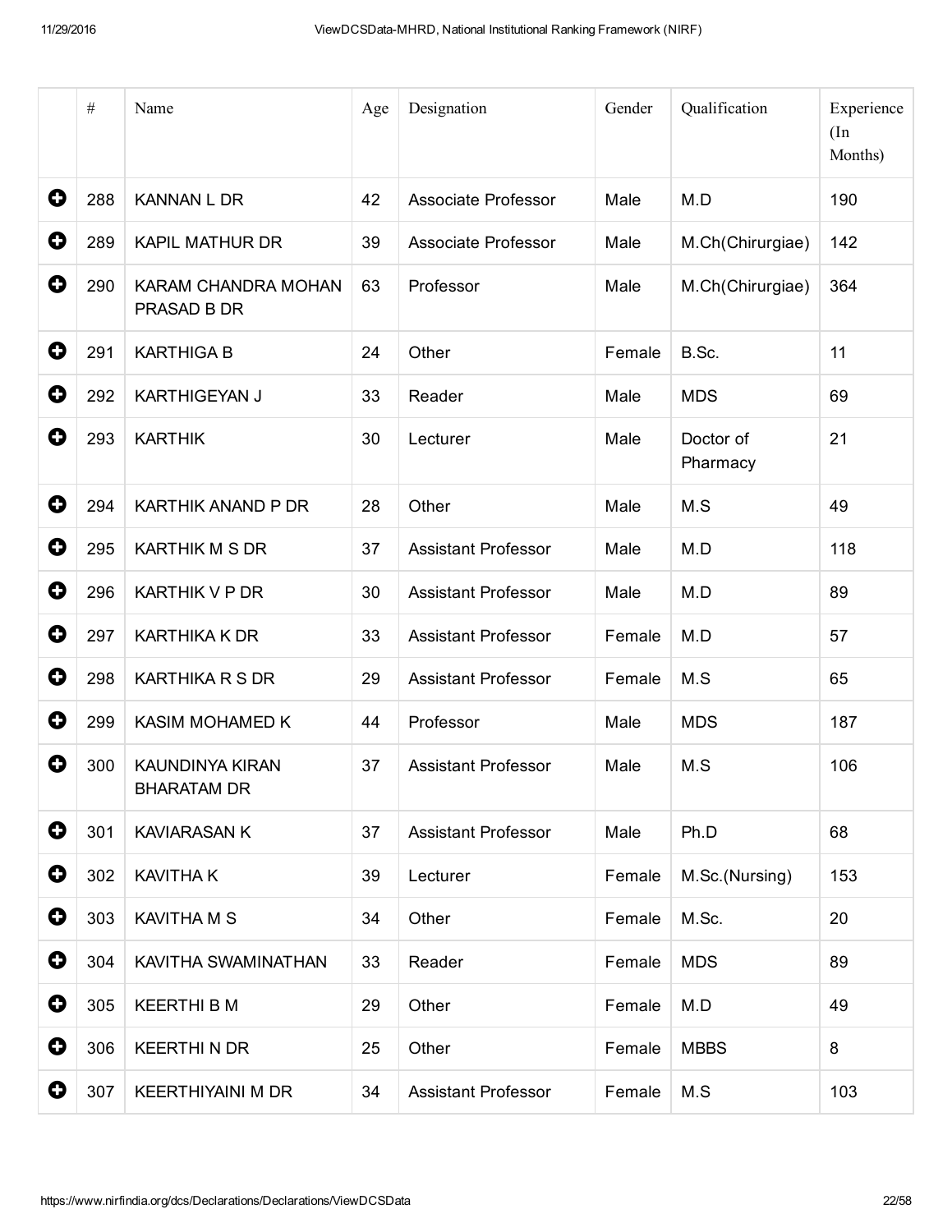|             | $\#$ | Name                                      | Age | Designation                | Gender | Qualification           | Experience<br>(In<br>Months) |
|-------------|------|-------------------------------------------|-----|----------------------------|--------|-------------------------|------------------------------|
| 0           | 308  | <b>KENNEDY KUMAR P DR</b>                 | 43  | Associate Professor        | Male   | M.D                     | 157                          |
| 0           | 309  | <b>KESAVI D DR</b>                        | 46  | Professor                  | Female | Ph.D                    | 253                          |
| 0           | 310  | <b>KIRTHIKA CP</b>                        | 29  | Other                      | Female | M.Sc.(Anatomy)          | 52                           |
| 0           | 311  | <b>KIRUTHIGA T DR</b>                     | 28  | Other                      | Female | M.S                     | 50                           |
| 0           | 312  | <b>KISHAN M DR</b>                        | 29  | Other                      | Male   | M.S                     | 61                           |
| 0           | 313  | KOTESWARA PRASAD N K                      | 38  | Reader                     | Male   | <b>MDS</b>              | 94                           |
| 0           | 314  | KOUSHIK MUTHU RAJA M<br><b>DR</b>         | 31  | <b>Assistant Professor</b> | Male   | M.D                     | 77                           |
| 0           | 315  | <b>KRISHNA SESHADRI DR</b>                | 48  | Professor                  | Male   | <b>AB</b>               | 297                          |
| 0           | 316  | <b>KRISHNAKANTH M DR</b>                  | 38  | Associate Professor        | Male   | M.D                     | 176                          |
| 0           | 317  | <b>KRISHNAMOORTHY R DR</b>                | 44  | <b>Associate Professor</b> | Male   | M.D                     | 137                          |
| $\mathbf Q$ | 318  | <b>KRISHNAN A DR</b>                      | 31  | <b>Assistant Professor</b> | Male   | DM(Medicine)            | 62                           |
| 0           | 319  | <b>KRISHNENDU</b><br><b>MUKHOPADHYAY</b>  | 49  | Professor                  | Male   | Ph.D                    | 164                          |
| O           | 320  | <b>KRITHIKA P DR</b>                      | 30  | Other                      | Female | M.D                     | 38                           |
| O           | 321  | <b>KRUPA M</b>                            | 30  | Lecturer                   | Female | MASLP(Audio &<br>Patho) | 87                           |
| $\mathbf 0$ | 322  | <b>KUMAR P</b>                            | 39  | Lecturer                   | Male   | M.Sc.                   | 124                          |
| $\mathbf 0$ | 323  | <b>KUMARAVELU</b><br><b>SELVAKUMAR DR</b> | 63  | Professor                  | Male   | M.Ch(Chirurgiae)        | 399                          |
| $\mathbf 0$ | 324  | <b>KUMARESH A DR</b>                      | 33  | <b>Assistant Professor</b> | Male   | M.D                     | 109                          |
| $\mathbf 0$ | 325  | <b>KUMUTHAV</b>                           | 31  | Lecturer                   | Female | M.Sc.(Nursing)          | 36                           |
| $\mathbf 0$ | 326  | <b>KUNAL PATEL DR</b>                     | 33  | <b>Assistant Professor</b> | Male   | M.S                     | 74                           |
| $\mathbf 0$ | 327  | <b>KUNDHALA B</b>                         | 60  | <b>Assistant Professor</b> | Female | Ph.D                    | 345                          |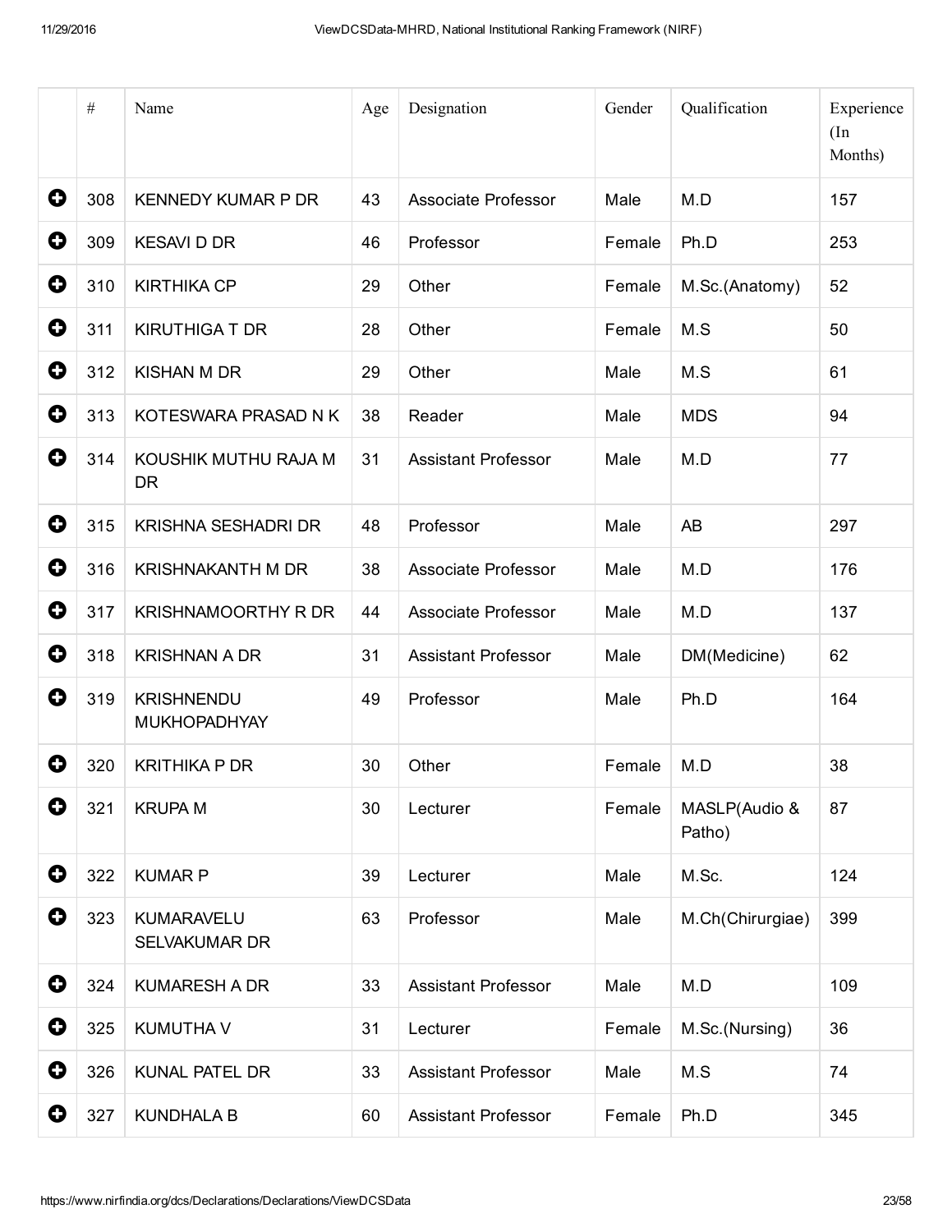|             | $\#$ | Name                             | Age | Designation                | Gender       | Qualification         | Experience<br>(In<br>Months) |
|-------------|------|----------------------------------|-----|----------------------------|--------------|-----------------------|------------------------------|
| 0           | 328  | <b>LAKSHMI BALAJI</b>            | 49  | Professor                  | Female       | Ph.D                  | 212                          |
| 0           | 329  | <b>LAKSHMI M DR</b>              | 38  | Other                      | Female       | <b>DNB</b>            | 76                           |
| 0           | 330  | <b>LAKSHMI VENKATESH</b>         | 37  | Associate Professor        | Female       | Ph.D                  | 116                          |
| $\mathbf 0$ | 331  | <b>LALITHA DEVADASAN DR</b>      | 64  | Professor                  | Female       | M.D                   | 312                          |
| 0           | 332  | <b>LALITHA S</b>                 | 28  | Other                      | Female       | M.Sc.<br>(Physiology) | 14                           |
| 0           | 333  | LALITHA SUBRAMANIAN              | 41  | Lecturer                   | Female       | M. Phil               | 87                           |
| 0           | 334  | <b>LALITHA V</b>                 | 31  | Lecturer                   | Female       | M.Sc.                 | 104                          |
| 0           | 335  | <b>LATHA</b>                     | 35  | <b>Assistant Professor</b> | Female       | Ph.D                  | 106                          |
| 0           | 336  | LATHA M S DR                     | 41  | <b>Assistant Professor</b> | Female       | M.D                   | 85                           |
| 0           | 337  | <b>LATHA NIRMAL</b>              | 48  | Lecturer                   | Female       | <b>BDS</b>            | 256                          |
| 0           | 338  | LATHA RAVICHANDRAN               | 48  | Professor                  | Female       | <b>DNB</b>            | 270                          |
| 0           | 339  | <b>LAVANYA</b>                   | 39  | <b>Assistant Professor</b> | Female       | Ph.D                  | 192                          |
| 0           | 340  | <b>LAVANYA N DR</b>              | 28  | <b>Assistant Professor</b> | Female       | M.D                   | 51                           |
| O           | 341  | LAWRENCE D CRUZE DR              | 39  | <b>Assistant Professor</b> | Female   M.D |                       | 112                          |
| 0           | 342  | <b>LEENA CHAND DR</b>            | 38  | <b>Assistant Professor</b> | Female       | M.D                   | 76                           |
| 0           | 343  | LEENA DENNIS JOSEPH<br><b>DR</b> | 43  | Professor                  | Female       | M.D                   | 222                          |
| 0           | 344  | LILY DANIEL DR                   | 49  | <b>Assistant Professor</b> | Female       | <b>DNB</b>            | 188                          |
| 0           | 345  | <b>LISY JOSEPH</b>               | 39  | Lecturer                   | Female       | M.Sc.(Nursing)        | 179                          |
| 0           | 346  | LOGESH R DR                      | 34  | <b>Assistant Professor</b> | Male         | M.D                   | 76                           |
| 0           | 347  | LOKESWARI T S                    | 59  | Professor                  | Female       | Ph.D                  | 337                          |
| 0           | 348  | <b>MADHAN KUMAR S</b>            | 35  | Associate Professor        | Male         | <b>MDS</b>            | 106                          |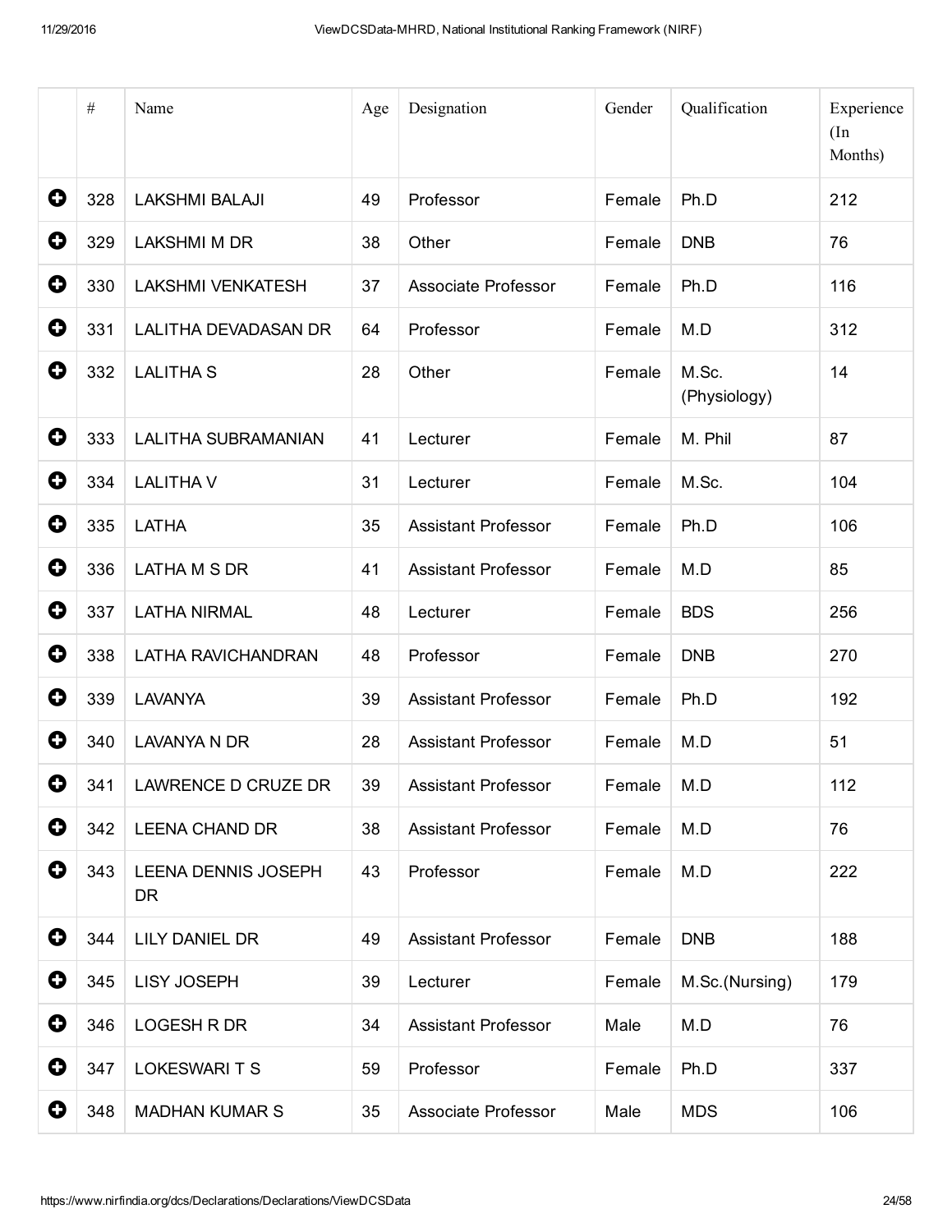|   | $\#$ | Name                                          | Age | Designation                | Gender | Qualification         | Experience<br>(In<br>Months) |
|---|------|-----------------------------------------------|-----|----------------------------|--------|-----------------------|------------------------------|
| 0 | 349  | <b>MADHAVAN K DR</b>                          | 60  | Associate Professor        | Male   | M.D                   | 189                          |
| 0 | 350  | <b>MADHAVAN V</b>                             | 33  | Reader                     | Male   | <b>MDS</b>            | 54                           |
| 0 | 351  | <b>MADHURDR</b>                               | 43  | Associate Professor        | Male   | M.Ch(Chirurgiae)      | 202                          |
| 0 | 352  | <b>MADHUSUDHAN RAO V</b><br><b>DR</b>         | 66  | Professor                  | Male   | Ph.D                  | 362                          |
| 0 | 353  | <b>MAGESH R</b>                               | 37  | <b>Assistant Professor</b> | Male   | Ph.D                  | 171                          |
| 0 | 354  | <b>MAHADEVIT</b>                              | 34  | Other                      | Female | M.Sc.                 | 12                           |
| 0 | 355  | <b>MAHALAKSHMI R DR</b>                       | 33  | <b>Assistant Professor</b> | Female | M.D                   | 93                           |
| 0 | 356  | <b>MAHALAKSHMI</b><br><b>VEERARAGHAVAN DR</b> | 47  | Professor                  | Female | M.D                   | 251                          |
| 0 | 357  | <b>MAHARAJA K DR</b>                          | 31  | <b>Assistant Professor</b> | Male   | M.D                   | 87                           |
| 0 | 358  | MAHESH JANARTHANAN<br><b>DR</b>               | 45  | <b>Assistant Professor</b> | Male   | M.D                   | 50                           |
| 0 | 359  | MAHESH VAKAMUDI DR                            | 52  | Professor                  | Male   | M.D                   | 311                          |
| 0 | 360  | <b>MAHESHKUMAR K</b>                          | 31  | Other                      | Male   | M.Sc.<br>(Physiology) | 19                           |
| 0 | 361  | <b>MALARKODIT</b>                             | 34  | Reader                     | Female | <b>MDS</b>            | 73                           |
| 0 | 362  | <b>MALARVIZHI M</b>                           | 32  | Lecturer                   | Female | M.Sc.(Nursing)        | 89                           |
| 0 | 363  | <b>MALATHIN</b>                               | 50  | Professor                  | Female | <b>MDS</b>            | 255                          |
| 0 | 364  | <b>MALINI S DR</b>                            | 30  | Other                      | Female | M.D                   | 50                           |
| 0 | 365  | MANGAL SWATHI V DR                            | 29  | Other                      | Female | M.D                   | 51                           |
| 0 | 366  | <b>MANGALASELVI R</b>                         | 36  | Other                      | Female | B.Sc.                 | 61                           |
| 0 | 367  | MANGATHAYARU                                  | 50  | Professor                  | Female | Ph.D                  | 262                          |
| 0 | 368  | MANICKAVASAGAM M DR                           | 62  | Professor                  | Male   | DM(Medicine)          | 296                          |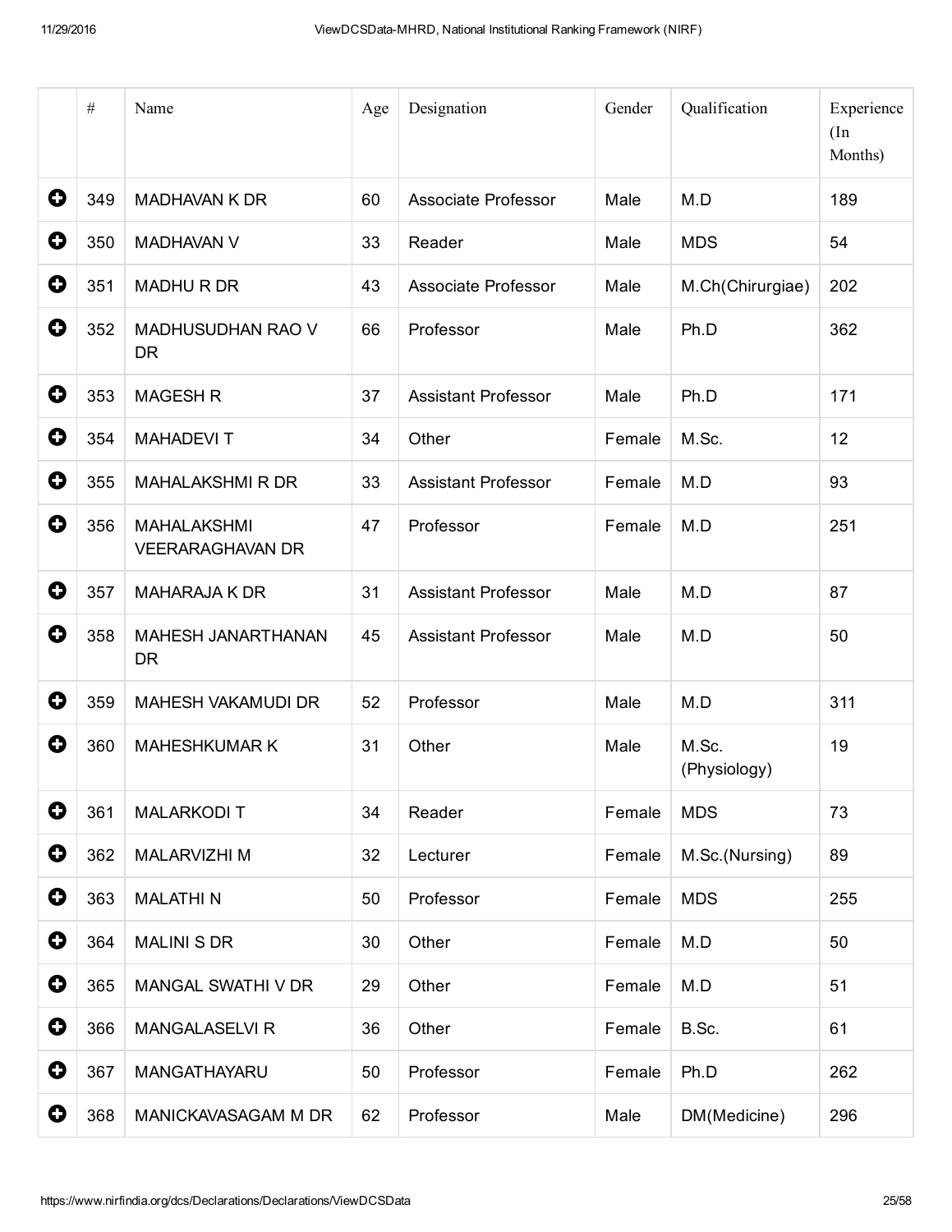|           | $\#$ | Name                                        | Age | Designation                | Gender | Qualification  | Experience<br>(In<br>Months) |
|-----------|------|---------------------------------------------|-----|----------------------------|--------|----------------|------------------------------|
| 0         | 369  | <b>MANIKANDAN A DR</b>                      | 38  | Associate Professor        | Male   | M.D            | 149                          |
| 0         | 370  | <b>MANIKANDAN V DR</b>                      | 28  | <b>Assistant Professor</b> | Male   | M.S            | 51                           |
| 0         | 371  | <b>MANIKANTAN S DR</b>                      | 35  | <b>Assistant Professor</b> | Male   | DM(Medicine)   | 109                          |
| 0         | 372  | <b>MANISHA DESAI DR</b>                     | 32  | <b>Assistant Professor</b> | Female | M.D            | 76                           |
| 0         | 373  | <b>MANJULA A</b>                            | 33  | Lecturer                   | Female | M.Sc.(Nursing) | 99                           |
| 0         | 374  | <b>MANJULA RAMAN DR</b>                     | 50  | <b>Assistant Professor</b> | Female | Ph.D           | 205                          |
| 0         | 375  | <b>MANOCHITHRA S</b>                        | 24  | Other                      | Female | B.Sc.          | 23                           |
| 0         | 376  | <b>MANOJ PRABAKAR R DR</b>                  | 29  | Other                      | Male   | M.S            | 46                           |
| 0         | 377  | <b>MANOKAR P DR</b>                         | 39  | Professor                  | Male   | DM(Medicine)   | 182                          |
| 0         | 378  | <b>MANUNEETHI MARAN T</b><br><b>DR</b>      | 38  | Associate Professor        | Male   | M.S            | 115                          |
| 0         | 379  | <b>MARIA FRANCIS ROCHY</b><br><b>DR</b>     | 30  | Other                      | Male   | M.D            | 50                           |
| 0         | 380  | <b>MARY ELIZABETH</b><br><b>GNANAMBAL K</b> | 39  | Associate Professor        | Female | Ph.D           | 113                          |
| 0         | 381  | <b>MARY THOMAS DR</b>                       | 56  | Professor                  | Female | M.S            | 207                          |
| 0         | 382  | <b>MATHAN RAJAN R</b>                       | 40  | Professor                  | Male   | <b>MDS</b>     | 167                          |
| 0         | 383  | MEENAKSHI C                                 | 29  | Other                      | Female | B.Sc.          | 5                            |
| 0         | 384  | MEENAKSHI SUNDARAM<br>U DR                  | 52  | Professor                  | Male   | DM(Medicine)   | 278                          |
| 0         | 385  | MEERA ALIAS DEVASENA<br>M DR                | 37  | Associate Professor        | Female | <b>DNB</b>     | 105                          |
| $\bullet$ | 386  | <b>MELJA RANI D</b>                         | 29  | Other                      | Female | M.Sc.          | 13                           |
| 0         | 387  | <b>MERITON STANLY A DR</b>                  | 41  | Professor                  | Male   | M.D            | 212                          |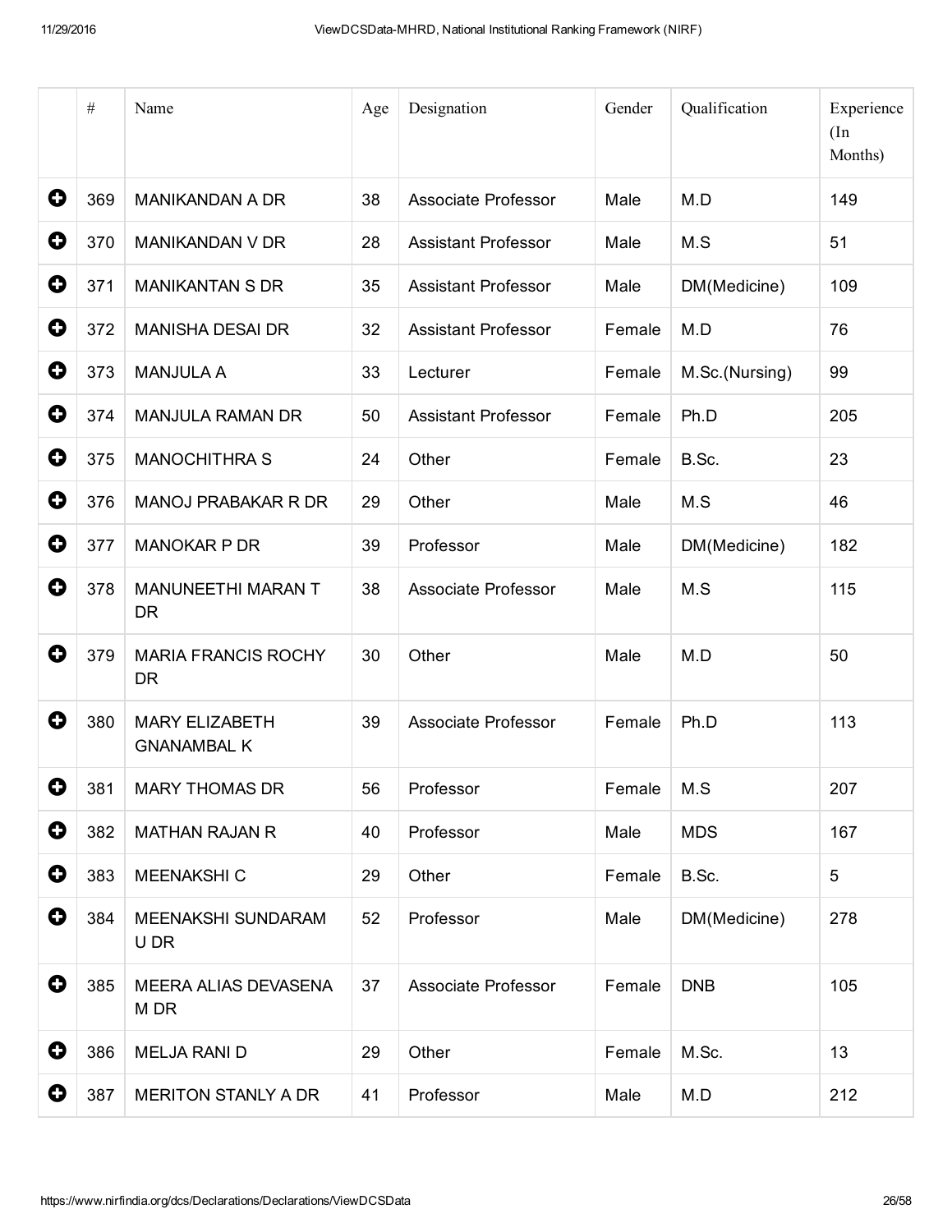|             | $\#$ | Name                                     | Age | Designation                | Gender | Qualification    | Experience<br>(In<br>Months) |
|-------------|------|------------------------------------------|-----|----------------------------|--------|------------------|------------------------------|
| 0           | 388  | <b>MERLIN SUBILA J</b>                   | 27  | Other                      | Female | B.Sc.            | $\mathbf{1}$                 |
| 0           | 389  | MERYN SELVANAYAGAM                       | 54  | Lecturer                   | Female | M.A              | 273                          |
| 0           | 390  | <b>MINATI CHOUDHURY</b>                  | 38  | Reader                     | Female | <b>MDS</b>       | 87                           |
| $\mathbf 0$ | 391  | <b>MITHILA G DR</b>                      | 26  | Other                      | Female | M.D              | 38                           |
| 0           | 392  | MOHAMED ASIFF R DR                       | 49  | Other                      | Male   | <b>MBBS</b>      | 141                          |
| 0           | 393  | MOHAMED ASIFF R DR                       | 49  | Other                      | Male   | <b>DCH</b>       | 141                          |
| $\mathbf 0$ | 394  | MOHAMMED FAZIL A DR                      | 28  | Other                      | Male   | M.D              | 50                           |
| 0           | 395  | MOHAMMED HANEEF M<br><b>DR</b>           | 30  | Other                      | Male   | M.D              | 49                           |
| 0           | 396  | MOHAMMED IBRAHIM A<br><b>DR</b>          | 27  | Other                      | Male   | M.S              | 39                           |
| 0           | 397  | <b>MOHAN CHOUDHARY B</b><br><b>DR</b>    | 39  | Associate Professor        | Male   | M.S              | 150                          |
| $\mathbf 0$ | 398  | <b>MOHAN J DR</b>                        | 61  | Professor                  | Male   | M.Ch(Chirurgiae) | 290                          |
| 0           | 399  | <b>MOHAN KUMAR M DR</b>                  | 48  | Professor                  | Male   | M.S              | 274                          |
| O.          | 400  | MOHANA PRIYA T DR                        | 36  | Associate Professor        | Female | M.S              | 138                          |
| 0           | 401  | MOHANAKANNAN S DR                        | 29  | Other                      | Male   | M.D              | 40                           |
| 0           | 402  | MOHANASUNDARI P                          | 32  | Other                      | Female | B.Sc.            | 111                          |
| 0           | 403  | <b>MOHINI SINGH DR</b>                   | 42  | Associate Professor        | Female | M.D              | 157                          |
| 0           | 404  | MONNA PANDURANGI DR                      | 51  | Associate Professor        | Female | M.D              | 263                          |
| 0           | 405  | <b>MUKUNDAN</b><br><b>SUBRAMANIAN DR</b> | 37  | <b>Assistant Professor</b> | Male   | M.S              | 147                          |
| $\mathbf 0$ | 406  | MUNIRATHNAM T DR                         | 36  | <b>Assistant Professor</b> | Male   | M.S              | 111                          |
| 0           | 407  | MURALIDHARAN T R DR                      | 52  | Professor                  | Male   | DM(Medicine)     | 274                          |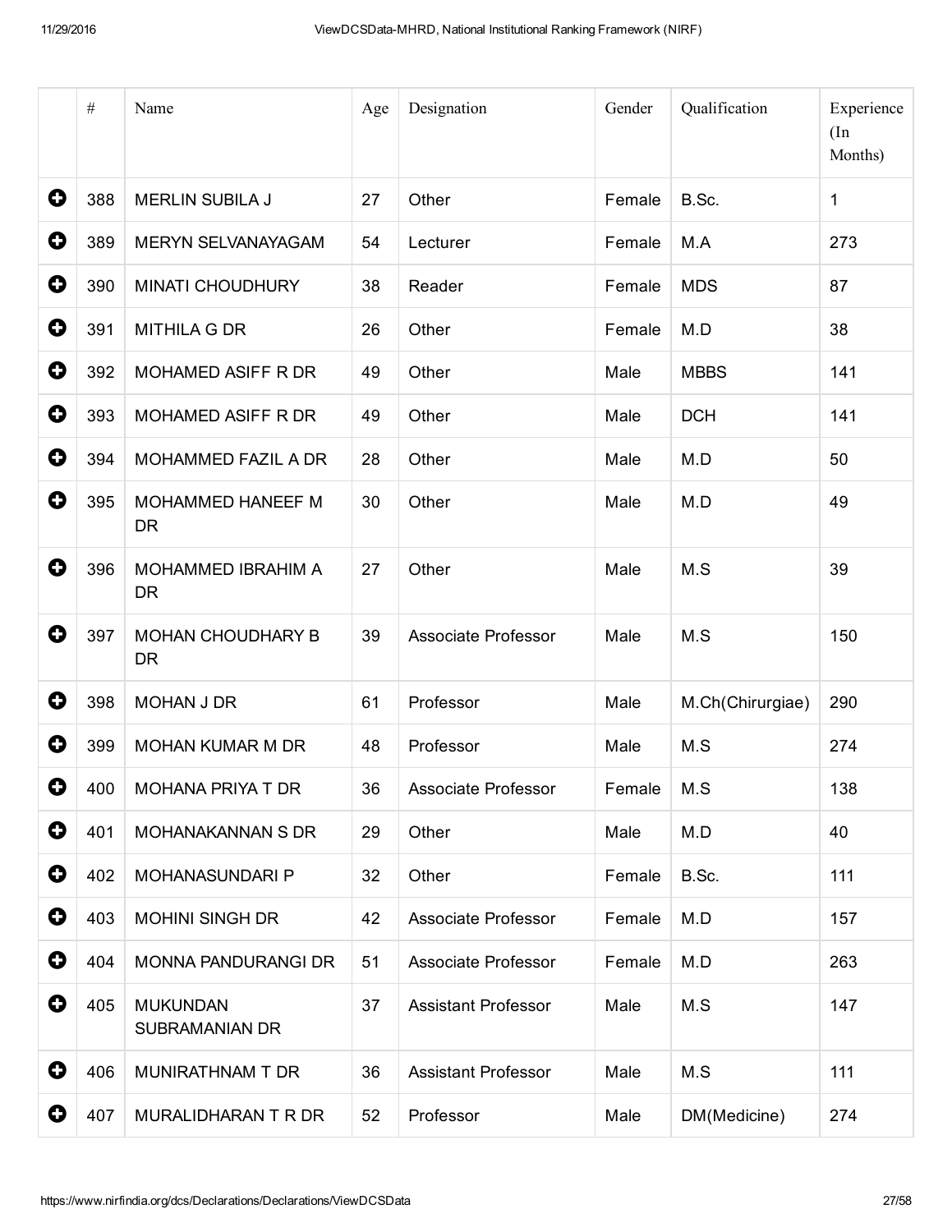|                       | $\#$ | Name                     | Age | Designation                | Gender | Qualification  | Experience<br>(In<br>Months) |
|-----------------------|------|--------------------------|-----|----------------------------|--------|----------------|------------------------------|
| 0                     | 408  | <b>MURUGAN</b>           | 35  | <b>Assistant Professor</b> | Male   | M. Pharm       | 180                          |
| 0                     | 409  | <b>MURUGAN S DR</b>      | 44  | Professor                  | Male   | M.D            | 207                          |
| 0                     | 410  | <b>MUTHUMS</b>           | 44  | Professor                  | Male   | Ph.D           | 186                          |
| $\mathbf 0$           | 411  | MUTHU MANICKAM R DR      | 32  | Other                      | Male   | M.S            | 91                           |
| $\mathbf 0$           | 412  | MUTHU SELVI T            | 31  | Lecturer                   | Female | M.Sc.          | 87                           |
| 0                     | 413  | <b>MUTHUKUMAR S</b>      | 41  | Professor                  | Male   | <b>MDS</b>     | 172                          |
| 0                     | 414  | MUTHUKUMAR T DR          | 42  | <b>Associate Professor</b> | Male   | M.D            | 184                          |
| $\mathbf 0$           | 415  | <b>MUTHUMARIS</b>        | 26  | Other                      | Female | B.Sc.          | 3                            |
| 0                     | 416  | <b>MYTHILI</b>           | 38  | <b>Assistant Professor</b> | Female | Ph.D           | 125                          |
| 0                     | 417  | <b>MYTHILIS</b>          | 39  | Lecturer                   | Female | <b>MDS</b>     | 109                          |
| 0                     | 418  | NADAR ALKA N DR          | 28  | Other                      | Female | <b>DNB</b>     | 41                           |
| $\mathbf 0$           | 419  | NAGALAKSHMI              | 41  | <b>Assistant Professor</b> | Female | M. Pharm       | 78                           |
| 0                     | 420  | <b>NAIRITA DAS DR</b>    | 29  | <b>Assistant Professor</b> | Female | M.D            | 64                           |
| O                     | 421  | <b>NALINI GANESAN DR</b> | 54  | Professor                  | Female | Ph.D           | 345                          |
| 0                     | 422  | <b>NALINIS</b>           | 39  | Lecturer                   | Female | M.Sc.(Nursing) | 168                          |
| 0                     | 423  | <b>NALINI S J</b>        | 47  | Professor                  | Female | Ph.D           | 176                          |
| $\mathbf 0$           | 424  | NANDHINI ARCHANA A       | 27  | Other                      | Female | B.Sc.          | 38                           |
| $\mathbf 0$           | 425  | <b>NANDHINI B</b>        | 35  | Lecturer                   | Female | M.Sc.          | 91                           |
| $\bullet$             | 426  | NANDHINI ELUMALAI DR     | 28  | <b>Assistant Professor</b> | Female | M.S            | 64                           |
| 0                     | 427  | NANDINI V DR             | 27  | Other                      | Female | M.S            | 37                           |
| $\mathbf 0$           | 428  | NANDITHA S DR            | 28  | Other                      | Female | M.D            | 46                           |
| $\boldsymbol{\Theta}$ | 429  | NANTHAKUMAR              | 36  | <b>Assistant Professor</b> | Male   | M. Pharm       | 169                          |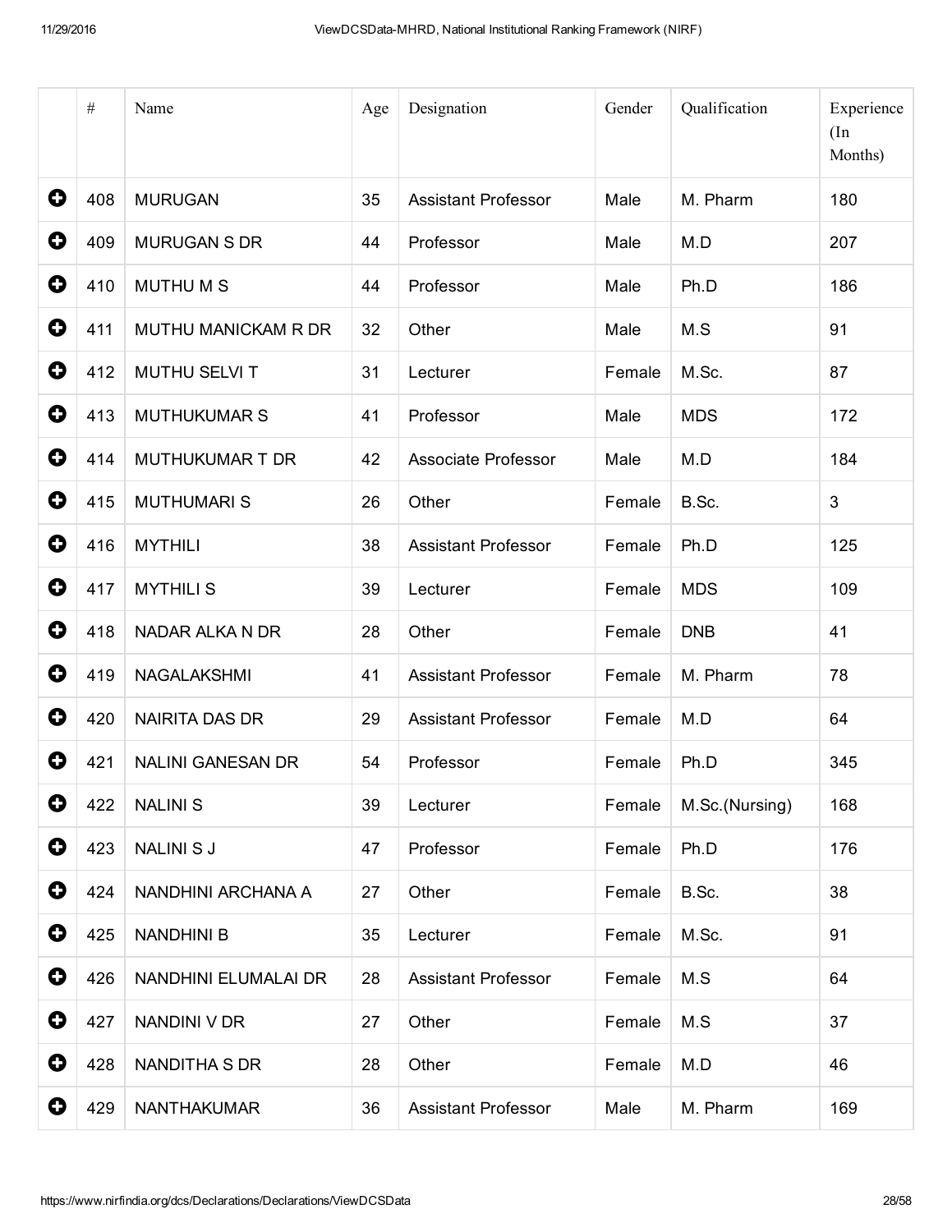|   | $\#$ | Name                                    | Age | Designation                | Gender | Qualification           | Experience<br>(In<br>Months) |
|---|------|-----------------------------------------|-----|----------------------------|--------|-------------------------|------------------------------|
| 0 | 430  | NARAYANAN C D DR                        | 50  | Professor                  | Male   | M.S                     | 253                          |
| 0 | 431  | NARMADHA R DR                           | 25  | Other                      | Female | <b>MBBS</b>             | 18                           |
| 0 | 432  | NATARAJAN K DR                          | 45  | Professor                  | Male   | M.Ch(Chirurgiae)        | 239                          |
| 0 | 433  | NATARAJAN S DR                          | 41  | Other                      | Male   | M.D                     | 51                           |
| 0 | 434  | NATRAJ M DR                             | 27  | Other                      | Male   | M.D                     | 39                           |
| 0 | 435  | NAVEEN ALEXANDER DR                     | 37  | Associate Professor        | Male   | M.S                     | 146                          |
| 0 | 436  | NAVEEN CHAND V                          | 36  | <b>Assistant Professor</b> | Male   | Ph.D                    | 63                           |
| 0 | 437  | NAVEEN KUMAR J                          | 39  | Professor                  | Male   | <b>MDS</b>              | 151                          |
| 0 | 438  | NAVIN MALLIKARJUN<br><b>MULIMANI DR</b> | 36  | <b>Assistant Professor</b> | Male   | DM(Medicine)            | 111                          |
| 0 | 439  | NAVIN PRASHATH P DR                     | 33  | Other                      | Male   | M.D                     | 50                           |
| 0 | 440  | NAZIRA SADIQUE DR                       | 58  | Professor                  | Female | <b>DNB</b>              | 312                          |
| 0 | 441  | NEELAKANDAN R DR                        | 34  | Other                      | Male   | M.Ch(Chirurgiae)        | 87                           |
| 0 | 442  | <b>NEELAKSHI G</b>                      | 49  | Professor                  | Female | Ph.D                    | 245                          |
| O | 443  | NEETHI J                                | 29  | Other                      | Female | MASLP(Audio &<br>Patho) | 48                           |
| 0 | 444  | NELLAIYAPPAN B DR                       | 33  | <b>Assistant Professor</b> | Male   | M.S                     | 114                          |
| 0 | 445  | NIDHIN PRAKASH DR                       | 31  | Other                      | Male   | M.S                     | 51                           |
| 0 | 446  | NIRMHALAA T N                           | 32  | Other                      | Female | M. Phil                 | 134                          |
| 0 | 447  | NISHANT R ANTONY DR                     | 31  | Other                      | Male   | DA                      | 24                           |
| 0 | 448  | <b>NISHANTH S DR</b>                    | 28  | Other                      | Male   | M.D                     | 51                           |
| 0 | 449  | NITESH DR                               | 43  | Professor                  | Male   | M.S                     | 212                          |
| 0 | 450  | NITESH N DR                             | 29  | Other                      | Male   | M.S                     | 50                           |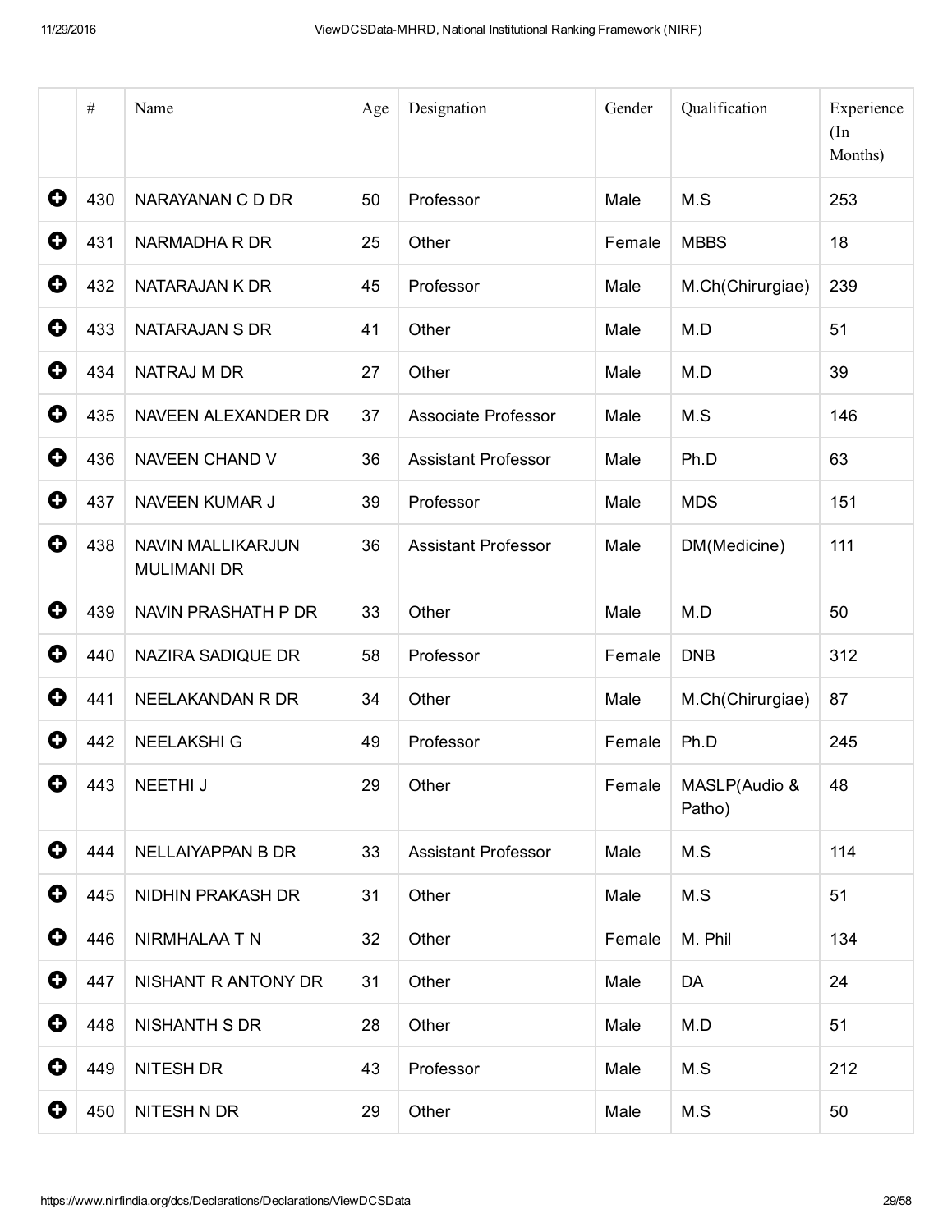|             | $\#$ | Name                              | Age | Designation                | Gender | Qualification           | Experience<br>(In<br>Months) |
|-------------|------|-----------------------------------|-----|----------------------------|--------|-------------------------|------------------------------|
| 0           | 451  | NITHIN KUMAR U DR                 | 31  | <b>Assistant Professor</b> | Male   | M.D                     | 77                           |
| $\mathbf 0$ | 452  | NITHYA JAGDISH                    | 35  | Associate Professor        | Female | <b>MDS</b>              | 110                          |
| 0           | 453  | NITHYA M NAARAM DR                | 27  | Other                      | Female | M.S                     | 44                           |
| 0           | 454  | <b>ONIMI SYAMALA DR</b>           | 45  | Associate Professor        | Female | M.D                     | 203                          |
| 0           | 455  | PAARIK                            | 57  | Other                      | Male   | M.D                     | 353                          |
| 0           | 456  | PADMA SRIKANTH DR                 | 52  | Professor                  | Female | M.D                     | 240                          |
| $\mathbf 0$ | 457  | PADMALAKSHMI Y DR                 | 30  | Other                      | Female | M.D                     | 52                           |
| 0           | 458  | PADMANABHAN TV                    | 55  | Professor                  | Male   | <b>MDS</b>              | 326                          |
| 0           | 459  | PADMAPRIYA CHANDRAN<br><b>DR</b>  | 36  | Other                      | Female | <b>DPM</b>              | 110                          |
| 0           | 460  | PADMASANI L N DR                  | 49  | Professor                  | Female | M.D                     | 311                          |
| $\mathbf 0$ | 461  | PADMASINI SRINIVASAN<br><b>DR</b> | 39  | Associate Professor        | Female | M.S                     | 165                          |
| 0           | 462  | PADMAVATHI R DR                   | 45  | Professor                  | Female | Ph.D                    | 225                          |
| 0           | 463  | PALANIAPPAN N DR                  | 50  | Professor                  | Male   | <b>DNB</b>              | 209                          |
| 0           | 464  | PANEER SELVAM S                   | 53  | Associate Professor        | Female | M.Sc.                   | 353                          |
| $\mathbf 0$ | 465  | PANKAJ BADAMILAL SHAH<br>DR.      | 41  | Professor                  | Male   | M.D                     | 224                          |
| 0           | 466  | PARAMESWARI C                     | 30  | Other                      | Female | B.Sc.                   | 13                           |
| $\mathbf 0$ | 467  | PAREPALLI SURESH                  | 28  | Other                      | Male   | M.Sc.<br>(Pharmacology) | 15                           |
| $\mathbf 0$ | 468  | PARIMUTHUKUMAR R DR               | 33  | <b>Assistant Professor</b> | Male   | M.S                     | 109                          |
| 0           | 469  | PARTHASARATHY N                   | 36  | Reader                     | Male   | <b>MDS</b>              | 101                          |
| 0           | 470  | PARTHASARATHY V                   | 31  | Other                      | Male   | B.Sc.                   | 24                           |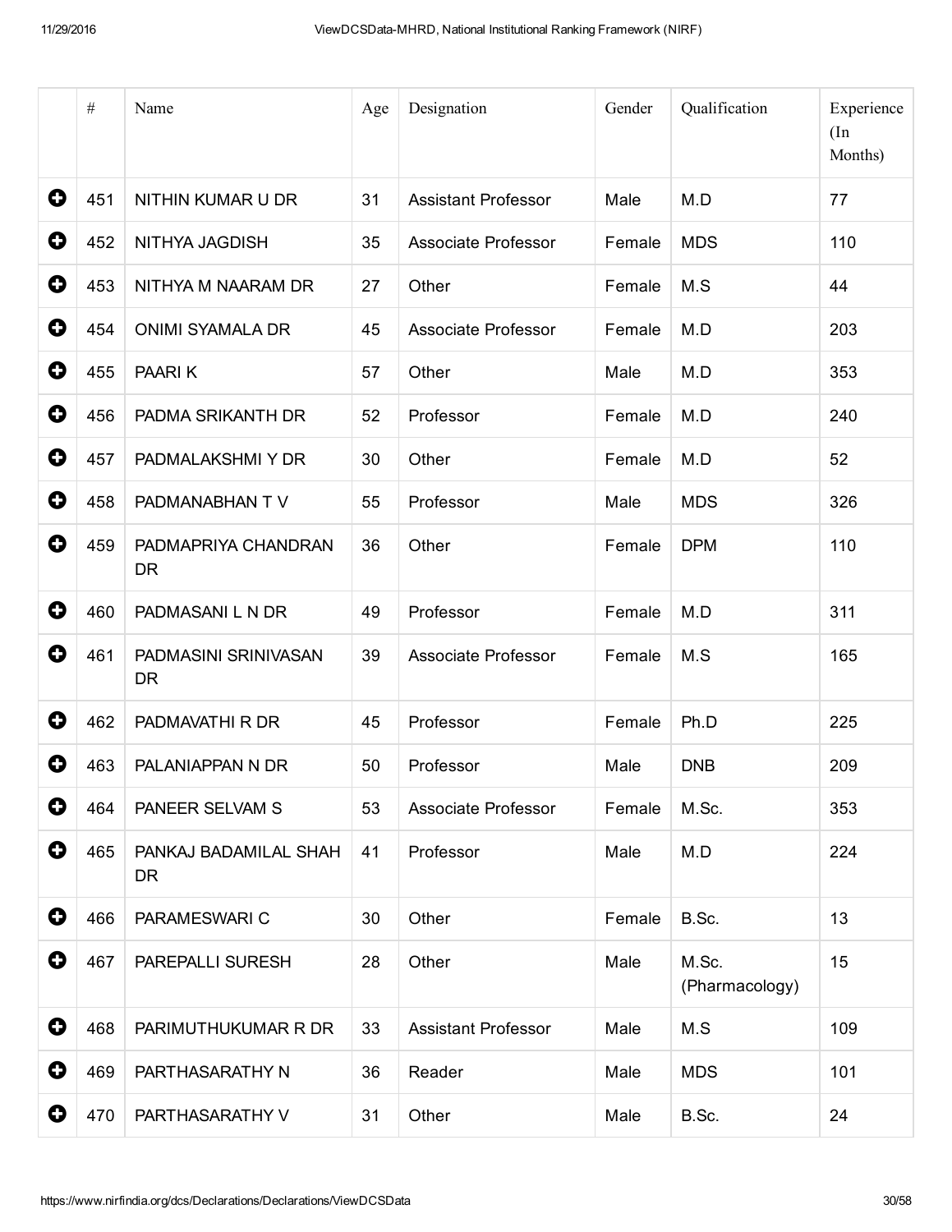|             | $\#$ | Name                              | Age | Designation                | Gender | Qualification    | Experience<br>(In<br>Months) |
|-------------|------|-----------------------------------|-----|----------------------------|--------|------------------|------------------------------|
| 0           | 471  | PARTHIBAN V J DR                  | 29  | Other                      | Male   | M.S              | 51                           |
| 0           | 472  | PAVITHRA I DR                     | 32  | <b>Assistant Professor</b> | Female | M.S              | 74                           |
| 0           | 473  | PAVITHRA V DR                     | 35  | <b>Assistant Professor</b> | Female | M.D              | 88                           |
| 0           | 474  | PERIYASAMY T DR                   | 44  | Professor                  | Male   | M.Ch(Chirurgiae) | 175                          |
| 0           | 475  | PERMAL R C                        | 38  | Reader                     | Male   | M.Sc.            | 164                          |
| 0           | 476  | PHILO HAZEENA P DR                | 32  | <b>Assistant Professor</b> | Female | DM(Medicine)     | 84                           |
| 0           | 477  | PINNAKA SUBBA RAO DR              | 40  | <b>Assistant Professor</b> | Male   | M.D              | 113                          |
| 0           | 478  | PONNIAH IYYAPPAN R DR             | 31  | <b>Assistant Professor</b> | Male   | M.S              | 76                           |
| 0           | 479  | POONGODI R                        | 40  | <b>Assistant Professor</b> | Female | Ph.D             | 134                          |
| 0           | 480  | PORKODI A                         | 43  | Reader                     | Female | Ph.D             | 221                          |
| 0           | 481  | PRABASH P R DR                    | 36  | <b>Assistant Professor</b> | Male   | DM(Medicine)     | 121                          |
| 0           | 482  | PRABHA V DR                       | 43  | Other                      | Female | <b>MBBS</b>      | 154                          |
| 0           | 483  | PRABHU KUMAR C M DR               | 38  | Associate Professor        | Male   | M.D              | 133                          |
| O           | 484  | PRABHU P DR                       | 30  | <b>Assistant Professor</b> | Male   | M.S              | 83                           |
| 0           | 485  | PRABHU RADHAN R DR                | 36  | Associate Professor        | Male   | M.D              | 126                          |
| 0           | 486  | PRABU KUMAR C M DR                | 38  | Associate Professor        | Male   | M.D              | 137                          |
| $\mathbf 0$ | 487  | PRAKASH A DR                      | 32  | Other                      | Male   | M.S              | 59                           |
| $\mathbf 0$ | 488  | PRAKASH A DR                      | 41  | Professor                  | Male   | M.D              | 177                          |
| $\bullet$   | 489  | PRAKASH AGARWAL DR                | 49  | Professor                  | Male   | M.Ch(Chirurgiae) | 249                          |
| 0           | 490  | PRAKASH B                         | 39  | Professor                  | Male   | Ph.D             | 195                          |
| $\mathbf 0$ | 491  | PRANU CHAKRAVARTHY J<br><b>DR</b> | 35  | <b>Assistant Professor</b> | Male   | M.D              | 99                           |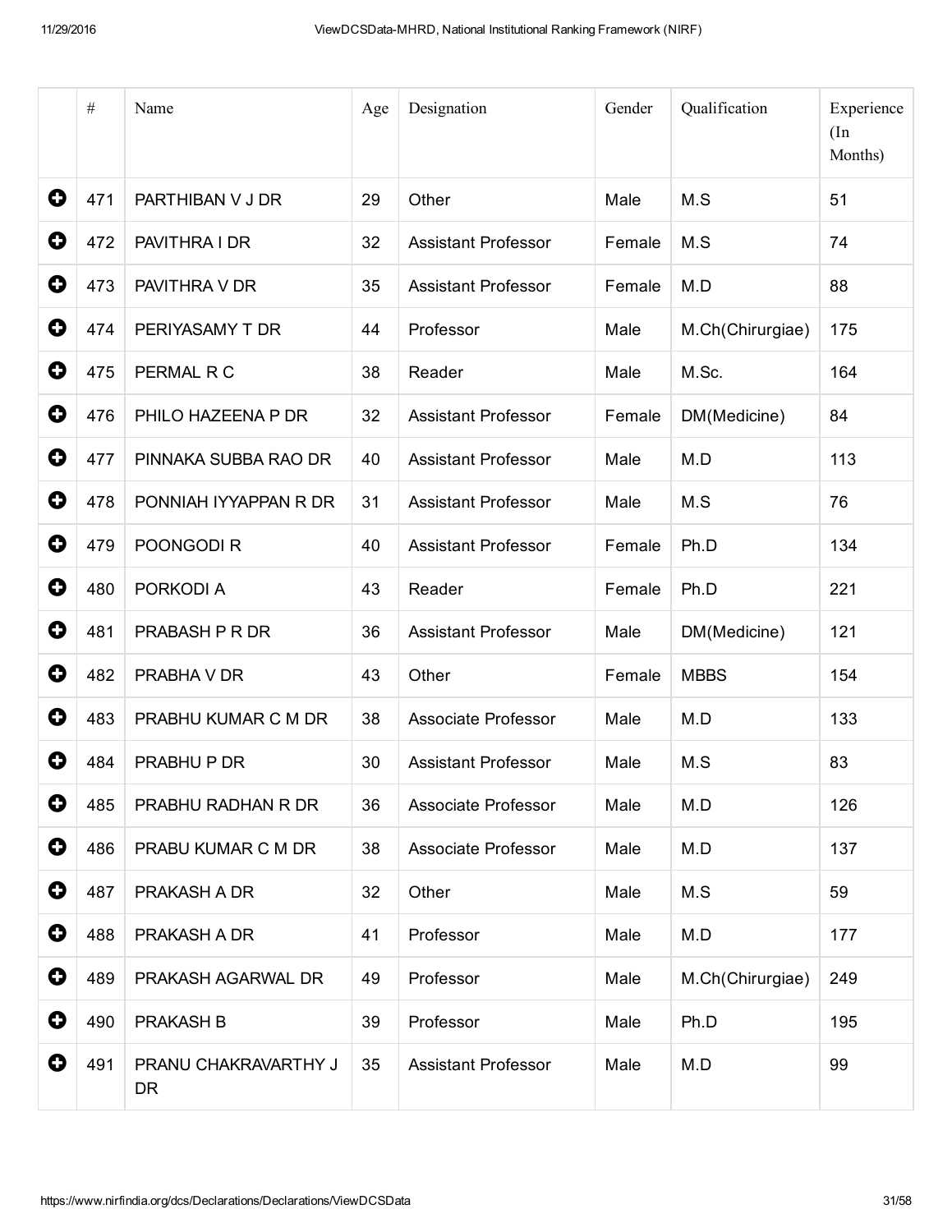|           | $\#$ | Name                              | Age | Designation                                         | Gender | Qualification         | Experience<br>(In<br>Months) |
|-----------|------|-----------------------------------|-----|-----------------------------------------------------|--------|-----------------------|------------------------------|
| 0         | 492  | PRASANNA BABY                     | 63  | Dean / Principal /<br>Director / Vice<br>Chancellor | Female | Ph.D                  | 418                          |
| 0         | 493  | PRASANNA KUMAR MAJ S<br><b>DR</b> | 45  | Professor                                           | Male   | M.D                   | 175                          |
| 0         | 494  | PRATHIBA D DR                     | 58  | Professor                                           | Female | M.D                   | 361                          |
| 0         | 495  | PRATHIBHA P                       | 37  | Lecturer                                            | Female | <b>MDS</b>            | 41                           |
| 0         | 496  | PRAVEEN KUMAR V DR                | 30  | <b>Assistant Professor</b>                          | Male   | M.D                   | 76                           |
| 0         | 497  | <b>PRAVEENKUMAR</b>               | 30  | Lecturer                                            | Male   | Doctor of<br>Pharmacy | 54                           |
| 0         | 498  | PRAVIN K VANCHI DR                | 30  | Other                                               | Male   | M.S                   | 73                           |
| 0         | 499  | PREET AGARWAL DR                  | 46  | Associate Professor                                 | Female | M.D                   | 196                          |
| 0         | 500  | PREETAM ARTHUR DR                 | 57  | Professor                                           | Male   | M.D                   | 315                          |
| 0         | 501  | PREETHAN                          | 35  | Lecturer                                            | Female | M. Phil               | 145                          |
| 0         | 502  | PREETHA RANI K DR                 | 32  | <b>Assistant Professor</b>                          | Female | M.Ch(Chirurgiae)      | 81                           |
| O         | 503  | PREETHIV                          | 29  | Lecturer                                            | Female | <b>MDS</b>            | 26                           |
| 0         | 504  | <b>PREMA</b>                      | 35  | <b>Assistant Professor</b>                          | Female | Ph.D                  | 132                          |
| 0         | 505  | PREMAMALINI T DR                  | 40  | Associate Professor                                 | Female | M.D                   | 150                          |
| 0         | 506  | PREMAVATHI M                      | 35  | Other                                               | Female | B.E                   | 107                          |
| $\bullet$ | 507  | PRISCILLA JOHNSON DR              | 50  | Professor                                           | Female | Ph.D                  | 213                          |
| 0         | 508  | PRITHI SHALINI P                  | 26  | Other                                               | Female | B.Sc.                 | 3                            |
| $\bullet$ | 509  | PRITHIVAN P DR                    | 30  | Other                                               | Male   | M.D                   | 51                           |
| 0         | 510  | PRITHIVIRAJ P V DR                | 30  | Other                                               | Male   | M.D                   | 41                           |
| 0         | 511  | PRIYA D DR                        | 30  | Other                                               | Female | M.S                   | 36                           |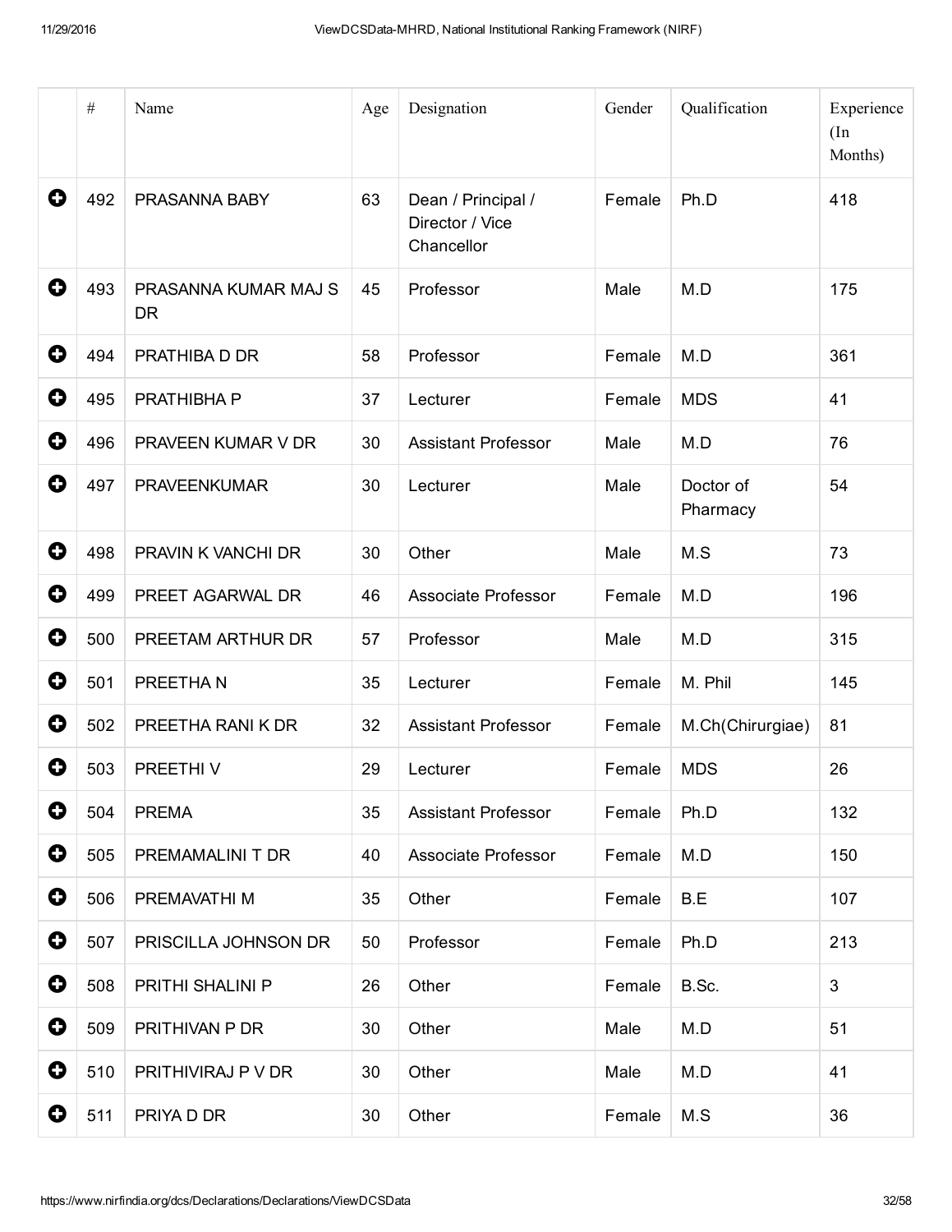|             | $\#$ | Name                              | Age | Designation                | Gender | Qualification    | Experience<br>(In<br>Months) |
|-------------|------|-----------------------------------|-----|----------------------------|--------|------------------|------------------------------|
| 0           | 512  | PRIYA K                           | 35  | Other                      | Female | B.Sc.            | 15                           |
| 0           | 513  | PRIYA M DR                        | 31  | Other                      | Female | <b>MBBS</b>      | 62                           |
| 0           | 514  | PRIYADARSHEE PRADHAN<br><b>DR</b> | 38  | Associate Professor        | Male   | M.D              | 122                          |
| 0           | 515  | PRIYADARSHINI V DR                | 30  | <b>Assistant Professor</b> | Female | M.D              | 63                           |
| 0           | 516  | PRIYADHARSHINI R DR               | 27  | Other                      | Female | M.D              | 38                           |
| 0           | 517  | PRIYADHARSHINI S DR               | 30  | <b>Assistant Professor</b> | Female | M.D              | 36                           |
| 0           | 518  | PRIYANKA MEHTA DR                 | 40  | <b>Assistant Professor</b> | Female | M.D              | 137                          |
| $\mathbf Q$ | 519  | PRIYATHERSINI N DR                | 37  | <b>Assistant Professor</b> | Female | M.D              | 111                          |
| 0           | 520  | PUNNAGAI K DR                     | 48  | Associate Professor        | Female | M.D              | 158                          |
| 0           | 521  | <b>PURNIMAN</b>                   | 27  | Lecturer                   | Female | M.Sc.(Nursing)   | 43                           |
| 0           | 522  | PUSHPALATHA DR                    | 59  | Professor                  | Female | M.D              | 388                          |
| 0           | 523  | RADHA ANNAMALAI DR                | 43  | Professor                  | Female | <b>DNB</b>       | 185                          |
| 0           | 524  | RADHA V DR                        | 45  | Associate Professor        | Female | <b>DNB</b>       | 198                          |
| O           | 525  | RADHAKRISHNAN R DR                | 42  | Professor                  | Male   | M.Ch(Chirurgiae) | 212                          |
| $\mathbf 0$ | 526  | RADHIKA C M                       | 40  | <b>Assistant Professor</b> | Female | MPT(Physio)      | 207                          |
| 0           | 527  | <b>RAGESH</b>                     | 29  | Lecturer                   | Male   | M. Pharm         | 63                           |
| $\mathbf 0$ | 528  | RAGHAVENDRAN B DR                 | 32  | Other                      | Male   | M.S              | 65                           |
| 0           | 529  | <b>RAGUNATH PK</b>                | 53  | Professor                  | Male   | Ph.D             | 310                          |
| 0           | 530  | RAJA RAGHAVENDRA<br>REDDY S DR    | 31  | <b>Assistant Professor</b> | Male   | M.S              | 83                           |
| 0           | 531  | RAJA SENTHIL V DR                 | 34  | Associate Professor        | Male   | M.S              | 137                          |
| 0           | 532  | RAJAGOPALAN B DR                  | 61  | Professor                  | Male   | M.D              | 341                          |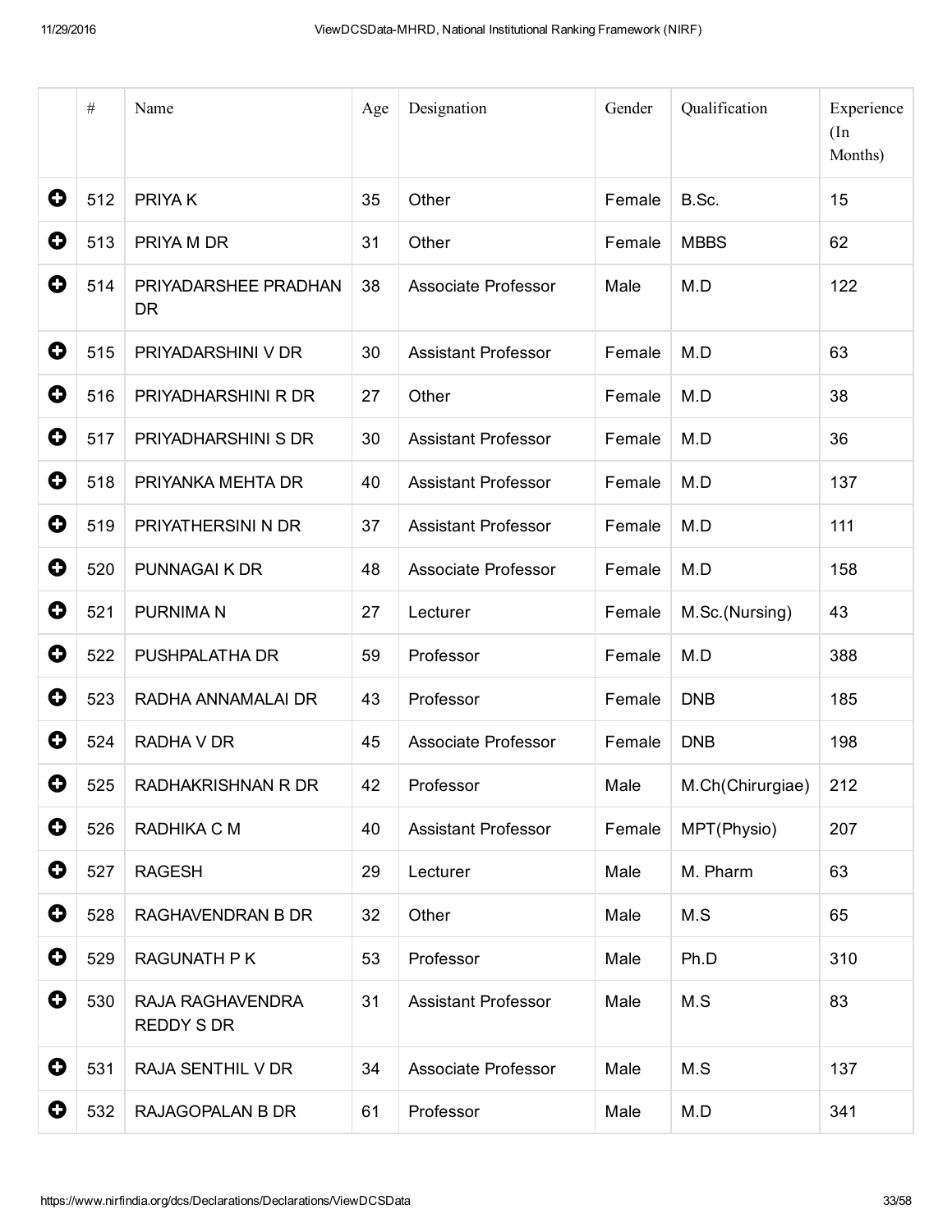|             | $\#$ | Name                                          | Age | Designation                | Gender | Qualification | Experience<br>(In<br>Months) |
|-------------|------|-----------------------------------------------|-----|----------------------------|--------|---------------|------------------------------|
| $\mathbf 0$ | 533  | <b>RAJAKUMAR P S DR</b>                       | 41  | Associate Professor        | Male   | M.D           | 201                          |
| 0           | 534  | <b>RAJALAKSHMANAN</b><br><b>ESWARAMOORTHY</b> | 36  | <b>Associate Professor</b> | Male   | Ph.D          | 95                           |
| $\mathbf 0$ | 535  | <b>RAJAN I</b>                                | 34  | Other                      | Male   | Ph.D          | 25                           |
| 0           | 536  | <b>RAJANANDH</b>                              | 31  | Lecturer                   | Male   | Ph.D          | 70                           |
| 0           | 537  | RAJARAJESWARI A                               | 38  | Associate Professor        | Female | MPT(Physio)   | 124                          |
| 0           | 538  | <b>RAJEEV P DR</b>                            | 34  | Other                      | Male   | M.D           | 69                           |
| 0           | 539  | <b>RAJENDIRAN S DR</b>                        | 53  | Professor                  | Male   | M.D           | 305                          |
| 0           | 540  | <b>RAJESH B DR</b>                            | 46  | Associate Professor        | Male   | <b>DNB</b>    | 184                          |
| 0           | 541  | RAJESH KUMAR KODALI V<br><b>DR</b>            | 37  | Associate Professor        | Male   | M.D           | 111                          |
| $\mathbf 0$ | 542  | <b>RAJESWARAN R DR</b>                        | 47  | Professor                  | Male   | Ph.D          | 265                          |
| O           | 543  | RAJESWARI GOPAL K                             | 37  | Lecturer                   | Female | <b>MDS</b>    | 110                          |
| 0           | 544  | <b>RAJESWARI K S DR</b>                       | 50  | Professor                  | Female | M.S           | 254                          |
| O           | 545  | <b>RAJESWARI M</b>                            | 42  | <b>Assistant Professor</b> | Female | MPT(Physio)   | 243                          |
| 0           | 546  | <b>RAJESWARI S</b>                            | 44  | Reader                     | Female | Ph.D          | 240                          |
| $\bullet$   | 547  | RAJIV RAJ DR                                  | 32  | <b>Assistant Professor</b> | Male   | M.S           | 78                           |
| 0           | 548  | <b>RAJKUMAR M</b>                             | 49  | Professor                  | Male   | M.D           | 224                          |
| $\bullet$   | 549  | <b>RAJKUMAR M</b>                             | 30  | Lecturer                   | Male   | <b>MDS</b>    | 53                           |
| $\bullet$   | 550  | <b>RAJKUMAR P</b>                             | 38  | Lecturer                   | Male   | M.Sc.         | 104                          |
| $\mathbf 0$ | 551  | <b>RAJKUMAR P DR</b>                          | 40  | Associate Professor        | Male   | M.D           | 174                          |
| 0           | 552  | RAJOO R DR                                    | 34  | <b>Assistant Professor</b> | Male   | M.D           | 95                           |
| O           | 553  | <b>RAM MOHAN DR</b>                           | 32  | Other                      | Male   | M.D           | 59                           |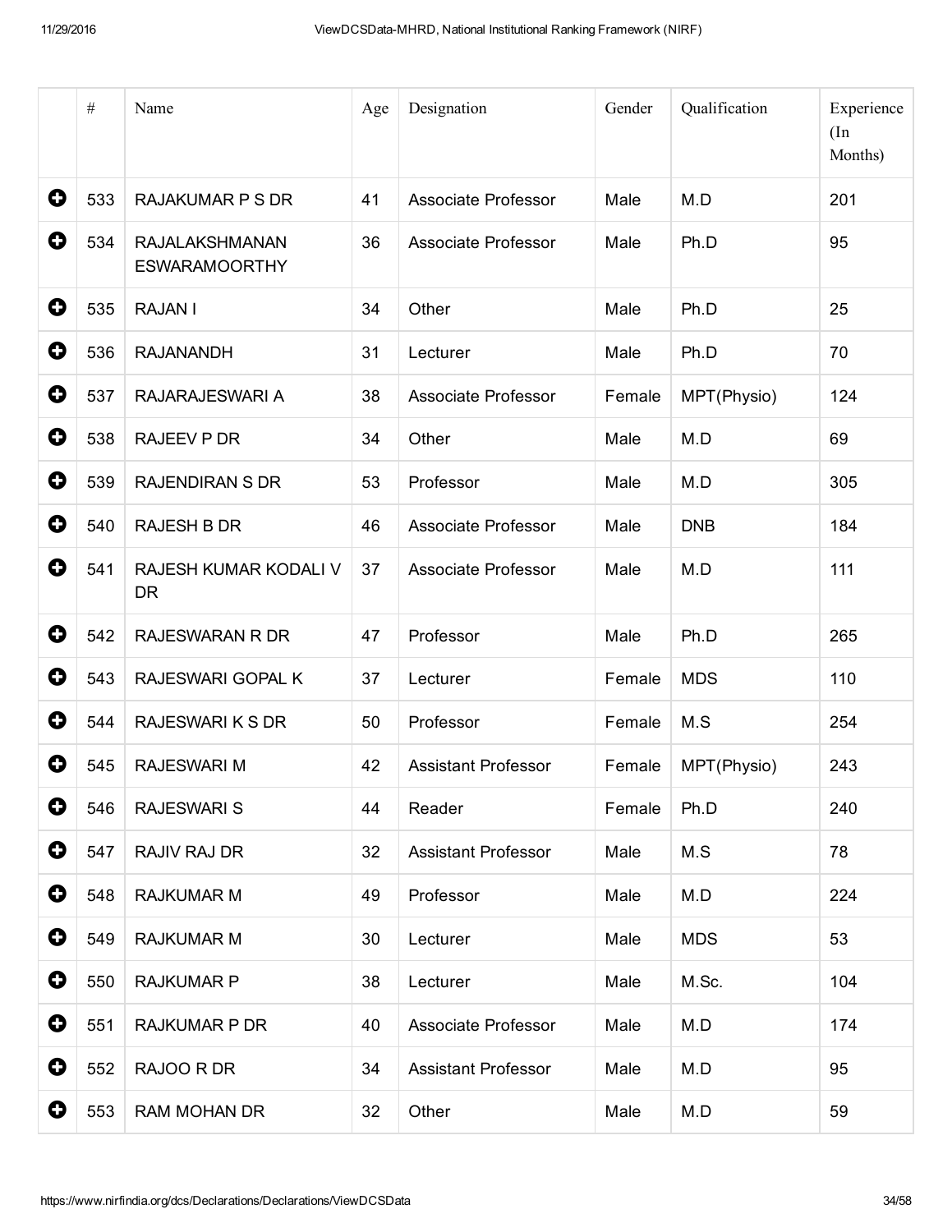|             | $\#$ | Name                                   | Age | Designation                | Gender | Qualification    | Experience<br>(In<br>Months) |
|-------------|------|----------------------------------------|-----|----------------------------|--------|------------------|------------------------------|
| 0           | 554  | <b>RAM PRASAD E DR</b>                 | 38  | <b>Associate Professor</b> | Male   | DM(Medicine)     | 163                          |
| 0           | 555  | <b>RAM SABARISH</b>                    | 29  | Lecturer                   | Male   | <b>MDS</b>       | 36                           |
| 0           | 556  | RAMACHANDRAN P DR                      | 63  | Professor                  | Male   | M.D              | 373                          |
| 0           | 557  | <b>RAMAKRISHNAN S R DR</b>             | 45  | Professor                  | Male   | M.D              | 195                          |
| 0           | 558  | RAMAKRISHNAN TV DR                     | 52  | Professor                  | Male   | M.D              | 327                          |
| 0           | 559  | <b>RAMALAKSHMI S DR</b>                | 46  | Professor                  | Female | AB               | 166                          |
| 0           | 560  | RAMANA K                               | 32  | Lecturer                   | Male   | MPT(Physio)      | 87                           |
| 0           | 561  | RAMANA KUMAR P J DR                    | 42  | <b>Assistant Professor</b> | Male   | M.S              | 52                           |
| 0           | 562  | <b>RAMANAN R DR</b>                    | 30  | Other                      | Male   | M.D              | 45                           |
| 0           | 563  | <b>RAMANAN R DR</b>                    | 36  | <b>Assistant Professor</b> | Male   | M.D              | 77                           |
| 0           | 564  | <b>RAMESH</b>                          | 33  | <b>Assistant Professor</b> | Male   | M. Pharm         | 87                           |
| 0           | 565  | <b>RAMESH B A</b>                      | 43  | <b>Assistant Professor</b> | Male   | M.Ch(Chirurgiae) | 219                          |
| 0           | 566  | <b>RAMESH BABU</b><br>SRINIVASAN DR    | 48  | Professor                  | Male   | M.Ch(Chirurgiae) | 248                          |
| O           | 567  | RAMESH HARIHARA IYER<br>DR.            | 52  | Professor                  | Male   | M.D              | 277                          |
| $\mathbf 0$ | 568  | <b>RAMESH KUMAR</b><br>SUBRAMANAIAN DR | 52  | Professor                  | Male   | M.S              | 307                          |
| 0           | 569  | <b>RAMESH M DR</b>                     | 50  | Professor                  | Male   | M.D              | 255                          |
| $\mathbf 0$ | 570  | <b>RAMESH P</b>                        | 44  | Other                      | Male   | B.Sc.            | 147                          |
| 0           | 571  | <b>RAMESH S DR</b>                     | 41  | Associate Professor        | Male   | DM(Medicine)     | 195                          |
| 0           | 572  | RAMESH VYRAVAN P DR                    | 44  | <b>Associate Professor</b> | Male   | M.S              | 172                          |
| 0           | 573  | <b>RAMKUMAR D DR</b>                   | 34  | Associate Professor        | Male   | M.D              | 125                          |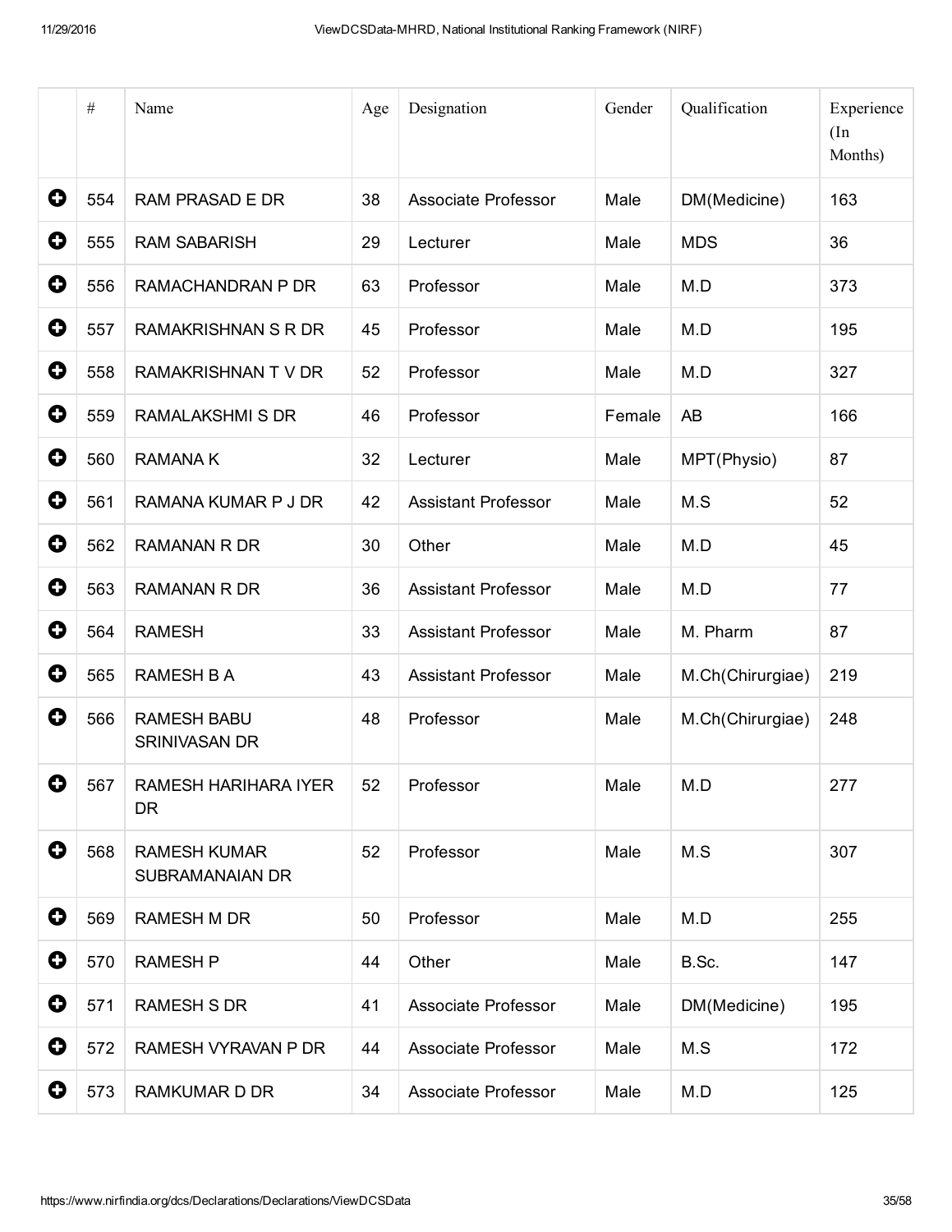|   | $\#$ | Name                               | Age | Designation                | Gender | Qualification           | Experience<br>(In<br>Months) |
|---|------|------------------------------------|-----|----------------------------|--------|-------------------------|------------------------------|
| 0 | 574  | <b>RAMKUMAR J DR</b>               | 41  | Associate Professor        | Male   | M.Ch(Chirurgiae)        | 175                          |
| 0 | 575  | <b>RAMKUMAR S</b>                  | 44  | Professor                  | Male   | <b>MDS</b>              | 211                          |
| 0 | 576  | RAMNARAYAN V DR                    | 41  | Associate Professor        | Male   | M.S                     | 148                          |
| 0 | 577  | <b>RAMYAD</b>                      | 37  | Other                      | Female | M.Sc.<br>(Microbiology) | 123                          |
| 0 | 578  | <b>RAMYA DR</b>                    | 50  | Professor                  | Female | M.S                     | 258                          |
| 0 | 579  | <b>RAMYA S DR</b>                  | 32  | <b>Assistant Professor</b> | Female | M.D                     | 72                           |
| 0 | 580  | <b>RAMYA V</b>                     | 29  | Lecturer                   | Female | M.Sc.                   | 29                           |
| 0 | 581  | RANJITH KARTHIKEYAN B<br><b>DR</b> | 43  | Professor                  | Male   | M.D                     | 233                          |
| 0 | 582  | <b>RATHNAK</b>                     | 26  | Other                      | Female | B.Sc.                   | $6\phantom{1}6$              |
| 0 | 583  | RAVI A DR                          | 61  | Professor                  | Male   | M.S                     | 396                          |
| 0 | 584  | <b>RAVI M</b>                      | 49  | Professor                  | Male   | Ph.D                    | 233                          |
| 0 | 585  | <b>RAVIKUMAR A DR</b>              | 63  | Professor                  | Male   | M.S                     | 395                          |
| 0 | 586  | RAVINDRA PRASAD T DR               | 34  | <b>Assistant Professor</b> | Male   | M.D                     | 51                           |
| 0 | 587  | <b>RAVINDRAN C</b>                 | 52  | Professor                  | Male   | <b>MDS</b>              | 281                          |
| 0 | 588  | RAVINDRAN O S                      | 56  | Associate Professor        | Male   | Ph.D                    | 425                          |
| 0 | 589  | <b>RAVISHANKAR P DR</b>            | 51  | Associate Professor        | Male   | Ph.D                    | 273                          |
| 0 | 590  | <b>REKHA A DR</b>                  | 47  | Professor                  | Female | M.S                     | 232                          |
| 0 | 591  | <b>REKHAPDR</b>                    | 29  | Other                      | Female | M.D                     | 41                           |
| 0 | 592  | RENUKA M K DR                      | 46  | Associate Professor        | Female | <b>DNB</b>              | 232                          |
| 0 | 593  | <b>REVATHI R</b>                   | 50  | <b>Assistant Professor</b> | Female | Ph.D                    | 125                          |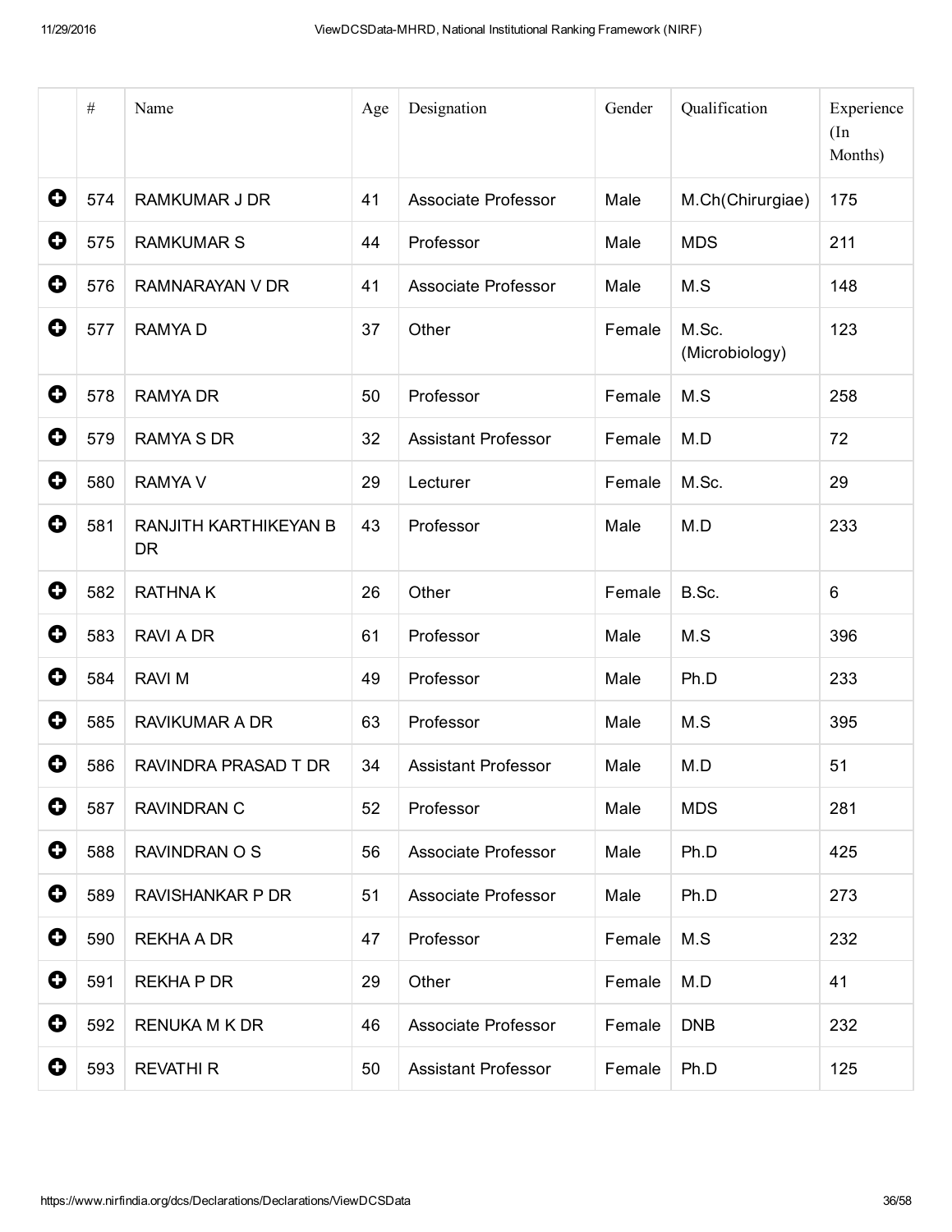|             | $\#$ | Name                                              | Age | Designation                                         | Gender | Qualification           | Experience<br>(In<br>Months) |
|-------------|------|---------------------------------------------------|-----|-----------------------------------------------------|--------|-------------------------|------------------------------|
| 0           | 594  | <b>REVATHIS</b>                                   | 49  | Dean / Principal /<br>Director / Vice<br>Chancellor | Female | Ph.D                    | 295                          |
| 0           | 595  | <b>REVATHY K DR</b>                               | 32  | Other                                               | Female | M.D                     | 41                           |
| 0           | 596  | RISHIKULYA A                                      | 28  | Other                                               | Female | M. Phil                 | 46                           |
| 0           | 597  | <b>ROHINIK</b>                                    | 32  | Lecturer                                            | Female | <b>MBA</b>              | 86                           |
| 0           | 598  | ROOPA NAGARAJAN                                   | 57  | Professor                                           | Female | MASLP(Audio &<br>Patho) | 412                          |
| 0           | 599  | ROOPA S DR                                        | 45  | Professor                                           | Female | M.D                     | 169                          |
| 0           | 600  | ROY SANTHOSHAM J D<br><b>DR</b>                   | 57  | Professor                                           | Male   | M.D                     | 307                          |
| 0           | 601  | RUKMANGATHARAJAN S<br><b>DR</b>                   | 61  | Professor                                           | Male   | DM(Medicine)            | 437                          |
| 0           | 602  | <b>RUPA A</b>                                     | 31  | Lecturer                                            | Female | <b>MDS</b>              | 51                           |
| 0           | 603  | <b>RUPESH MANDAVA DR</b>                          | 37  | Associate Professor                                 | Male   | M.D                     | 120                          |
| 0           | 604  | SABA MAANVIZHI                                    | 42  | Associate Professor                                 | Female | Ph.D                    | 170                          |
| 0           | 605  | SADEM AMER DR                                     | 36  | <b>Assistant Professor</b>                          | Male   | M.S                     | 89                           |
| $\mathbf 0$ | 606  | SADHANANDHAM S DR                                 | 38  | <b>Assistant Professor</b>                          | Male   | <b>DNB</b>              | 137                          |
| $\mathbf 0$ | 607  | SAI SHALINI C N DR                                | 39  | Associate Professor                                 | Female | M.D                     | 150                          |
| 0           | 608  | <b>SAJI JAMES DR</b>                              | 48  | Professor                                           | Male   | M.D                     | 220                          |
| $\mathbf 0$ | 609  | SAMPATH KUMAR P DR                                | 61  | Professor                                           | Male   | M.D                     | 347                          |
| 0           | 610  | SAMUEL CHITTARANJAN<br>B                          | 65  | Professor                                           | Male   | M.S                     | 497                          |
| $\mathbf 0$ | 611  | <b>SAMUEL CORNELIUS</b><br><b>GNANADURAI J DR</b> | 39  | <b>Assistant Professor</b>                          | Male   | M.S                     | 150                          |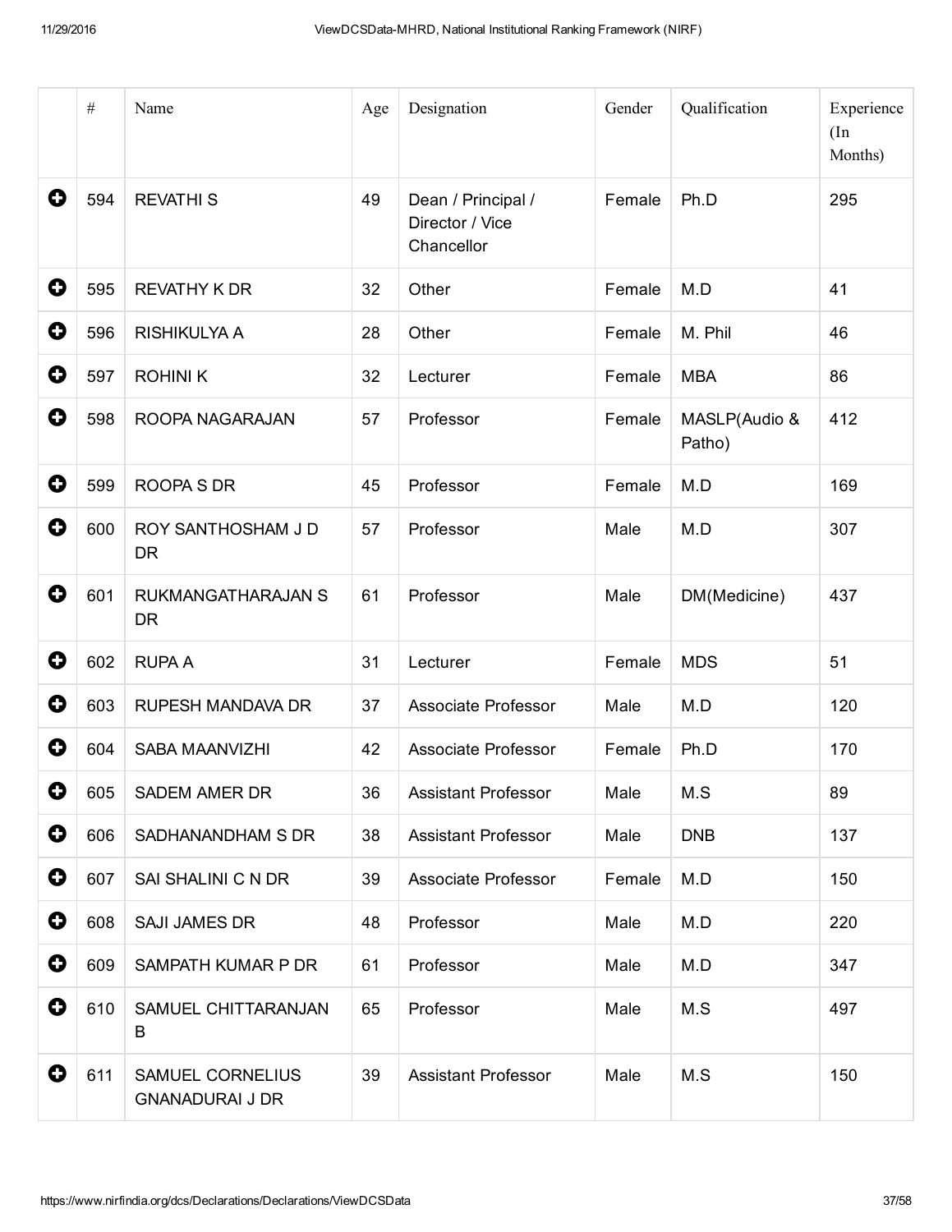|                       | $\#$ | Name                              | Age | Designation                | Gender | Qualification    | Experience<br>(In<br>Months) |
|-----------------------|------|-----------------------------------|-----|----------------------------|--------|------------------|------------------------------|
| 0                     | 612  | <b>SAMYA V DR</b>                 | 31  | <b>Assistant Professor</b> | Female | M.D              | 58                           |
| $\mathbf 0$           | 613  | SANDESH REDDY Y DR                | 27  | Other                      | Male   | M.S              | 50                           |
| 0                     | 614  | SANDHYA SUNDARAM DR               | 48  | Professor                  | Female | M.D              | 219                          |
| 0                     | 615  | <b>SANGAMIR</b>                   | 32  | Lecturer                   | Female | M.Sc.            | 123                          |
| $\mathbf Q$           | 616  | <b>SANGEETHA</b>                  | 40  | <b>Associate Professor</b> | Female | Ph.D             | 174                          |
| 0                     | 617  | SANGEETHA BALAJI                  | 38  | Other                      | Female | <b>BDS</b>       | 27                           |
| 0                     | 618  | SANGEETHA G DR                    | 34  | <b>Assistant Professor</b> | Female | M.D              | 51                           |
| 0                     | 619  | SANGEETHA H                       | 29  | Other                      | Female | <b>BDS</b>       | 43                           |
| 0                     | 620  | SANGEETHAN                        | 37  | Reader                     | Female | <b>MDS</b>       | 108                          |
| $\mathbf 0$           | 621  | SANJEEV MOHANTY DR                | 47  | Professor                  | Male   | M.S              | 259                          |
| 0                     | 622  | SANJEEVAREDDY N DR                | 61  | Professor                  | Male   | M.D              | 404                          |
| 0                     | 623  | SANKANIKA ROY DR                  | 30  | <b>Assistant Professor</b> | Female | M.D              | 47                           |
| 0                     | 624  | <b>SANKAR S</b>                   | 48  | Professor                  | Male   | Ph.D             | 215                          |
| 0                     | 625  | <b>SANKAR S DR</b>                | 48  | Professor                  | Male   | M.Ch(Chirurgiae) | 279                          |
| 0                     | 626  | SANKARA ARAVIND<br><b>WARRIER</b> | 43  | Professor                  | Male   | <b>MDS</b>       | 170                          |
| 0                     | 627  | SANTHI A                          | 30  | Other                      | Female | B.Sc.            | 24                           |
| 0                     | 628  | <b>SANTHI S</b>                   | 48  | Professor                  | Female | Ph.D             | 247                          |
| 0                     | 629  | SANTHI SILAMBANAN DR              | 52  | Professor                  | Female | M.D              | 242                          |
| $\mathbf 0$           | 630  | SANTHOSH KUMAR K                  | 33  | <b>Associate Professor</b> | Male   | <b>MDS</b>       | 95                           |
| 0                     | 631  | SANTOSH JOSEPH DR                 | 60  | Professor                  | Male   | M.D              | 388                          |
| $\boldsymbol{\Theta}$ | 632  | SANTU GHOSH                       | 38  | <b>Assistant Professor</b> | Male   | Ph.D             | 174                          |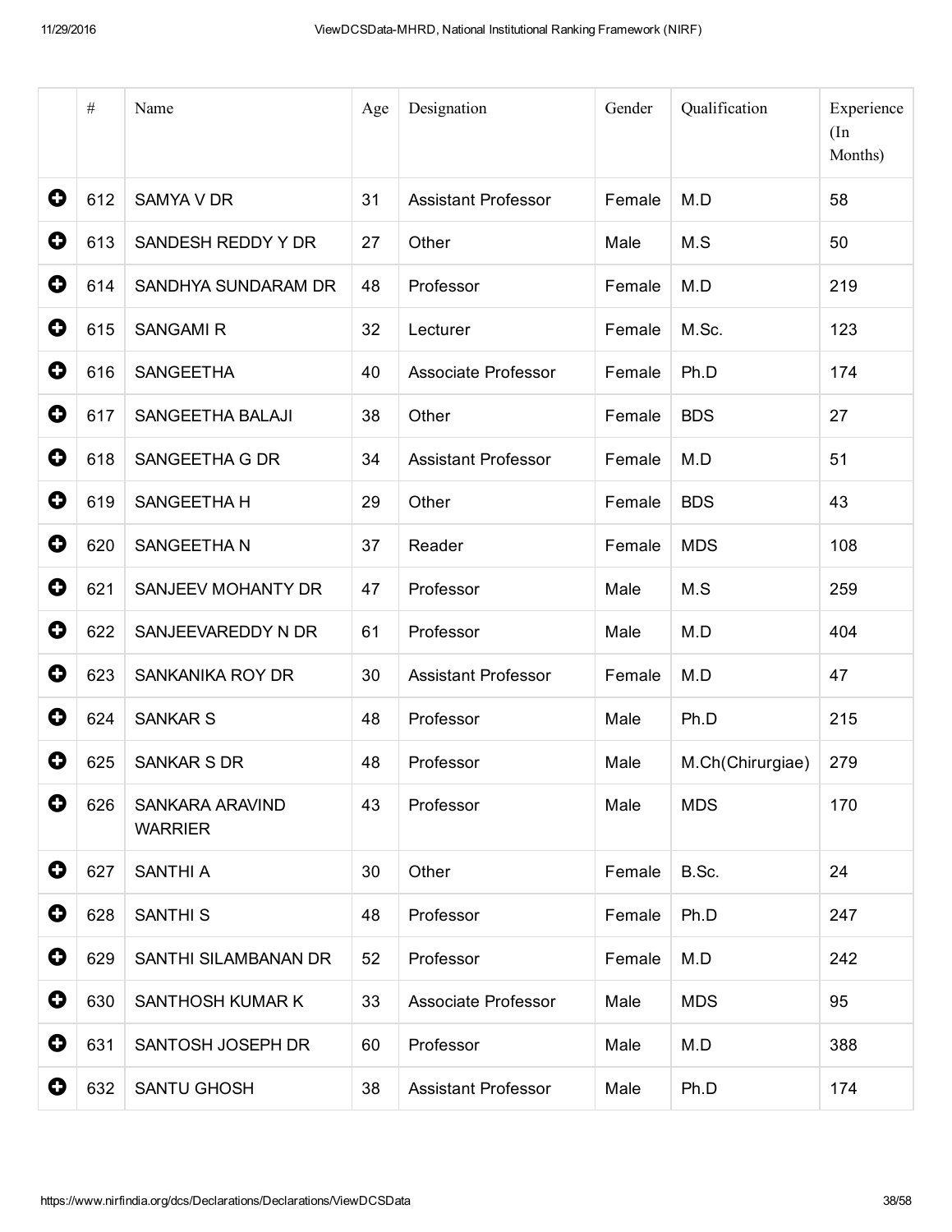|             | $\#$ | Name                      | Age | Designation                | Gender | Qualification           | Experience<br>(In<br>Months) |
|-------------|------|---------------------------|-----|----------------------------|--------|-------------------------|------------------------------|
| 0           | 633  | SARA SAPHARINA G J        | 34  | Lecturer                   | Female | M.Sc.(Nursing)          | 117                          |
| 0           | 634  | SARALA PREMKUMAR DR       | 41  | <b>Associate Professor</b> | Female | M.D                     | 136                          |
| 0           | 635  | <b>SARANYA M</b>          | 28  | Other                      | Female | M.Sc.<br>(Pharmacology) | 42                           |
| 0           | 636  | SARANYA V DR              | 31  | <b>Assistant Professor</b> | Female | M.D                     | 67                           |
| 0           | 637  | SARASWATHI DEVI M R       | 38  | Other                      | Female | B.Sc.                   | 15                           |
| 0           | 638  | <b>SARASWATHI S</b>       | 25  | Other                      | Female | B.Sc.                   | 5                            |
| 0           | 639  | SARAVANAN M DR            | 41  | <b>Assistant Professor</b> | Male   | DM(Medicine)            | 140                          |
| 0           | 640  | <b>SARAVANAN S DR</b>     | 41  | Associate Professor        | Male   | M.S                     | 170                          |
| 0           | 641  | SARAVANAN S DR            | 33  | <b>Assistant Professor</b> | Male   | DM(Medicine)            | 85                           |
| 0           | 642  | SARAVANAN TT              | 30  | Lecturer                   | Male   | <b>MDS</b>              | 40                           |
| 0           | 643  | SARMISHTA M DR            | 33  | Other                      | Female | M.S                     | 41                           |
| 0           | 644  | <b>SASITHARAN R DR</b>    | 32  | Other                      | Male   | <b>DCH</b>              | 80                           |
| 0           | 645  | SATHASIVASUBRAMANIAN<br>S | 53  | Professor                  | Male   | <b>MDS</b>              | 310                          |
| 0           | 646  | <b>SATHESHKUMAR</b>       | 32  | <b>Assistant Professor</b> | Male   | M. Pharm                | 87                           |
| 0           | 647  | SATHIANATHAN R DR         | 63  | Professor                  | Male   | M.D                     | 417                          |
| $\mathbf 0$ | 648  | SATHISH K DR              | 33  | <b>Assistant Professor</b> | Male   | <b>DNB</b>              | 88                           |
| 0           | 649  | SATHISH KUMAR J DR        | 50  | Professor                  | Male   | <b>DNB</b>              | 267                          |
| 0           | 650  | <b>SATHIYAK</b>           | 33  | Lecturer                   | Female | M.Sc.(Nursing)          | 113                          |
| $\mathbf 0$ | 651  | SATHIYA PRIYA G DR        | 25  | Other                      | Female | <b>MBBS</b>             | 10                           |
| 0           | 652  | SATHIYAN S DR             | 39  | <b>Assistant Professor</b> | Female | DM(Medicine)            | 149                          |
| 0           | 653  | SATHIYAN S DR             | 39  | <b>Assistant Professor</b> | Male   | DM(Medicine)            | 153                          |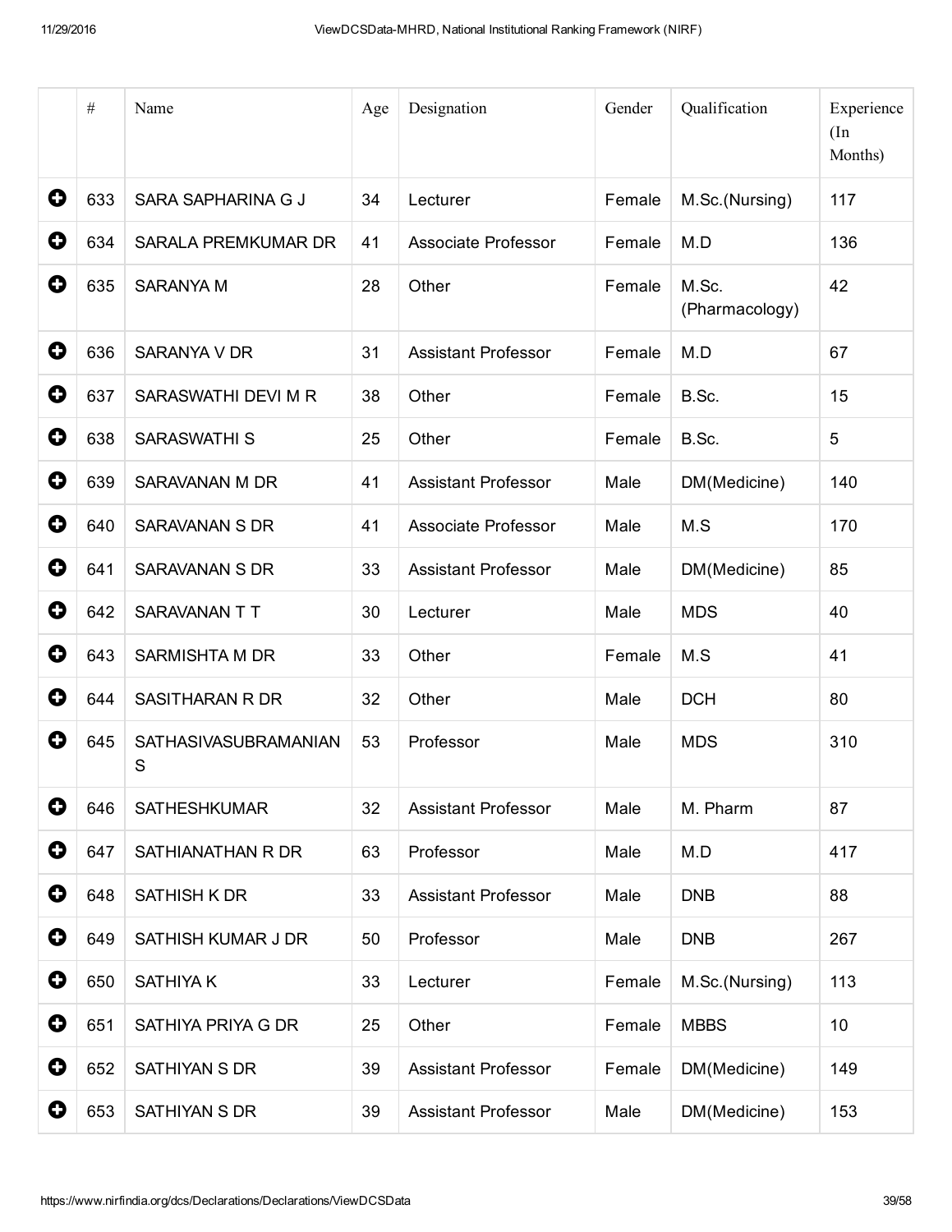|   | $\#$ | Name                                             | Age | Designation                                         | Gender | Qualification           | Experience<br>(In<br>Months) |
|---|------|--------------------------------------------------|-----|-----------------------------------------------------|--------|-------------------------|------------------------------|
| 0 | 654  | SATHIYASEKARAN B W C<br><b>DR</b>                | 67  | Professor                                           | Male   | M.D                     | 491                          |
| 0 | 655  | <b>SATHYA H</b>                                  | 44  | Lecturer                                            | Female | MASLP(Audio &<br>Patho) | 99                           |
| 0 | 656  | SATHYA P DR                                      | 32  | Other                                               | Female | M.S                     | 38                           |
| 0 | 657  | SATHYA VIGNES G DR                               | 28  | Other                                               | Male   | M.S                     | 43                           |
| 0 | 658  | SATHYAMURTHY P DR                                | 39  | Associate Professor                                 | Male   | M.D                     | 162                          |
| 0 | 659  | SATHYAPRABHA B                                   | 36  | <b>Assistant Professor</b>                          | Female | MPT(Physio)             | 142                          |
| 0 | 660  | <b>SATHYAPRIYA</b><br><b>BALASUBRAMANIYAN DR</b> | 30  | <b>Assistant Professor</b>                          | Female | M.S                     | 69                           |
| 0 | 661  | <b>SATISH K DR</b>                               | 33  | <b>Assistant Professor</b>                          | Male   | M.D                     | 88                           |
| 0 | 662  | SATISH MURTHI T DR                               | 49  | Associate Professor                                 | Male   | M.D                     | 170                          |
| 0 | 663  | SATISH SRINIVAS K DR                             | 42  | Associate Professor                                 | Male   | M.D                     | 212                          |
| 0 | 664  | <b>SATYANARAYANA</b><br>MURTHY J S DR            | 65  | Dean / Principal /<br>Director / Vice<br>Chancellor | Male   | <b>DNB</b>              | 448                          |
| 0 | 665  | SAVITHA S DR                                     | 33  | <b>Assistant Professor</b>                          | Female | M.S                     | 96                           |
| 0 | 666  | SAVITHA V H                                      | 35  | Reader                                              | Female | M.Sc.                   | 147                          |
| 0 | 667  | SEENIVASAN                                       | 42  | Professor                                           | Male   | Ph.D                    | 203                          |
| 0 | 668  | SEETHALAKSHMI A                                  | 44  | Reader                                              | Female | Ph.D                    | 198                          |
| 0 | 669  | SELVAKUMAR H                                     | 33  | Reader                                              | Male   | <b>MDS</b>              | 77                           |
| 0 | 670  | <b>SELVAM A</b>                                  | 60  | Dean / Principal /<br>Director / Vice<br>Chancellor | Male   | Ph.D                    | 158                          |
| 0 | 671  | <b>SELVI R</b>                                   | 36  | Lecturer                                            | Female | M.Sc.                   | 131                          |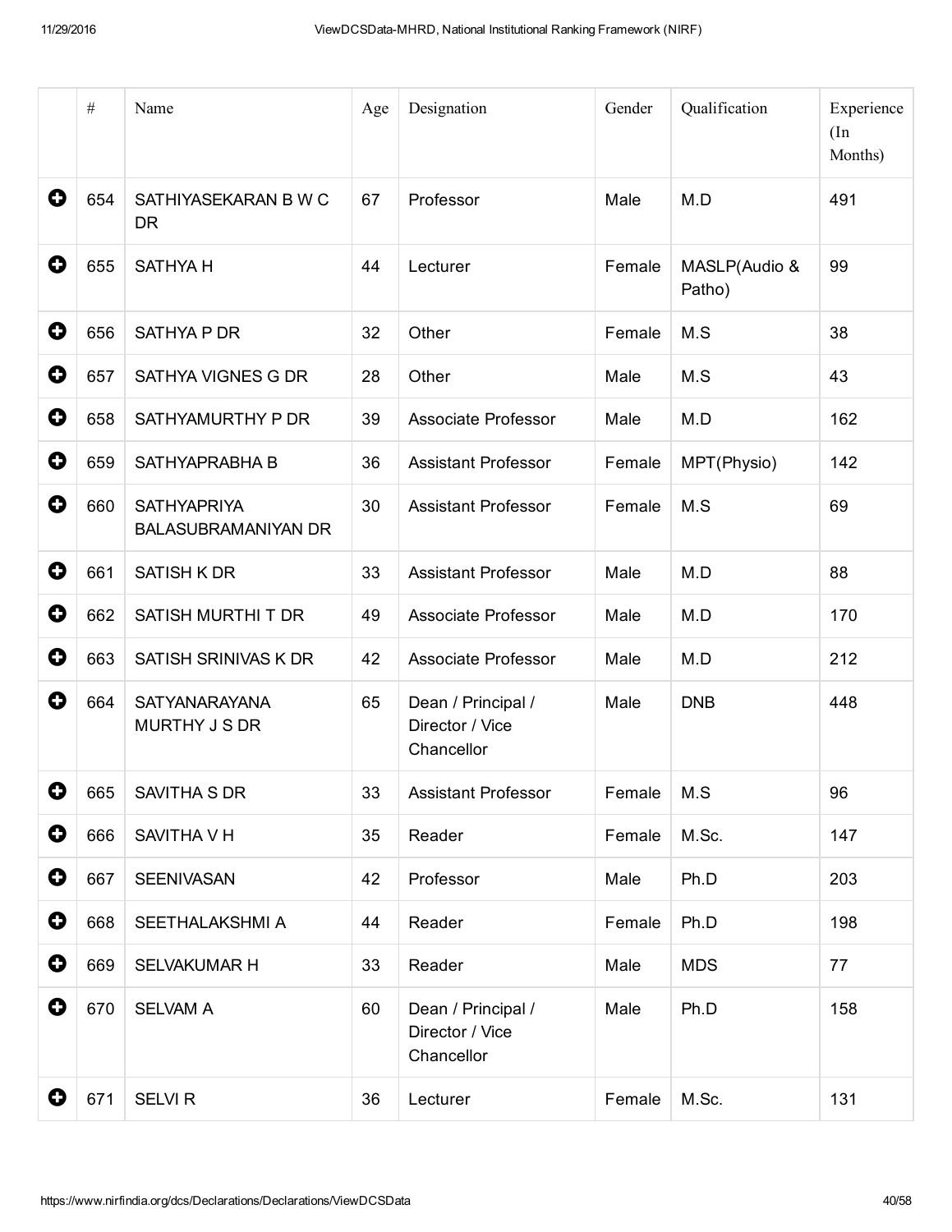|                       | $\#$ | Name                                       | Age | Designation                | Gender | Qualification    | Experience<br>(In<br>Months) |
|-----------------------|------|--------------------------------------------|-----|----------------------------|--------|------------------|------------------------------|
| 0                     | 672  | <b>SENITA SAMUEL DR</b>                    | 43  | <b>Associate Professor</b> | Female | M.D              | 130                          |
| 0                     | 673  | SENTHIL K DR                               | 51  | Professor                  | Male   | M.S              | 245                          |
| 0                     | 674  | SENTHIL KUMAR S DR                         | 46  | Professor                  | Male   | Ph.D             | 262                          |
| 0                     | 675  | <b>SENTHIL KUMAR S DR</b>                  | 37  | <b>Assistant Professor</b> | Male   | <b>DNB</b>       | 120                          |
| 0                     | 676  | SENTHIL L DR                               | 33  | <b>Assistant Professor</b> | Male   | M.S              | 113                          |
| 0                     | 677  | <b>SENTHIL N DR</b>                        | 42  | Professor                  | Male   | M.D              | 178                          |
| 0                     | 678  | <b>SENTHILKUMAR T</b>                      | 39  | <b>Assistant Professor</b> | Male   | M. Phil          | 184                          |
| 0                     | 679  | SENTHOOR PANDIAN S                         | 29  | Lecturer                   | Male   | <b>MDS</b>       | 26                           |
| 0                     | 680  | <b>SHABNA ROUPAL</b>                       | 38  | <b>Assistant Professor</b> | Female | M. Pharm         | 169                          |
| 0                     | 681  | <b>SHAIK MOHAMMAD</b><br><b>SAFIJAN DR</b> | 47  | <b>Assistant Professor</b> | Male   | M.D              | 133                          |
| 0                     | 682  | SHAMSADH BEGUM E DR                        | 41  | Associate Professor        | Female | M.D              | 139                          |
| 0                     | 683  | SHANKAR NARAYANAN A<br>P DR                | 32  | <b>Assistant Professor</b> | Male   | M.Ch(Chirurgiae) | 86                           |
| O                     | 684  | <b>SHANKAR V DR</b>                        | 59  | Professor                  | Male   | DM(Medicine)     | 410                          |
| 0                     | 685  | SHANMUGA PRIYA A                           | 37  | Lecturer                   | Female | M.Sc.(Nursing)   | 125                          |
| $\bullet$             | 686  | SHANMUGANATHAN                             | 44  | Professor                  | Male   | Ph.D             | 247                          |
| $\mathbf 0$           | 687  | SHANMUGANATHAN N                           | 43  | Professor                  | Male   | <b>MDS</b>       | 184                          |
| 0                     | 688  | SHANMUGHANATHAN S<br><b>DR</b>             | 46  | Professor                  | Male   | DM(Medicine)     | 234                          |
| $\mathbf 0$           | 689  | <b>SHANTHI</b>                             | 33  | <b>Assistant Professor</b> | Female | M. Pharm         | 106                          |
| 0                     | 690  | SHANTHI EDWARD DR                          | 60  | Professor                  | Female | M.D              | 198                          |
| $\boldsymbol{\Theta}$ | 691  | <b>SHANTHIK</b>                            | 46  | Lecturer                   | Female | <b>BDS</b>       | 265                          |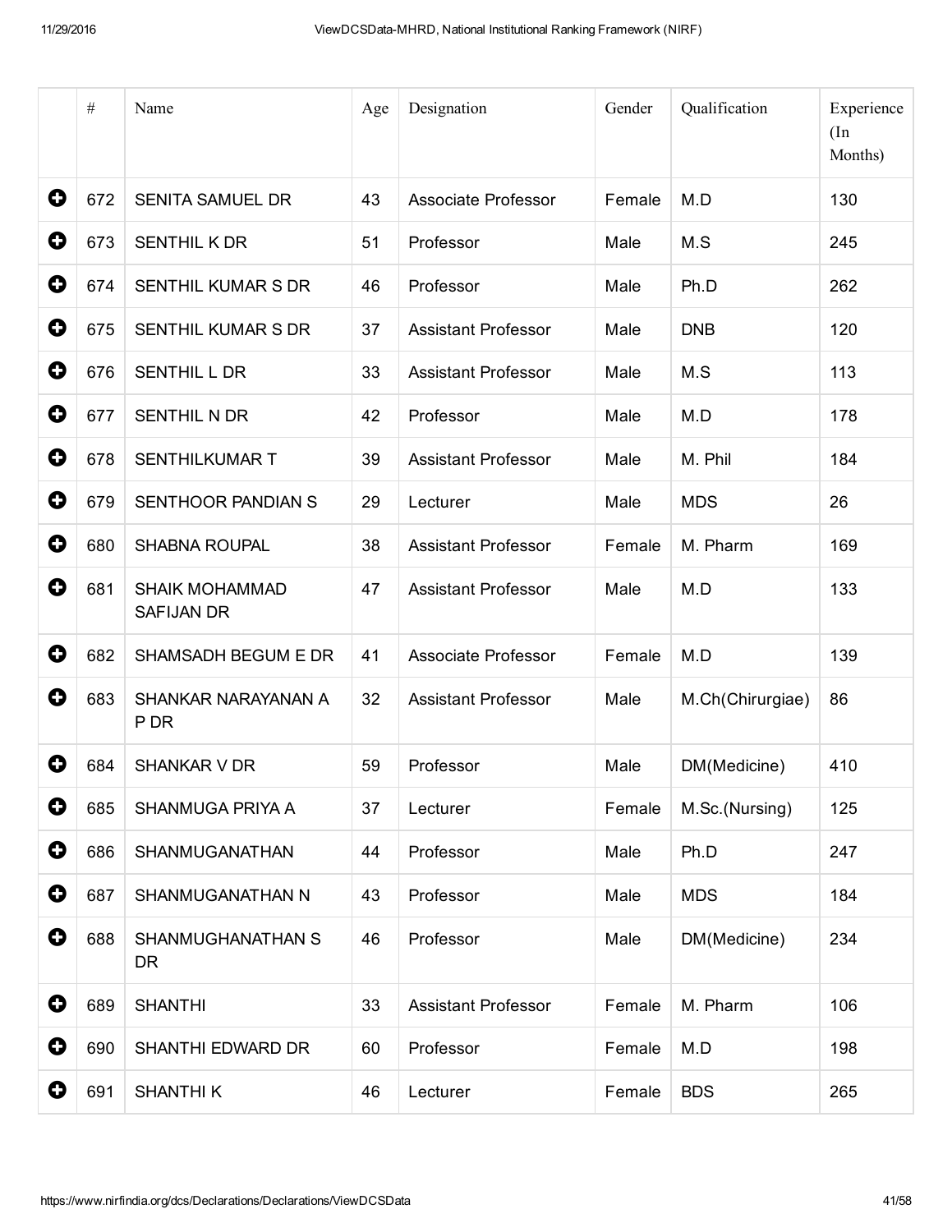|             | $\#$ | Name                                       | Age | Designation                | Gender | Qualification           | Experience<br>(In<br>Months) |
|-------------|------|--------------------------------------------|-----|----------------------------|--------|-------------------------|------------------------------|
| 0           | 692  | <b>SHANTHI M DR</b>                        | 39  | Associate Professor        | Female | M.D                     | 157                          |
| 0           | 693  | <b>SHANTHIV</b>                            | 41  | Lecturer                   | Female | M.Sc.(Nursing)          | 196                          |
| 0           | 694  | <b>SHANTHI</b><br><b>VIJAYARAGHAVAN DR</b> | 54  | Professor                  | Female | DM(Medicine)            | 232                          |
| $\mathbf 0$ | 695  | SHARADA T RAJAN                            | 34  | Reader                     | Female | <b>MDS</b>              | 80                           |
| 0           | 696  | <b>SHARANYA P</b>                          | 28  | Lecturer                   | Female | Ph.D                    | 71                           |
| 0           | 697  | SHEEBA S                                   | 30  | Other                      | Female | B.Sc.                   | 13                           |
| 0           | 698  | SHEELA RANI                                | 37  | <b>Assistant Professor</b> | Female | M. Pharm                | 149                          |
| 0           | 699  | SHEELA RAVINDER S DR                       | 48  | <b>Associate Professor</b> | Female | M.D                     | 145                          |
| $\mathbf 0$ | 700  | SHEILA ELANGOVAN                           | 49  | Other                      | Female | B.Sc.                   | 318                          |
| 0           | 701  | <b>SHEILA K PILLAI DR</b>                  | 43  | <b>Associate Professor</b> | Female | M.D                     | 158                          |
| 0           | 702  | SHENBAGAVALLI M                            | 30  | Lecturer                   | Female | MASLP(Audio &<br>Patho) | 106                          |
| 0           | 703  | SHILPA P R DR                              | 33  | Other                      | Female | <b>DNB</b>              | 78                           |
| 0           | 704  | <b>SHINY CHANDRAN</b>                      | 40  | Lecturer                   | Female | M.Sc.                   | 200                          |
| 0           | 705  | SHIVANI G DR                               | 31  | Other                      | Female | <b>DGO</b>              | 81                           |
| $\mathbf 0$ | 706  | SHRIRAAM M DR                              | 41  | Associate Professor        | Male   | DM(Medicine)            | 213                          |
| $\mathbf 0$ | 707  | SHRUTHI PRASHANTH DR                       | 27  | Other                      | Female | M.S                     | 51                           |
| 0           | 708  | SHRUTHITK DR                               | 35  | <b>Assistant Professor</b> | Female | M.D                     | 119                          |
| $\mathbf 0$ | 709  | SHUBA S DR                                 | 52  | Professor                  | Female | M.D                     | 281                          |
| 0           | 710  | SIDDHARTH SARAVANAN<br>V DR                | 28  | Other                      | Male   | M.D                     | 62                           |
| 0           | 711  | SIDDHARTHA N DR                            | 34  | <b>Assistant Professor</b> | Male   | M.Ch(Chirurgiae)        | 84                           |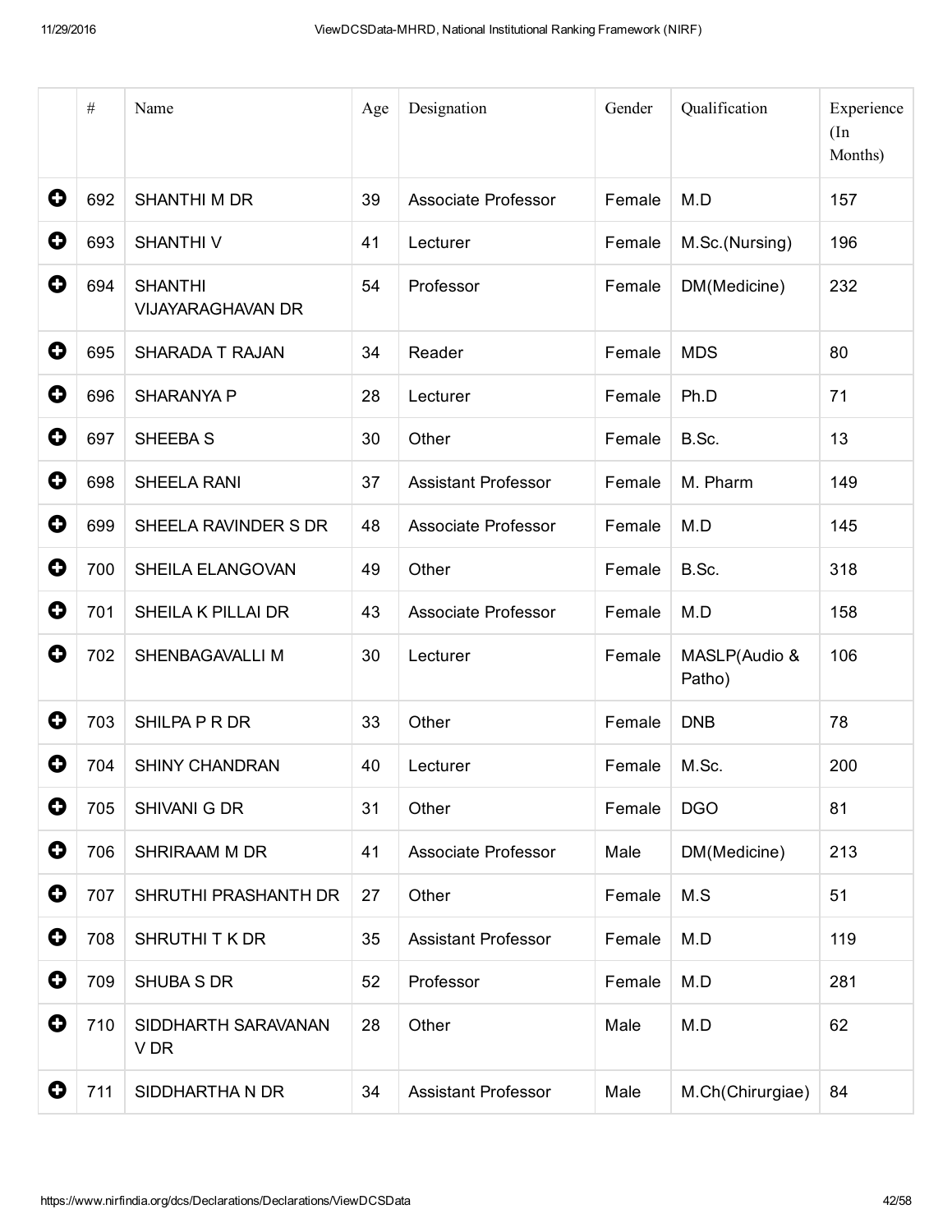|             | $\#$ | Name                              | Age | Designation                                         | Gender | Qualification         | Experience<br>(In<br>Months) |
|-------------|------|-----------------------------------|-----|-----------------------------------------------------|--------|-----------------------|------------------------------|
| 0           | 712  | SINDHUJA N S DR                   | 26  | Lecturer                                            | Female | M.Sc.                 | 1                            |
| 0           | 713  | SINDHURA KOGANTI DR               | 29  | <b>Assistant Professor</b>                          | Female | M.D                   | 61                           |
| 0           | 714  | SINGARAM VIJAYAKUMAR<br><b>DR</b> | 38  | <b>Assistant Professor</b>                          | Male   | M.D                   | 78                           |
| 0           | 715  | SIRISHAPSNRSDR                    | 37  | <b>Assistant Professor</b>                          | Female | <b>DNB</b>            | 141                          |
| 0           | 716  | SITSABESAN C DR                   | 45  | Other                                               | Male   | <b>DNB</b>            | 57                           |
| 0           | 717  | SIVA MUTHUKUMAR DR                | 42  | Associate Professor                                 | Male   | M.Ch(Chirurgiae)      | 188                          |
| O           | 718  | SIVA SUBRAMANIAN C                | 41  | Reader                                              | Male   | <b>MDS</b>            | 133                          |
| 0           | 719  | SIVA T                            | 29  | Other                                               | Male   | M.Sc.(Anatomy)        | 42                           |
| 0           | 720  | <b>SIVAKUMAR</b>                  | 39  | <b>Assistant Professor</b>                          | Male   | Ph.D                  | 169                          |
| 0           | 721  | <b>SIVAKUMAR R</b>                | 42  | Dean / Principal /<br>Director / Vice<br>Chancellor | Male   | MPT(Physio)           | 235                          |
| 0           | 722  | SIVAPRAKASH V DR                  | 33  | <b>Assistant Professor</b>                          | Male   | M.D                   | 80                           |
| O           | 723  | SIVARAJA P K DR                   | 34  | <b>Assistant Professor</b>                          | Male   | M.S                   | 100                          |
| 0           | 724  | SIVASUBRAMANIYAN G                | 24  | Other                                               | Male   | M.Sc.                 | 11                           |
| $\mathbf 0$ | 725  | SIVASUNDARI M DR                  | 39  | Associate Professor                                 | Female | M.D                   | 183                          |
| 0           | 726  | <b>SMISHA MOHAN</b>               | 28  | Other                                               | Female | M.Sc.<br>(Physiology) | 14                           |
| 0           | 727  | <b>SNEHA THOMAS DR</b>            | 29  | <b>Assistant Professor</b>                          | Female | M.D                   | 61                           |
| $\mathbf 0$ | 728  | SOLOMON F D PAUL                  | 48  | Professor                                           | Male   | Ph.D                  | 231                          |
| 0           | 729  | SOMA GANESH RAJA N<br><b>DR</b>   | 35  | <b>Assistant Professor</b>                          | Male   | M.D                   | 118                          |
| 0           | 730  | SOMUL DR                          | 45  | Professor                                           | Male   | M.S                   | 200                          |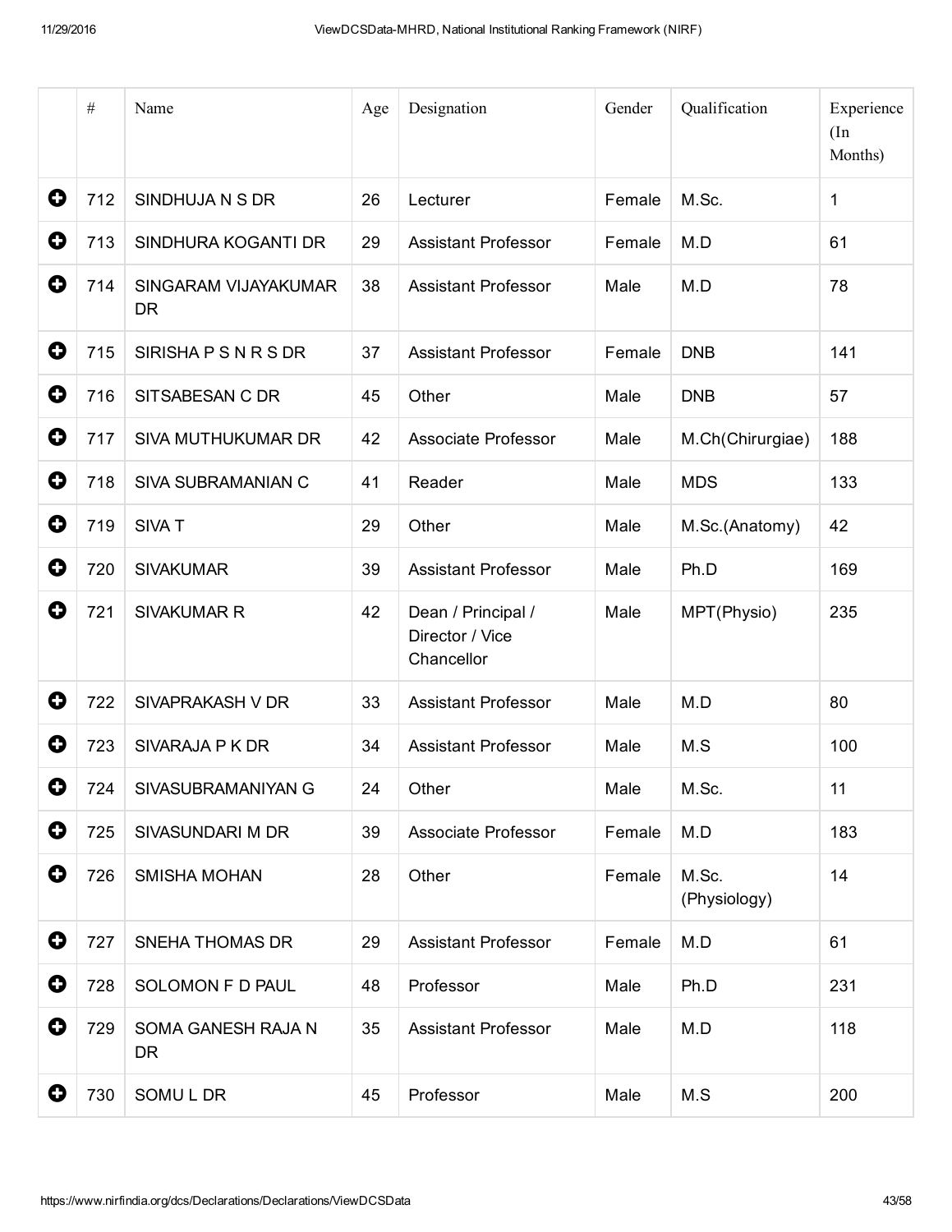|                       | $\#$ | Name                               | Age | Designation                | Gender | Qualification         | Experience<br>(In<br>Months) |
|-----------------------|------|------------------------------------|-----|----------------------------|--------|-----------------------|------------------------------|
| 0                     | 731  | SOUMYA K DR                        | 29  | Other                      | Female | M.D                   | 37                           |
| 0                     | 732  | SOUNDARARAJAN P DR                 | 65  | Professor                  | Male   | DM(Medicine)          | 432                          |
| 0                     | 733  | SOUNDARAYA G                       | 27  | Other                      | Female | B.Sc.                 | 15                           |
| 0                     | 734  | SOWMYA G DR                        | 42  | Associate Professor        | Female | M.D                   | 170                          |
| 0                     | 735  | SOWMYA K DR                        | 42  | Associate Professor        | Female | M.D                   | 170                          |
| 0                     | 736  | SREE KUMAR E J DR                  | 32  | <b>Assistant Professor</b> | Male   | M.D                   | 86                           |
| 0                     | 737  | <b>SREELEKHA B</b>                 | 41  | Reader                     | Female | Ph.D                  | 209                          |
| 0                     | 738  | <b>SREENIVAS C DR</b>              | 40  | <b>Assistant Professor</b> | Male   | M.S                   | 102                          |
| 0                     | 739  | <b>SREENIVASAN K DR</b>            | 50  | Associate Professor        | Male   | M.Ch(Chirurgiae)      | 302                          |
| 0                     | 740  | <b>SRI GAYATHRI S DR</b>           | 36  | <b>Assistant Professor</b> | Female | M.D                   | 110                          |
| 0                     | 741  | SRI KRISHNA KUMARAN T<br><b>DR</b> | 36  | <b>Assistant Professor</b> | Male   | M.Ch(Chirurgiae)      | 94                           |
| 0                     | 742  | SRI VANDANA T                      | 26  | Other                      | Female | <b>BDS</b>            | 16                           |
| O                     | 743  | SRIDEVI PADMANABHAN                | 48  | Professor                  | Female | <b>MDS</b>            | 246                          |
| 0                     | 744  | SRIDEVI S                          | 41  | <b>Assistant Professor</b> | Female | MPT(Physio)           | 207                          |
| $\mathbf 0$           | 745  | <b>SRIDHAR R</b>                   | 56  | Other                      | Male   | B.Sc.                 | 350                          |
| $\mathbf 0$           | 746  | SRIDHARAN K S DR                   | 51  | Professor                  | Male   | M.D                   | 169                          |
| 0                     | 747  | <b>SRIHARI R</b>                   | 28  | Other                      | Male   | M.Sc.<br>(Physiology) | 35                           |
| 0                     | 748  | <b>SRIKANTH</b>                    | 32  | <b>Assistant Professor</b> | Male   | M. Pharm              | 87                           |
| $\mathbf 0$           | 749  | SRILATHA K DR                      | 31  | Other                      | Female | M.D                   | 73                           |
| 0                     | 750  | SRIMATHI T DR                      | 44  | Associate Professor        | Female | M.D                   | 137                          |
| $\boldsymbol{\Theta}$ | 751  | SRINIVAS R DR                      | 42  | <b>Assistant Professor</b> | Male   | M.Ch(Chirurgiae)      | 194                          |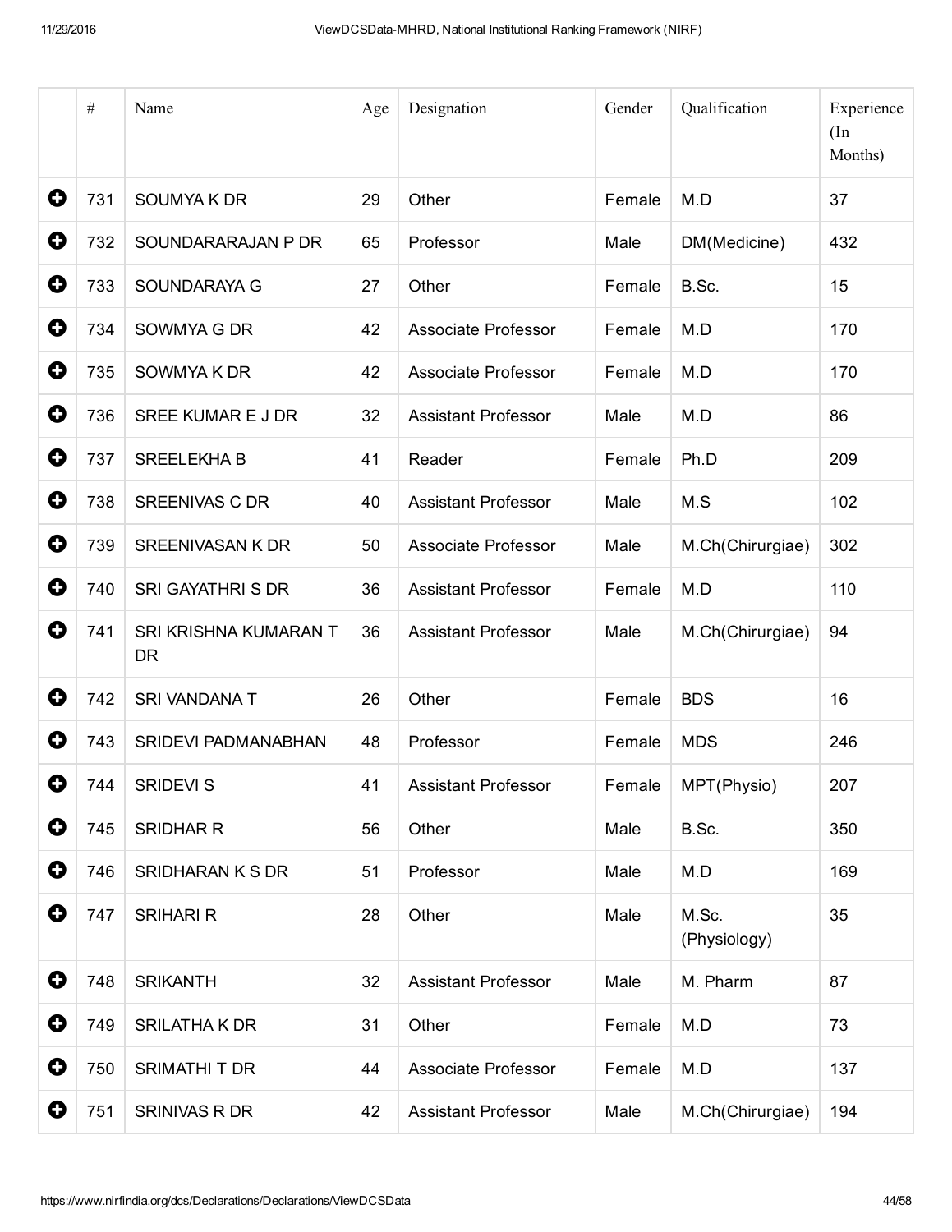|             | $\#$ | Name                                            | Age | Designation                | Gender | Qualification           | Experience<br>(In<br>Months) |
|-------------|------|-------------------------------------------------|-----|----------------------------|--------|-------------------------|------------------------------|
| 0           | 752  | <b>SRINIVASAN R DR</b>                          | 43  | <b>Associate Professor</b> | Male   | M.D                     | 130                          |
| 0           | 753  | SRINIVASAN RAJAPPA DR                           | 42  | Associate Professor        | Male   | M.S                     | 189                          |
| 0           | 754  | <b>SRINIVASULU K DR</b>                         | 44  | Associate Professor        | Male   | M.D                     | 120                          |
| 0           | 755  | <b>SRIRAM K DR</b>                              | 44  | Professor                  | Male   | M.Ch(Chirurgiae)        | 211                          |
| 0           | 756  | <b>SUBADRAK</b>                                 | 45  | Lecturer                   | Female | <b>MDS</b>              | 184                          |
| 0           | 757  | <b>SUBALAKSHMI</b><br><b>BALASUBRAMANIAN DR</b> | 28  | Other                      | Female | M.D                     | 53                           |
| 0           | 758  | <b>SUBASRI S R DR</b>                           | 32  | <b>Assistant Professor</b> | Female | M.S                     | 73                           |
| 0           | 759  | SUBBALEKSHMI H                                  | 35  | Lecturer                   | Female | <b>MDS</b>              | 64                           |
| 0           | 760  | <b>SUBBIAH K</b>                                | 39  | Associate Professor        | Male   | MPT(Physio)             | 139                          |
| 0           | 761  | <b>SUBHA ASHOK DR</b>                           | 27  | Other                      | Female | M.D                     | 37                           |
| 0           | 762  | SUBHASHINI A S DR                               | 67  | Professor                  | Female | M.D                     | 409                          |
| 0           | 763  | <b>SUBRAMANIYAN B</b>                           | 34  | <b>Assistant Professor</b> | Male   | MASLP(Audio &<br>Patho) | 126                          |
| 0           | 764  | SUDAGAR SINGH R B DR                            | 46  | Professor                  | Male   | M.D                     | 178                          |
| 0           | 765  | <b>SUDHA</b>                                    | 39  | Other                      | Female | M.Sc.                   | 189                          |
| $\mathbf 0$ | 766  | <b>SUDHA M DR</b>                               | 29  | Other                      | Female | M.D                     | 50                           |
| $\mathbf 0$ | 767  | SUDHA R DR                                      | 47  | Professor                  | Female | <b>DNB</b>              | 233                          |
| $\mathbf 0$ | 768  | <b>SUDHAKAR S DR</b>                            | 39  | <b>Assistant Professor</b> | Male   | Ph.D                    | 156                          |
| 0           | 769  | SUDHARSHAN BALAJI S G<br>DR.                    | 29  | Other                      | Male   | M.D                     | 51                           |
| $\mathbf 0$ | 770  | SUDHIR G DR                                     | 32  | Other                      | Male   | <b>DNB</b>              | 57                           |
| $\bullet$   | 771  | <b>SUGANATHAN S DR</b>                          | 31  | Other                      | Male   | M.D                     | 40                           |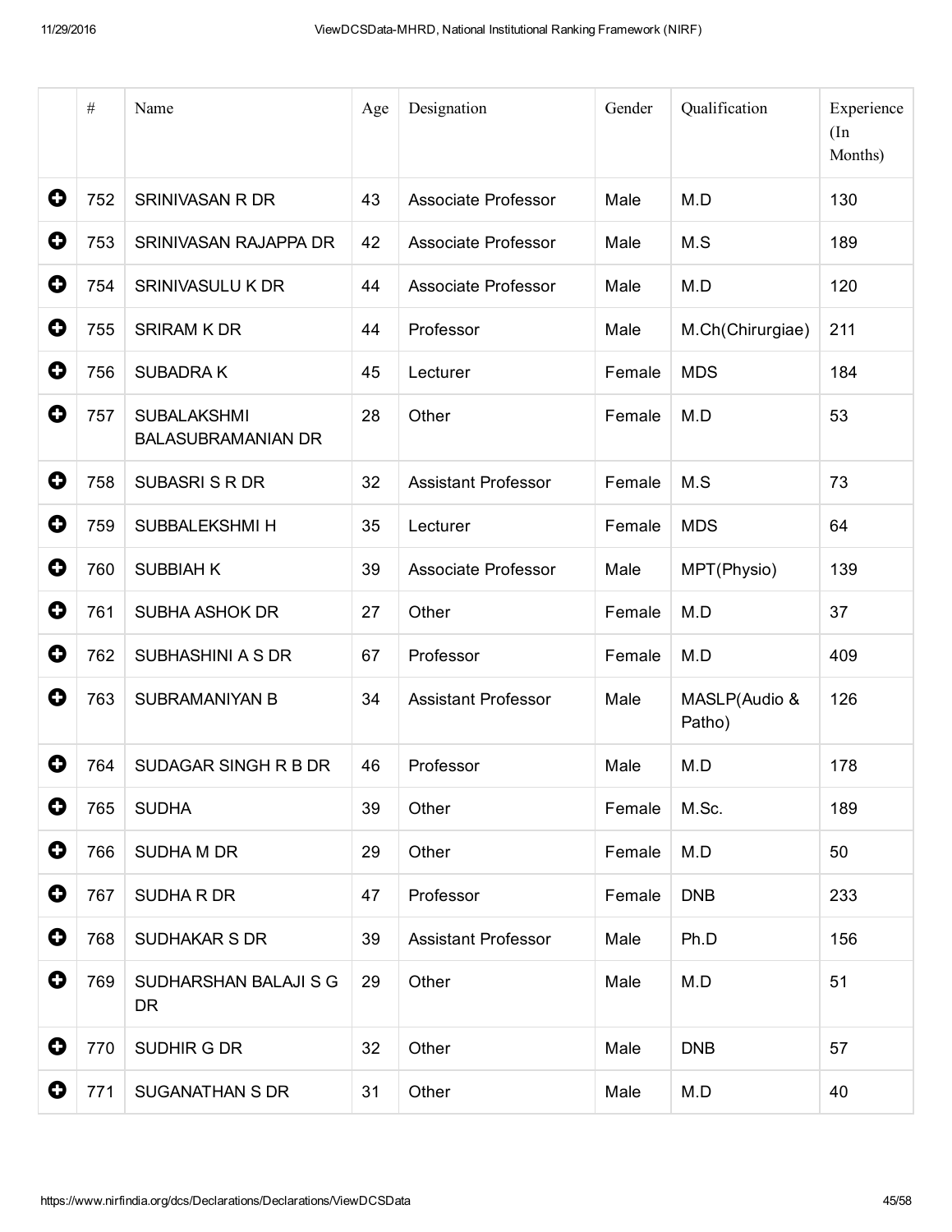|             | $\#$ | Name                              | Age | Designation                | Gender | Qualification  | Experience<br>(In<br>Months) |
|-------------|------|-----------------------------------|-----|----------------------------|--------|----------------|------------------------------|
| 0           | 772  | <b>SUGANYA R</b>                  | 38  | Lecturer                   | Female | <b>MDS</b>     | 119                          |
| 0           | 773  | <b>SUHAS PRABHAKAR DR</b>         | 54  | Professor                  | Male   | M.S            | 221                          |
| 0           | 774  | <b>SUJA L DR</b>                  | 34  | <b>Assistant Professor</b> | Female | M.D            | 84                           |
| 0           | 775  | <b>SUJATHA</b>                    | 43  | Professor                  | Female | Ph.D           | 226                          |
| 0           | 776  | <b>SUJATHA N DR</b>               | 27  | Other                      | Female | M.D            | 38                           |
| 0           | 777  | <b>SUJATHA S DR</b>               | 44  | Professor                  | Female | M.D            | 219                          |
| 0           | 778  | <b>SUJATHA V</b>                  | 42  | Reader                     | Female | M.Sc.(Nursing) | 205                          |
| 0           | 779  | <b>SUJITHA E</b>                  | 37  | Lecturer                   | Female | Ph.D           | 146                          |
| 0           | 780  | SUKALYAN PURKAYASTHA<br><b>DR</b> | 44  | Associate Professor        | Male   | DM(Medicine)   | 154                          |
| 0           | 781  | <b>SUKANYA R</b>                  | 37  | Lecturer                   | Female | <b>MDS</b>     | 47                           |
| $\mathbf 0$ | 782  | <b>SUKUMARI K DR</b>              | 54  | Other                      | Female | <b>MBBS</b>    | 79                           |
| 0           | 783  | <b>SUMATHI G</b>                  | 46  | Reader                     | Female | Ph.D           | 200                          |
| 0           | 784  | <b>SUMATHI R</b>                  | 40  | Lecturer                   | Female | M.Sc.(Nursing) | 133                          |
| O           | 785  | <b>SUMATHY A</b>                  | 44  | Associate Professor        | Female | Ph.D           | 251                          |
| 0           | 786  | <b>SUMITHAR</b>                   | 37  | Lecturer                   | Female | M. Phil        | 111                          |
| 0           | 787  | <b>SUNDAR S DR</b>                | 47  | Professor                  | Male   | M.S            | 230                          |
| 0           | 788  | <b>SUNDAR S DR</b>                | 38  | Assistant Professor        | Male   | M.S            | 113                          |
| 0           | 789  | SUNGDIRENLA JAMIR DR              | 31  | Other                      | Female | M.D            | 48                           |
| 0           | 790  | SUPADEVI S DR                     | 31  | Other                      | Female | M.D            | 82                           |
| 0           | 791  | <b>SUPRAJA A</b>                  | 28  | Lecturer                   | Female | <b>MDS</b>     | 16                           |
| O           | 792  | SUPRIYA V                         | 33  | Lecturer                   | Female | M. Phil        | 136                          |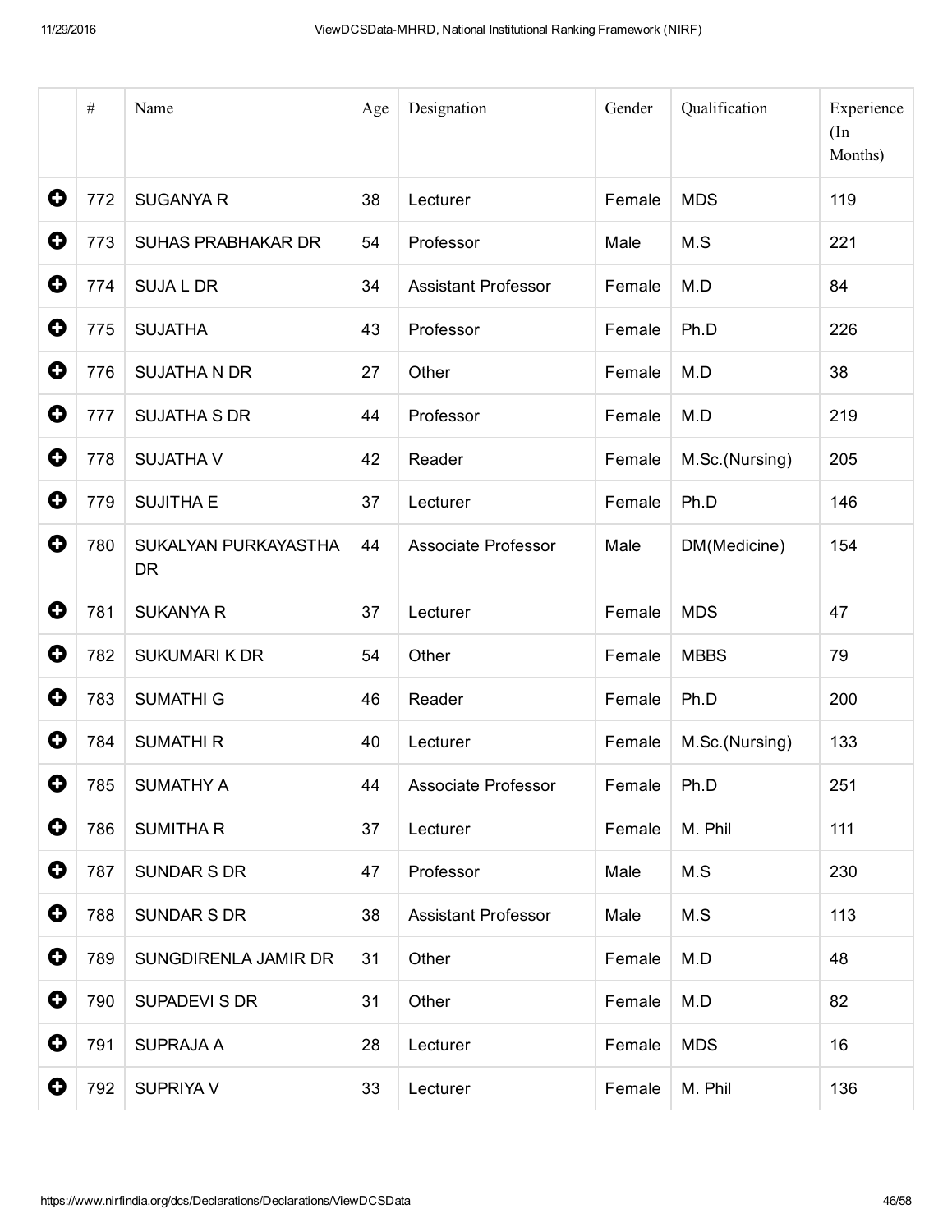|   | $\#$ | Name                            | Age | Designation                | Gender       | Qualification | Experience<br>(In<br>Months) |
|---|------|---------------------------------|-----|----------------------------|--------------|---------------|------------------------------|
| 0 | 793  | <b>SURENDRAN P DR</b>           | 48  | Professor                  | Male         | <b>DNB</b>    | 247                          |
| 0 | 794  | <b>SURESH KANNAN</b>            | 36  | <b>Assistant Professor</b> | Male         | Ph.D          | 117                          |
| 0 | 795  | <b>SURESH KUMAR M</b>           | 40  | <b>Assistant Professor</b> | Male         | M. Phil       | 110                          |
| 0 | 796  | SURESH P DR                     | 30  | <b>Assistant Professor</b> | Male         | M.S           | 78                           |
| 0 | 797  | <b>SURESH R</b>                 | 59  | Professor                  | Male         | Ph.D          | 345                          |
| 0 | 798  | <b>SURESH S DR</b>              | 42  | Associate Professor        | Male         | DM(Medicine)  | 122                          |
| 0 | 799  | SURESH VARADARAJAN<br><b>DR</b> | 39  | Associate Professor        | Male         | M.D           | 171                          |
| 0 | 800  | <b>SURUTHI E</b>                | 30  | Other                      | Female       | <b>BDS</b>    | 64                           |
| 0 | 801  | <b>SUSHMA V DR</b>              | 32  | Other                      | Female       | M.D           | 74                           |
| 0 | 802  | <b>SUSRUTHAN M DR</b>           | 36  | Associate Professor        | Male         | M.D           | 147                          |
| 0 | 803  | <b>SUVIKA M DR</b>              | 32  | Other                      | Female       | M.S           | 63                           |
| 0 | 804  | SWATHY MOORTHY DR               | 37  | Associate Professor        | Female       | M.D           | 147                          |
| O | 805  | SWATI KUMARI DR                 | 37  | Other                      | Female       | M.D           | 52                           |
| O | 806  | SWETHA GULABI G DR              | 31  | Other                      | Female   M.S |               | 59                           |
| 0 | 807  | SWETHA RAGHAVAN DR              | 32  | Other                      | Female       | <b>DPM</b>    | 74                           |
| 0 | 808  | SYED ALTAF HUSSAIN DR           | 52  | Associate Professor        | Male         | <b>DNB</b>    | 200                          |
| 0 | 809  | TAMIL ANBU P DR                 | 35  | <b>Assistant Professor</b> | Male         | M.D           | 62                           |
| 0 | 810  | <b>TAMIZHARASI M DR</b>         | 42  | Associate Professor        | Female       | M.D           | 194                          |
| 0 | 811  | <b>TEENA KOSHY</b>              | 37  | Lecturer                   | Female       | M.Sc.         | 174                          |
| 0 | 812  | <b>TEENA LAL DR</b>             | 36  | <b>Assistant Professor</b> | Female       | M.D           | 75                           |
| 0 | 813  | <b>TESSA ANTONY DR</b>          | 34  | Other                      | Female       | M.D           | 52                           |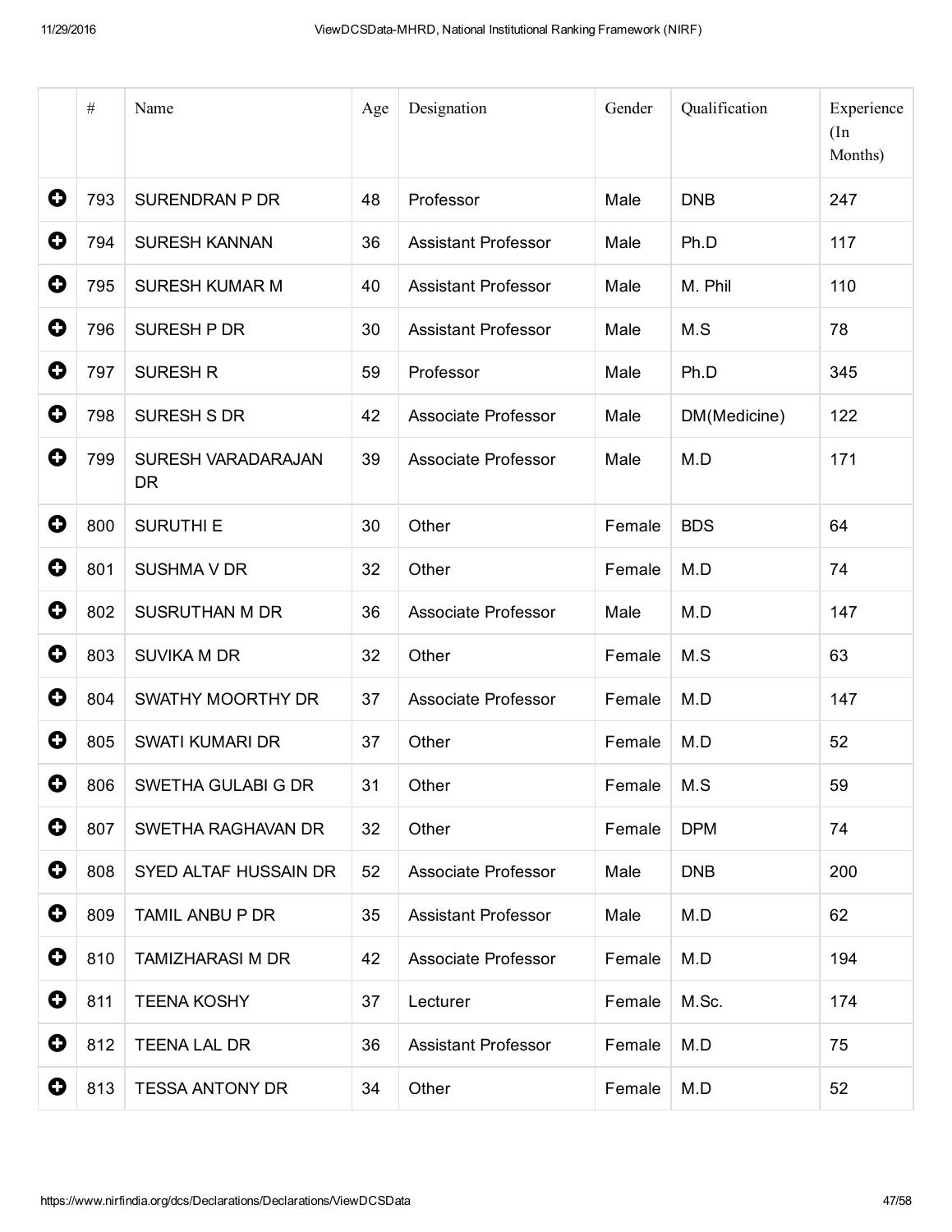|                       | $\#$ | Name                            | Age | Designation                | Gender | Qualification  | Experience<br>(In<br>Months) |
|-----------------------|------|---------------------------------|-----|----------------------------|--------|----------------|------------------------------|
| 0                     | 814  | <b>THAMARAI SELVAN S DR</b>     | 50  | <b>Assistant Professor</b> | Male   | DM(Medicine)   | 79                           |
| 0                     | 815  | THAMARAI SELVI K DR             | 54  | Professor                  | Female | M.D            | 233                          |
| 0                     | 816  | <b>THAMBARASI T DR</b>          | 27  | Other                      | Female | M.D            | 43                           |
| 0                     | 817  | <b>THAMEEMUL ANSARI</b>         | 36  | <b>Assistant Professor</b> | Male   | Ph.D           | 148                          |
| 0                     | 818  | <b>THAMILSELVI D</b>            | 46  | Lecturer                   | Female | <b>BDS</b>     | 218                          |
| 0                     | 819  | THAMIZHCHELVAN H                | 47  | Professor                  | Male   | <b>MDS</b>     | 226                          |
| 0                     | 820  | THANGAM JESUDIAN P<br><b>DR</b> | 44  | Other                      | Male   | M.Sc.(Anatomy) | 16                           |
| 0                     | 821  | <b>THANGAVEL G</b>              | 43  | Lecturer                   | Male   | M.Sc.          | 114                          |
| 0                     | 822  | THANKA J DR                     | 55  | Professor                  | Female | M.D            | 229                          |
| 0                     | 823  | THENMOZHI N DR                  | 50  | Other                      | Female | <b>MBBS</b>    | 129                          |
| 0                     | 824  | THENNARASU                      | 38  | <b>Assistant Professor</b> | Male   | M. Pharm       | 126                          |
| 0                     | 825  | THENNARASU D DR                 | 40  | <b>Assistant Professor</b> | Male   | DM(Medicine)   | 72                           |
| 0                     | 826  | THIAGARAJAN K A DR              | 46  | <b>Assistant Professor</b> | Male   | M.D            | 152                          |
| 0                     | 827  | THILAGAVATHI M                  | 39  | Other                      | Female | B.Sc.          | 122                          |
| $\bullet$             | 828  | THIRUMALAIKUMARAN               | 45  | Associate Professor        | Male   | Ph.D           | 263                          |
| $\mathbf 0$           | 829  | THIRUNTHAIYAN M R DR            | 35  | <b>Assistant Professor</b> | Male   | M.S            | 101                          |
| $\mathbf 0$           | 830  | THOMAS P N                      | 63  | Professor                  | Male   | Ph.D           | 245                          |
| $\boldsymbol{\Theta}$ | 831  | THYAGARAJAN U DR                | 39  | Associate Professor        | Male   | M.S            | 170                          |
| 0                     | 832  | TRIPTHI SUGUMAR DR              | 32  | <b>Assistant Professor</b> | Male   | DM(Medicine)   | 84                           |
| $\mathbf 0$           | 833  | <b>TVISHA PARIKH DR</b>         | 32  | Other                      | Female | M.Sc.          | 68                           |
| 0                     | 834  | <b>UDAYAKUMAR N DR</b>          | 48  | Associate Professor        | Male   | M.D            | 239                          |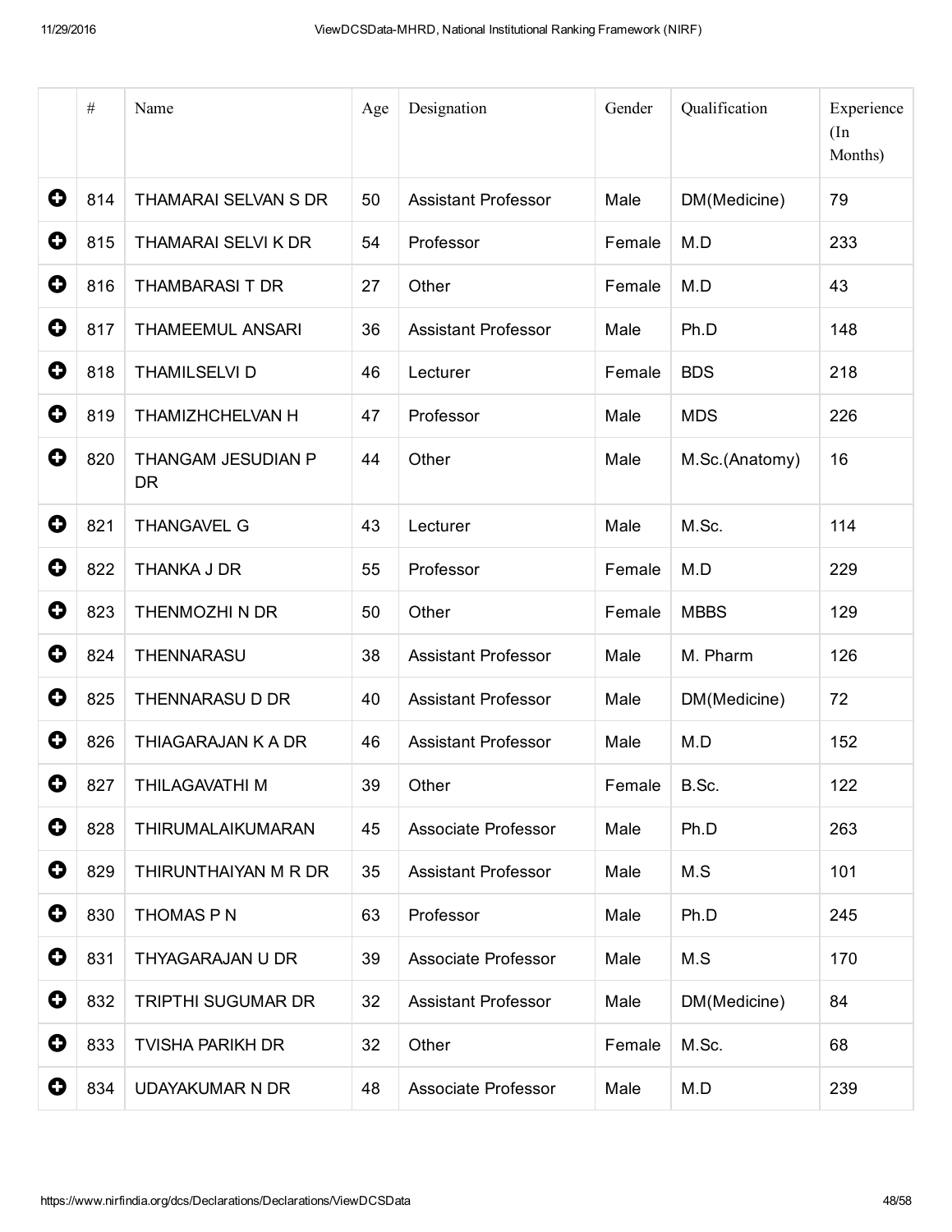|             | $\#$ | Name                                           | Age | Designation                | Gender | Qualification  | Experience<br>(In<br>Months) |
|-------------|------|------------------------------------------------|-----|----------------------------|--------|----------------|------------------------------|
| 0           | 835  | <b>UMA DEVI S</b>                              | 37  | Lecturer                   | Female | M.Sc.(Nursing) | 154                          |
| 0           | 836  | <b>UMARDR</b>                                  | 41  | Other                      | Female | <b>DNB</b>     | 107                          |
| 0           | 837  | <b>UMALAKSHMIR</b>                             | 32  | Other                      | Female | M. Phil        | 44                           |
| 0           | 838  | <b>UMAMAHESWARA REDDY</b>                      | 55  | Professor                  | Male   | Ph.D           | 360                          |
| 0           | 839  | <b>UMAMAHESWARI</b>                            | 52  | Professor                  | Female | Ph.D           | 300                          |
| 0           | 840  | <b>UMAMAHESWARI B DR</b>                       | 40  | <b>Associate Professor</b> | Female | M.D            | 130                          |
| 0           | 841  | <b>UMAMAHESWARI M</b>                          | 37  | Reader                     | Female | <b>MDS</b>     | 101                          |
| 0           | 842  | <b>UMAPATHY P DR</b>                           | 39  | <b>Associate Professor</b> | Male   | M.D            | 166                          |
| 0           | 843  | <b>UMASEKAR DR</b>                             | 60  | Professor                  | Female | M.D            | 348                          |
| 0           | 844  | <b>USHA RANI G DR</b>                          | 51  | Professor                  | Female | M.D            | 303                          |
| 0           | 845  | USHA VISHWANATH DR                             | 54  | Professor                  | Female | M.D            | 288                          |
| $\mathbf 0$ | 846  | <b>VAASANTHI R DR</b>                          | 30  | <b>Assistant Professor</b> | Female | M.D            | 76                           |
| 0           | 847  | <b>VAISAKH V DR</b>                            | 28  | Other                      | Male   | M.D            | 37                           |
| O           | 848  | <b>VAISHANAVI S DR</b>                         | 30  | Other                      | Female | M.D            | 49                           |
| 0           | 849  | VAISHNAVI R DR                                 | 28  | Other                      | Female | M.S            | 48                           |
| $\bullet$   | 850  | <b>VALARMATHI A</b>                            | 37  | Lecturer                   | Female | M. Phil        | 195                          |
| $\mathbf 0$ | 851  | <b>VAMSI CHALASANI DR</b>                      | 28  | Other                      | Male   | M.D            | 42                           |
| 0           | 852  | <b>VAMSI KRISHNA</b><br><b>MAKKENA DR</b>      | 30  | Other                      | Male   | M.D            | 47                           |
| $\mathbf 0$ | 853  | <b>VAMSI LAVU</b>                              | 35  | Associate Professor        | Male   | <b>MDS</b>     | 121                          |
| 0           | 854  | <b>VANDANA S</b>                               | 27  | Lecturer                   | Female | <b>MDS</b>     | 14                           |
| 0           | 855  | <b>VANGIPURAM DEEPAK</b><br><b>RAJKUMAR DR</b> | 35  | <b>Assistant Professor</b> | Male   | M.D            | 74                           |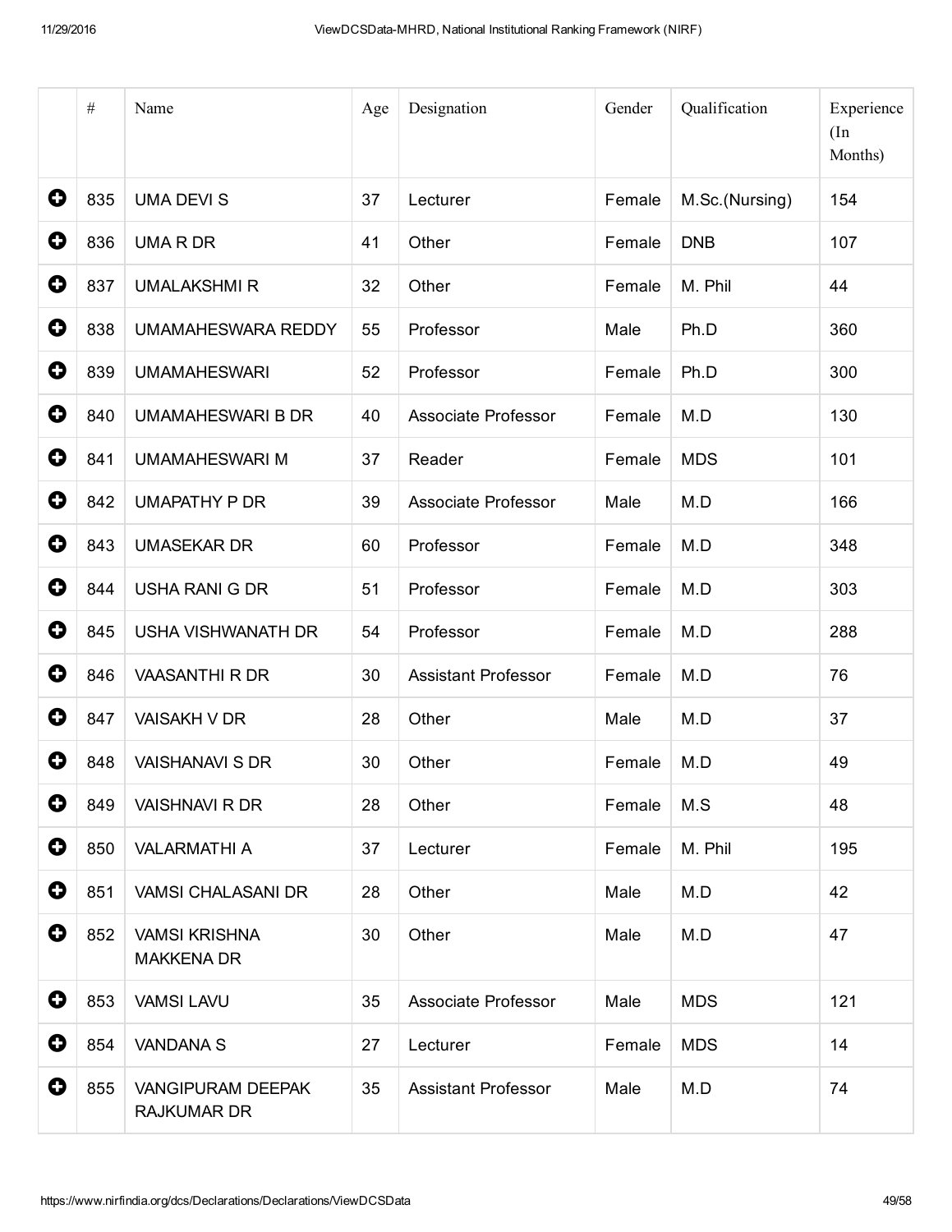|   | $\#$ | Name                                    | Age | Designation                | Gender | Qualification    | Experience<br>(In<br>Months) |
|---|------|-----------------------------------------|-----|----------------------------|--------|------------------|------------------------------|
| 0 | 856  | <b>VANI VIJAY DR</b>                    | 37  | <b>Assistant Professor</b> | Female | M.S              | 104                          |
| 0 | 857  | <b>VANISHREE SHRIRAAM</b><br><b>DR</b>  | 36  | Associate Professor        | Female | M.D              | 113                          |
| 0 | 858  | VANITHA D DR                            | 51  | <b>Assistant Professor</b> | Female | M.D              | 74                           |
| 0 | 859  | <b>VANITHA RANI</b>                     | 42  | <b>Assistant Professor</b> | Female | Ph.D             | 188                          |
| 0 | 860  | <b>VARADHARAJAN S</b>                   | 35  | Lecturer                   | Male   | M. Phil          | 45                           |
| 0 | 861  | VASANTHA KUMARI S M                     | 67  | Associate Professor        | Female | M.A              | 462                          |
| 0 | 862  | VASANTHA LAKSHMI G N<br><b>DR</b>       | 48  | Associate Professor        | Female | <b>DNB</b>       | 177                          |
| 0 | 863  | <b>VASANTHAN K DR</b>                   | 40  | <b>Associate Professor</b> | Male   | M.D              | 172                          |
| O | 864  | <b>VASANTHI C DR</b>                    | 33  | <b>Assistant Professor</b> | Female | M.D              | 71                           |
| 0 | 865  | <b>VASANTHI C DR</b>                    | 56  | Professor                  | Female | M.D              | 310                          |
| 0 | 866  | <b>VASANTHI PALLINTI DR</b>             | 45  | <b>Assistant Professor</b> | Female | Ph.D             | 202                          |
| 0 | 867  | <b>VASUGI G A DR</b>                    | 30  | Other                      | Female | M.D              | 59                           |
| 0 | 868  | <b>VELMURUGAN P DR</b>                  | 36  | <b>Assistant Professor</b> | Male   | M.Ch(Chirurgiae) | 100                          |
| 0 | 869  | <b>VENGADAKRISHNAN K DR</b>             | 41  | Professor                  | Male   | M.D              | 193                          |
| 0 | 870  | <b>VENKAT LAKSHMI M DR</b>              | 34  | <b>Assistant Professor</b> | Female | M.D              | 77                           |
| 0 | 871  | <b>VENKAT RAMANAN S DR</b>              | 53  | Professor                  | Male   | M.Ch(Chirurgiae) | 321                          |
| 0 | 872  | <b>VENKATA SAI P M DR</b>               | 56  | Professor                  | Male   | M.D              | 326                          |
| 0 | 873  | <b>VENKATACHALAM P</b>                  | 48  | Professor                  | Male   | Ph.D             | 213                          |
| 0 | 874  | <b>VENKATACHALAPATHY E</b><br><b>DR</b> | 52  | Assistant Professor        | Male   | <b>DNB</b>       | 172                          |
| 0 | 875  | <b>VENKATESAN M DR</b>                  | 31  | <b>Assistant Professor</b> | Male   | M.D              | 65                           |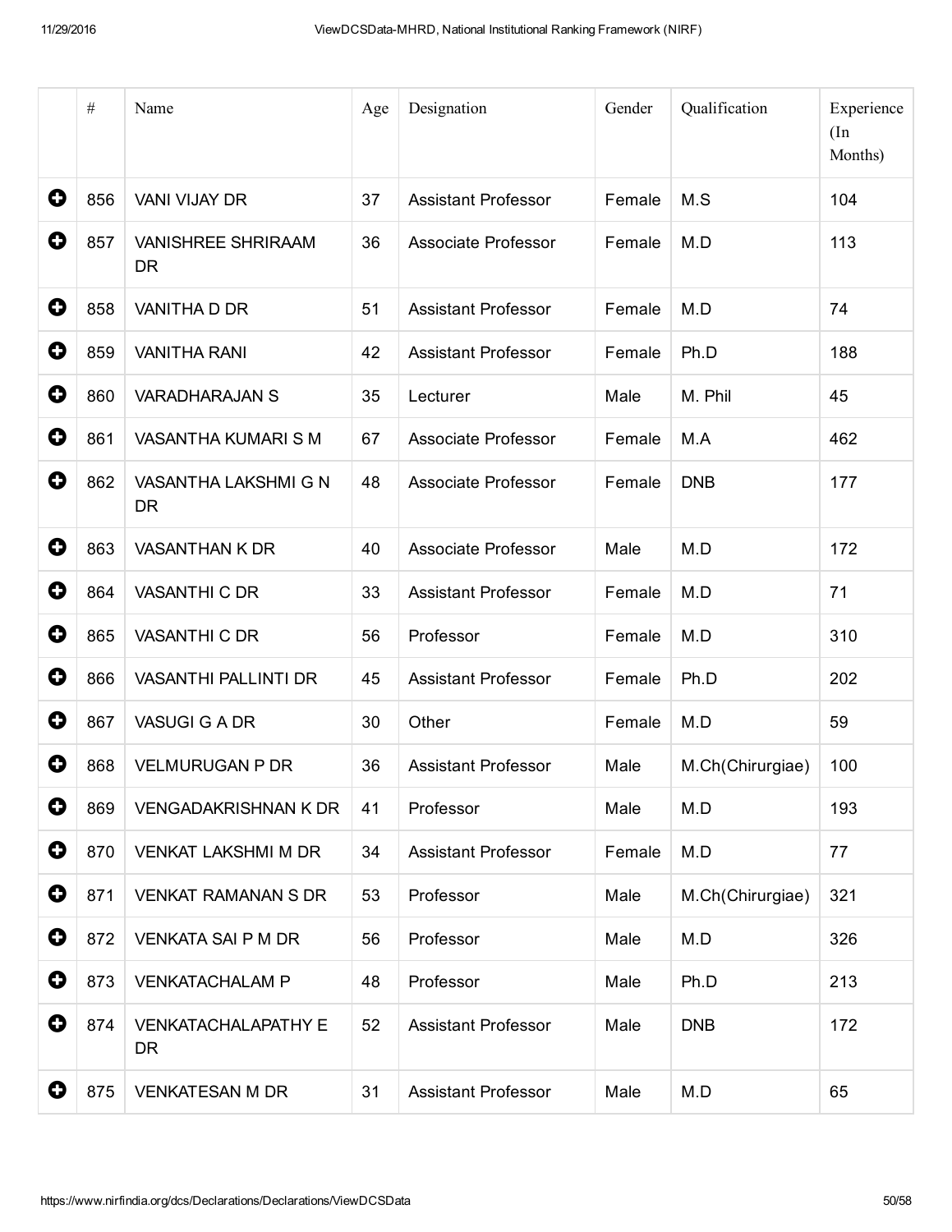|             | $\#$ | Name                                         | Age | Designation                | Gender | Qualification           | Experience<br>(In<br>Months) |
|-------------|------|----------------------------------------------|-----|----------------------------|--------|-------------------------|------------------------------|
| 0           | 876  | <b>VENKATESAN S</b>                          | 40  | Lecturer                   | Male   | M. Phil                 | 146                          |
| 0           | 877  | <b>VENKATESH KUMAR G DR</b>                  | 35  | <b>Assistant Professor</b> | Male   | M.S                     | 114                          |
| 0           | 878  | <b>VENKATESH N</b>                           | 48  | Professor                  | Male   | Ph.D                    | 287                          |
| 0           | 879  | <b>VENKATESH R DR</b>                        | 46  | <b>Associate Professor</b> | Male   | M.Ch(Chirurgiae)        | 257                          |
| 0           | 880  | <b>VENKATESH S DR</b>                        | 39  | Associate Professor        | Male   | M.D                     | 162                          |
| 0           | 881  | <b>VENKATESWARAN A</b>                       | 31  | Lecturer                   | Male   | <b>MDS</b>              | 20                           |
| 0           | 882  | <b>VETTRISELVI V</b>                         | 38  | <b>Associate Professor</b> | Female | Ph.D                    | 182                          |
| 0           | 883  | <b>VIDHYAL</b>                               | 35  | Lecturer                   | Female | M. Phil                 | 101                          |
| 0           | 884  | <b>VIDHYA RATHNAVELU</b>                     | 37  | Lecturer                   | Female | <b>MDS</b>              | 110                          |
| 0           | 885  | <b>VIDHYA VENUGOPAL</b>                      | 48  | Professor                  | Female | Ph.D                    | 243                          |
| 0           | 886  | <b>VIDYA KRISHNA DR</b>                      | 36  | <b>Assistant Professor</b> | Female | M.D                     | 164                          |
| 0           | 887  | <b>VIDYA RAMKUMAR</b>                        | 33  | Lecturer                   | Female | MASLP(Audio &<br>Patho) | 94                           |
| 0           | 888  | <b>VIDYASAGARAN T DR</b>                     | 61  | Professor                  | Male   | M.Ch(Chirurgiae)        | 372                          |
| 0           |      | 889   VIGNESH K                              | 43  | Professor                  | Male   | <b>MDS</b>              | 225                          |
| $\mathbf 0$ | 890  | VIGNESHJAYABALAN S DR                        | 39  | Associate Professor        | Male   | M.S                     | 150                          |
| $\mathbf 0$ | 891  | VIJAY KUMAR K V                              | 32  | Lecturer                   | Male   | MASLP(Audio &<br>Patho) | 99                           |
| 0           | 892  | VIJAY M I DR                                 | 30  | Other                      | Male   | M.D                     | 62                           |
| 0           | 893  | <b>VIJAY SHARATH</b><br><b>CHANDHAR S DR</b> | 31  | Other                      | Male   | M.S                     | 50                           |
| $\mathbf 0$ | 894  | <b>VIJAYA NIRMALA S</b>                      | 39  | Lecturer                   | Female | <b>MDS</b>              | 124                          |
| 0           | 895  | <b>VIJAYA SRINIVASAN DR</b>                  | 51  | <b>Assistant Professor</b> | Female | Ph.D                    | 250                          |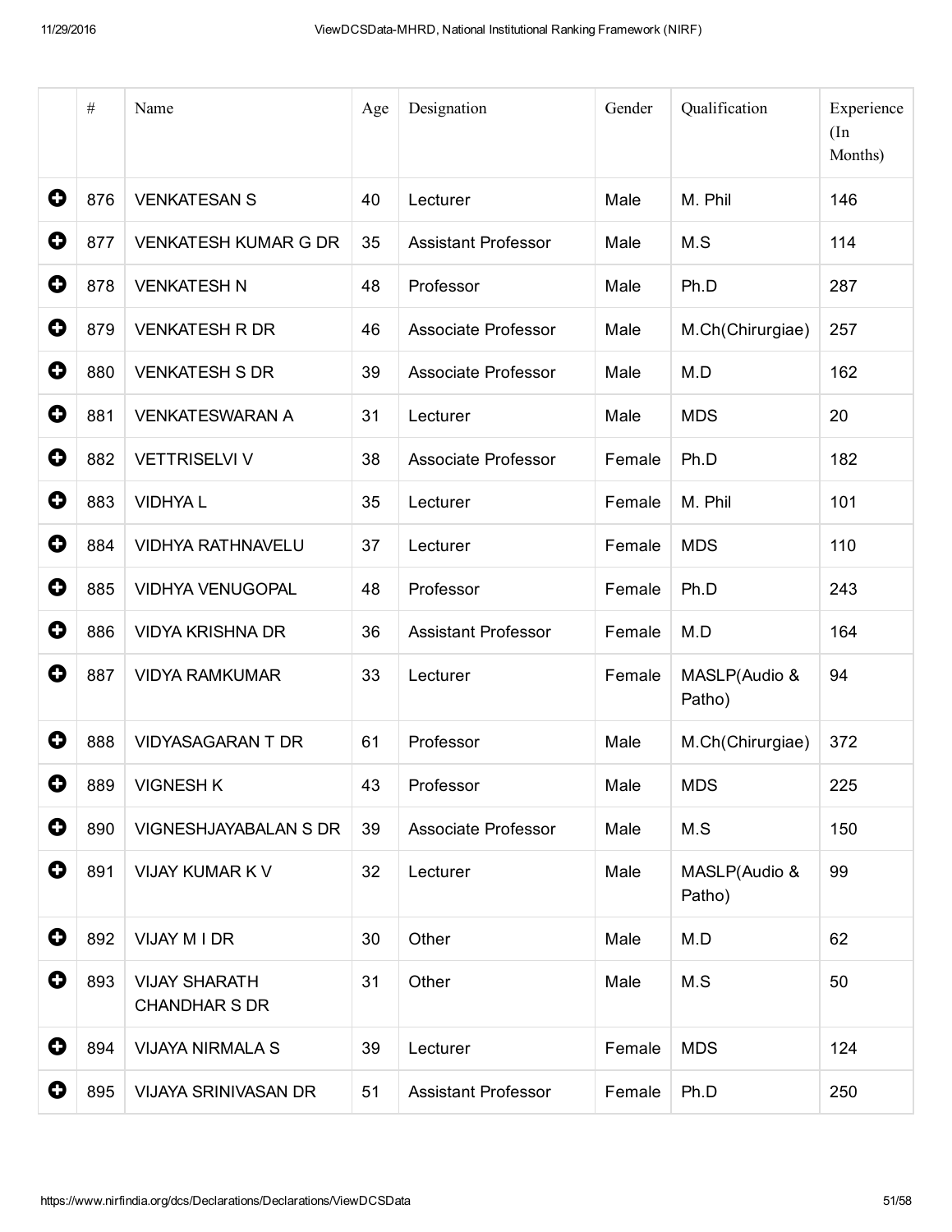|   | $\#$ | Name                                       | Age | Designation                | Gender | Qualification    | Experience<br>(In<br>Months) |
|---|------|--------------------------------------------|-----|----------------------------|--------|------------------|------------------------------|
| 0 | 896  | VIJAYALAKSHMI J                            | 45  | <b>Associate Professor</b> | Female | Ph.D             | 221                          |
| 0 | 897  | <b>VIJAYALAKSHMI P</b>                     | 38  | Lecturer                   | Female | Ph.D             | 54                           |
| 0 | 898  | VIJAYARAGHAVAN P V DR                      | 63  | Professor                  | Male   | <b>DNB</b>       | 441                          |
| 0 | 899  | <b>VIJAYASAGAR T DR</b>                    | 51  | Professor                  | Male   | M.S              | 257                          |
| 0 | 900  | <b>VIJAYASAMUNDEESWARI</b><br>P            | 38  | Lecturer                   | Female | M.Sc.(Nursing)   | 171                          |
| 0 | 901  | <b>VIKAS C KAWARAT DR</b>                  | 32  | Other                      | Male   | <b>DNB</b>       | 80                           |
| 0 | 902  | <b>VILVANATHAN V DR</b>                    | 50  | Other                      | Male   | <b>DCH</b>       | 136                          |
| 0 | 903  | <b>VINAY HEDGE S DR</b>                    | 33  | <b>Assistant Professor</b> | Male   | DM(Medicine)     | 75                           |
| 0 | 904  | <b>VINAY RAJ</b><br><b>THATTARAKKAL DR</b> | 31  | <b>Assistant Professor</b> | Male   | M.S              | 75                           |
| 0 | 905  | VINOD A N DR                               | 44  | <b>Assistant Professor</b> | Male   | Ph.D             | 212                          |
| 0 | 906  | <b>VINOD KUMAR B DR</b>                    | 33  | <b>Assistant Professor</b> | Male   | DM(Medicine)     | 85                           |
| 0 | 907  | <b>VINODHINI</b>                           | 37  | <b>Assistant Professor</b> | Female | Ph.D             | 190                          |
| 0 | 908  | <b>VINODKUMAR PANICKER</b><br>DR           | 64  | Professor                  | Male   | M.D              | 421                          |
| 0 | 909  | <b>VINOTH M DR</b>                         | 28  | Other                      | Male   | M.S              | 47                           |
| 0 | 910  | VINOTH P N DR                              | 39  | Associate Professor        | Male   | M.D              | 143                          |
| 0 | 911  | VISHNU ANAND P DR                          | 30  | Other                      | Male   | M.D              | 44                           |
| 0 | 912  | <b>VISHWANATH M PAI DR</b>                 | 58  | Professor                  | Male   | M.S              | 397                          |
| 0 | 913  | <b>VISWANATHAN P DR</b>                    | 30  | <b>Assistant Professor</b> | Male   | M.D              | 65                           |
| 0 | 914  | <b>VIVEK V DR</b>                          | 63  | Professor                  | Male   | M.Ch(Chirurgiae) | 161                          |
| 0 | 915  | YAMINI V S DR                              | 29  | Other                      | Female | M.D              | 39                           |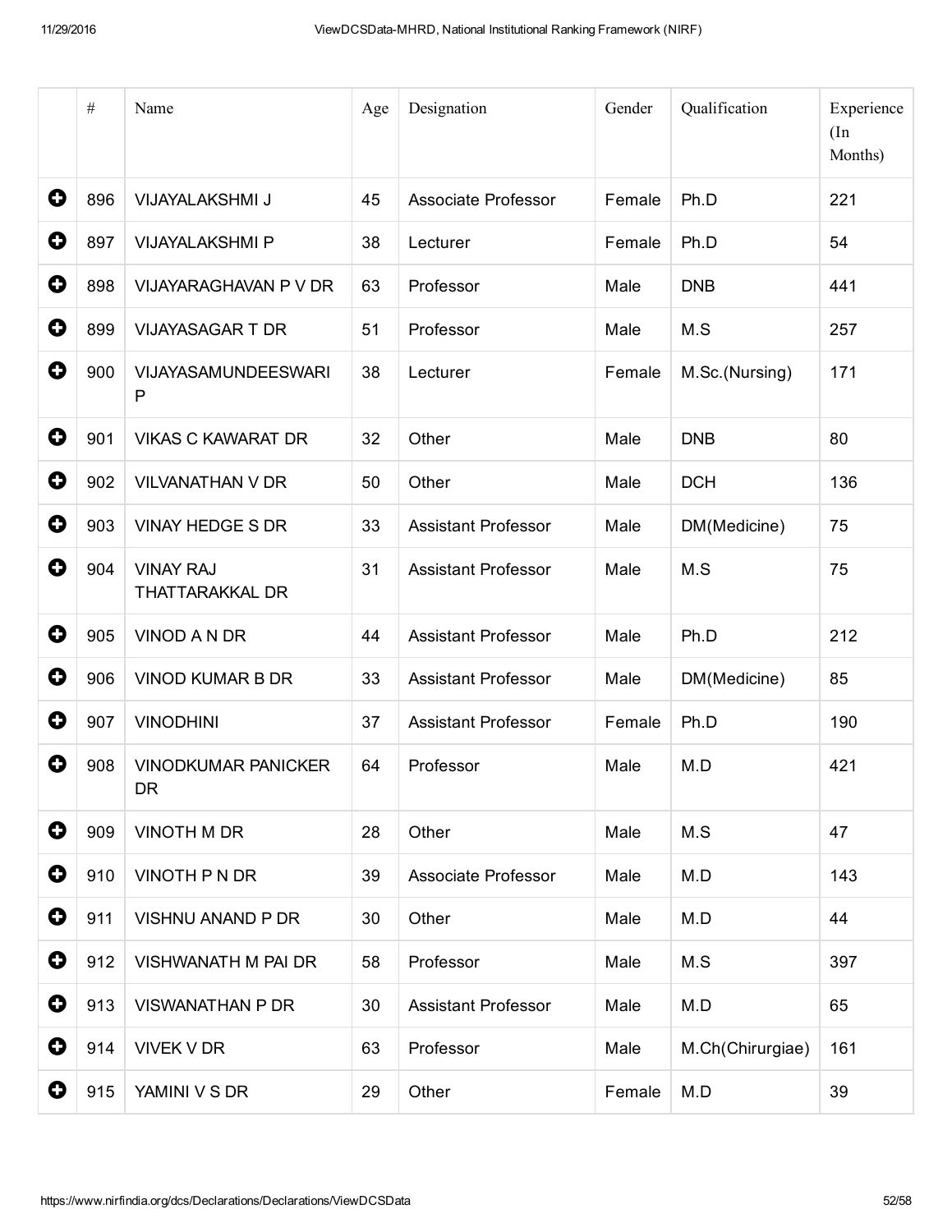|   | $\#$ | Name                           | Age | Designation | Gender | Qualification  | Experience<br>(In<br>Months) |
|---|------|--------------------------------|-----|-------------|--------|----------------|------------------------------|
| O | 916  | YOGESHWARI M                   | 26  | Other       | Female | B.Sc.          | 8                            |
| O | 917  | YUGESH K                       | 29  | Other       | Male   | M.Sc.(Anatomy) | 49                           |
| O | 918  | YUVABALAKUMARAN G<br><b>DR</b> | 35  | Other       | Male   | M.D            | 91                           |
| O | 919  | YUWARANI M DR                  | 29  | Other       | Female | M.D            | 60                           |

## Financial Resources: Utilised Amount for the Capital & Operational expenditure for previous 3 years

| Financial Year                                                                                       | 2015-16                                                                                                                 | 2014-15                                                                                                             | 2013-14                                                                                                              |  |  |  |  |  |  |
|------------------------------------------------------------------------------------------------------|-------------------------------------------------------------------------------------------------------------------------|---------------------------------------------------------------------------------------------------------------------|----------------------------------------------------------------------------------------------------------------------|--|--|--|--|--|--|
|                                                                                                      | <b>Utilised Amount</b>                                                                                                  | <b>Utilised Amount</b>                                                                                              | <b>Utilised Amount</b>                                                                                               |  |  |  |  |  |  |
| Annual Capital Expenditure on Academic Activities and Resources (excluding expenditure on buildings) |                                                                                                                         |                                                                                                                     |                                                                                                                      |  |  |  |  |  |  |
| Library                                                                                              | 59333463 (Rupees<br>Five crores ninety<br>three lakhs thirty<br>three thousand four<br>hundred and sixty<br>three only) | 52140067 (Rupees<br>Five crores twenty<br>one lakhs forty<br>thousand and sixty<br>seven only)                      | 43443817 (Rupees<br>Four crores thirty<br>four lakhs forty three<br>thousand eight<br>hundred and<br>seventeen only) |  |  |  |  |  |  |
| New Equipment for Laboratories                                                                       | 83721550 (Rupees<br>Eight crores thirty<br>seven lakhs twenty<br>one thousand five<br>hundred and fifty<br>only)        | 86186179 (Rupees<br>Eight crores sixty<br>one lakhs eighty six<br>thousand one<br>hundred and<br>seventy nine only) | 105013175 (Rupees<br>Ten crores fifty lakhs<br>thirteen thousand<br>one hundred and<br>seventy five only)            |  |  |  |  |  |  |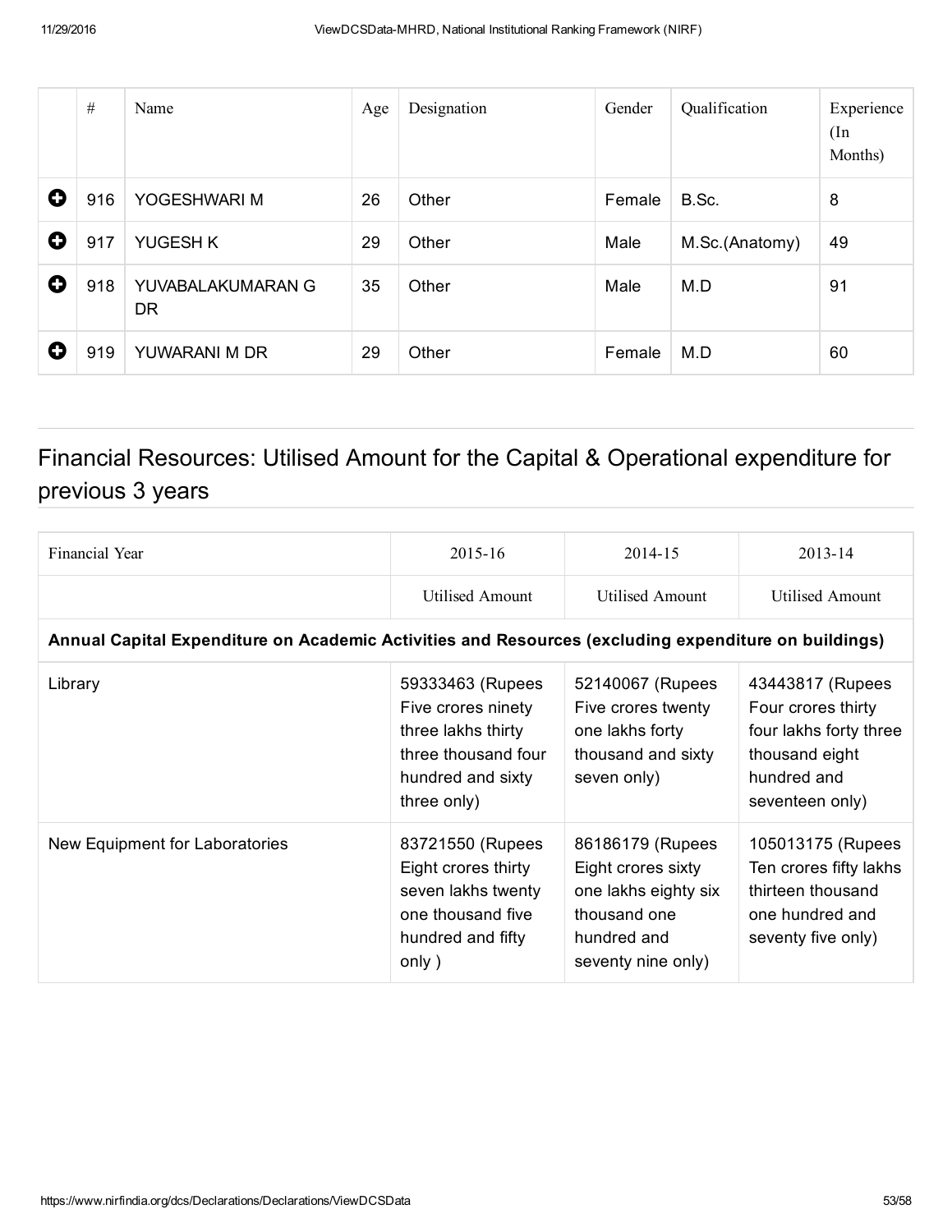| Financial Year                                                                                                                                                                                            | 2015-16                                                                                                                       | 2014-15                                                                                                                       | 2013-14                                                                                                               |
|-----------------------------------------------------------------------------------------------------------------------------------------------------------------------------------------------------------|-------------------------------------------------------------------------------------------------------------------------------|-------------------------------------------------------------------------------------------------------------------------------|-----------------------------------------------------------------------------------------------------------------------|
|                                                                                                                                                                                                           | <b>Utilised Amount</b>                                                                                                        | <b>Utilised Amount</b>                                                                                                        | <b>Utilised Amount</b>                                                                                                |
| <b>Engineering Workshops</b>                                                                                                                                                                              | 48725980 (Rupees<br>Four crores eighty<br>seven lakhs twenty<br>five thousand nine<br>hundred and eighty<br>only)             | 338672414 (Rupees<br>Thirty three crores<br>eighty six lakhs<br>seventy two<br>thousand four<br>hundred and<br>fourteen only) | 139182104 (Rupees<br>Thirteen crores<br>ninety one lakhs<br>eighty two thousand<br>one hundred and<br>four only)      |
| <b>Studios</b>                                                                                                                                                                                            | 3950367 (Rupees<br>Thirty nine lakhs fifty<br>thousand three<br>hundred and sixty<br>seven only)                              | 7847323 (Rupees<br>Seventy eight lakhs<br>forty seven<br>thousand three<br>hundred and twenty<br>three only)                  | 12737062 (Rupees<br>One crore twenty<br>seven lakhs thirty<br>seven thousand and<br>sixty two only)                   |
| Other suitably identified academic activities                                                                                                                                                             | 2608185 (Rupees<br>Twenty six lakhs<br>eight thousand one<br>hundred and eighty<br>five only)                                 | 18658468 (Rupees<br>one crore eighty six<br>lakhs fifty eight<br>thousand four<br>hundred and sixty<br>eight only)            | 43919806 (Rupees<br>Four crores thirty<br>nine lakhs nineteen<br>thousand eight<br>hundred and six<br>only)           |
| <b>Annual Operational Expenditure</b>                                                                                                                                                                     |                                                                                                                               |                                                                                                                               |                                                                                                                       |
| Salaries (Teaching and Non Teaching staff)                                                                                                                                                                | 1304820542<br>(Rupees One<br>hundred thirty crores<br>forty eight lakhs<br>twenty thousand five<br>hundred forty two<br>only) | 1135632910<br>(Rupees One<br>hundred thirteen<br>crores fifty six lakhs<br>thirty two thousand<br>nine hundred ten<br>only)   | 987268420 (Rupees<br>Ninety eight crores<br>seventy two lakhs<br>sixty eight thousand<br>four hundred twenty<br>only) |
| Maintenance of Academic Infrastructure or<br>consumables, other running<br>expenditures, Seminars/Conferences/Workshopsine lakhs thirty<br>etc. (excluding maintenance of hostels and<br>allied services) | 850938825 (Rupees<br>Eighty five crores<br>eight thousand eight<br>hundred twenty five<br>only)                               | 799790922 (Rupees<br>Seventy nine crores<br>ninety seven lakhs<br>ninety thousand nine<br>hundred twenty two<br>only)         | 580093454 (Rupees<br>Fifty eight crores<br>ninety three<br>thousand four<br>hundred fifty four<br>only)               |

### Women Diversity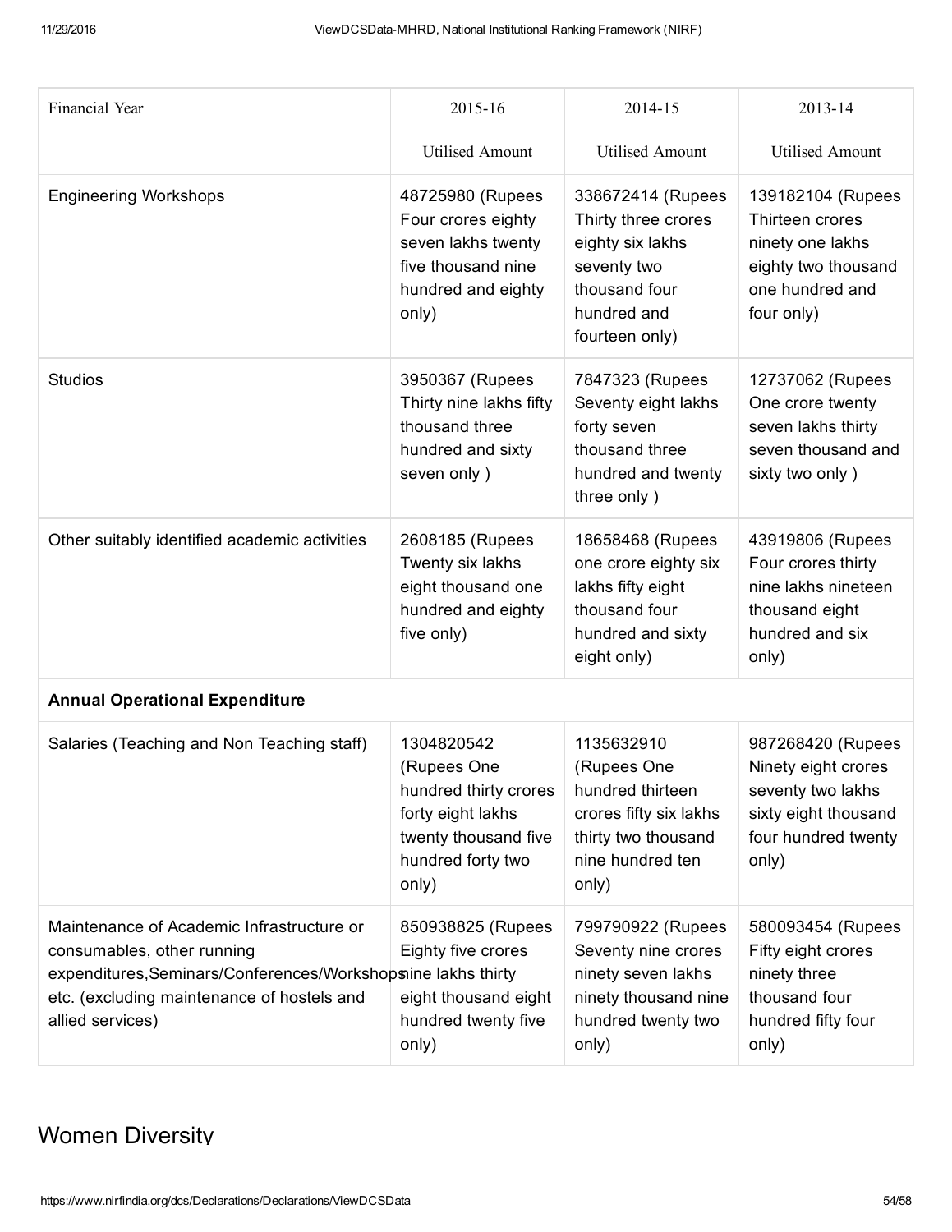Women Diversity

|                                                       | No. of women members in senior administrative positions, such as Head of Departments, Dean or Institute Heads |
|-------------------------------------------------------|---------------------------------------------------------------------------------------------------------------|
| in previous academic year (2015-16): $\mid$ 23 $\mid$ |                                                                                                               |

IPR

| Calendar Year            | 2015 | 2014        | 2013 |
|--------------------------|------|-------------|------|
| No. of Patents Filed     | 6    |             | 8    |
| No. of Patents Published | 5    | 2           | 2    |
| No. of Patents Granted   | 0    | $\mathbf 0$ |      |
| No. of Patents Licensed  | 0    | 0           | O    |

Did your institution transferred atleast one technology in the previous three years?:  $\sqrt{\phantom{a}}$  No

| Financial Year                          | 2015-16 | 2014-15 | $2013 - 14$ |
|-----------------------------------------|---------|---------|-------------|
| Earning From Patents (Amount in Rupees) |         |         | 0           |
| Enter Amount in Words                   | Nil     | Nil     | Nil         |

### Sponsored Research Details

| Financial Year                        | 2015-16 | 2014-15 | 2013-14 |
|---------------------------------------|---------|---------|---------|
| Total no. of<br>Sponsored<br>Projects | 31      | 31      | 29      |
| Total no. of<br>Funding<br>Agencies   | 22      | 13      | 12      |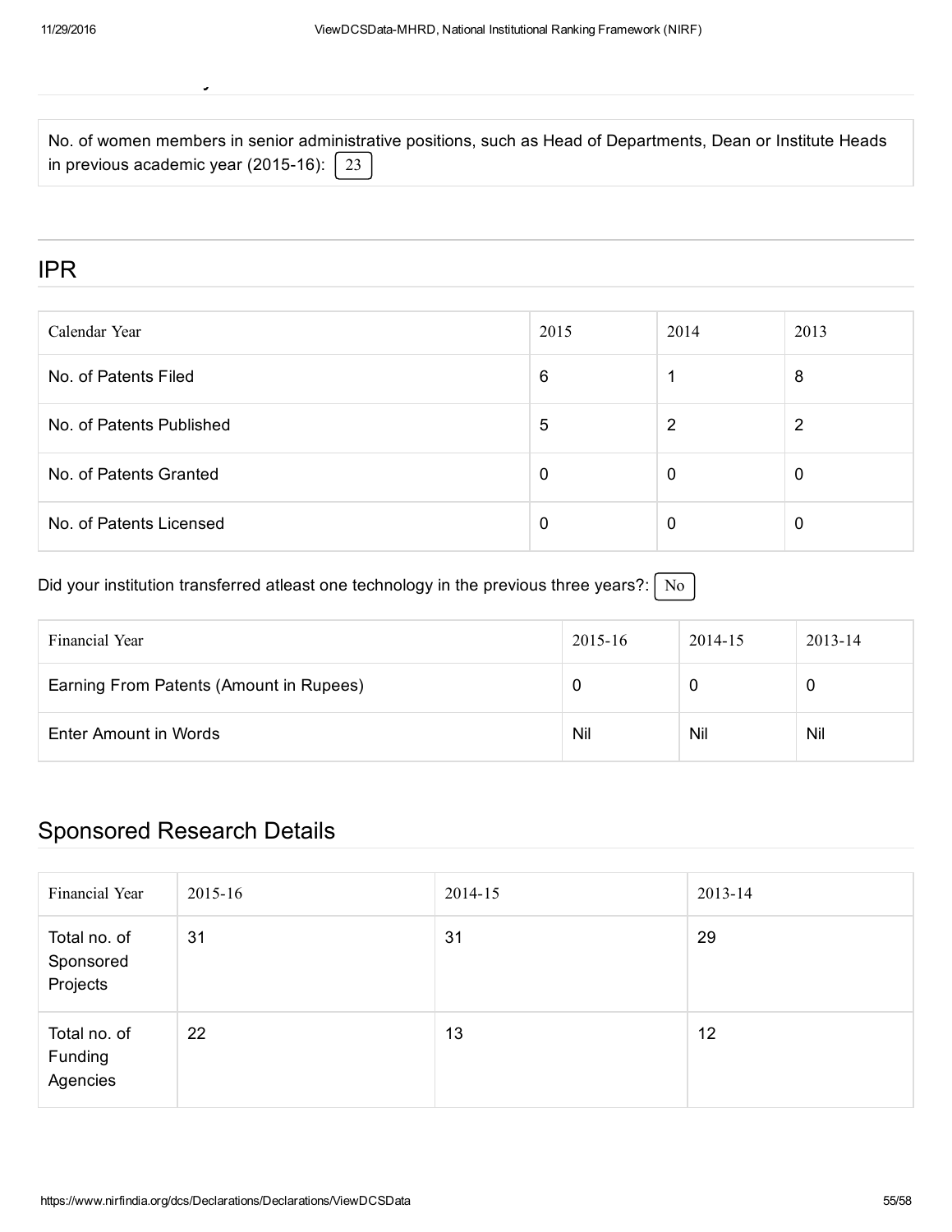| Financial Year                                    | $2015 - 16$                                                                           | 2014-15                                                                                  | $2013 - 14$                                                                    |
|---------------------------------------------------|---------------------------------------------------------------------------------------|------------------------------------------------------------------------------------------|--------------------------------------------------------------------------------|
| Total Amount<br>Received<br>(Amount in<br>Rupees) | 29017293                                                                              | 46145951                                                                                 | 43967008                                                                       |
| Amount<br>Received in<br>Words                    | Rupees Two crores ninety lakhs<br>seventeen thousand two<br>hundred ninety three only | Rupees Four crores sixty one<br>lakhs forty five thousand nine<br>hundred fifty one only | Rupees Four crores thirty<br>nine lakhs sixty seven<br>thousand and eight only |

## Consultancy Project Details

| Financial Year                                           | 2015-16                                                                                   | 2014-15                                                                                 | $2013 - 14$                                                                          |
|----------------------------------------------------------|-------------------------------------------------------------------------------------------|-----------------------------------------------------------------------------------------|--------------------------------------------------------------------------------------|
| Total no. of<br>Consultancy<br>Projects                  | 107                                                                                       | 84                                                                                      | 45                                                                                   |
| Total no, of<br>Client<br>Organizations                  | 23                                                                                        | 16                                                                                      | 11                                                                                   |
| <b>Total Amount</b><br>Received<br>(Amount in<br>Rupees) | 11803334                                                                                  | 2678528                                                                                 | 2943981                                                                              |
| Amount<br>Received in<br>Words                           | Rupees Eleven crores eighty<br>lakhs three thousand three<br>hundred and thirty four only | Rupees Twenty six lakhs<br>seventy eight thousand five<br>hundred and twenty eight only | Rupees Twenty nine lakhs<br>forty three thousand nine<br>hundred and eighty one only |

## Executive Development Program

| Financial Year | 2015-16 | 2014-15 | 2013<br>¬–<br>-17 |
|----------------|---------|---------|-------------------|
|----------------|---------|---------|-------------------|